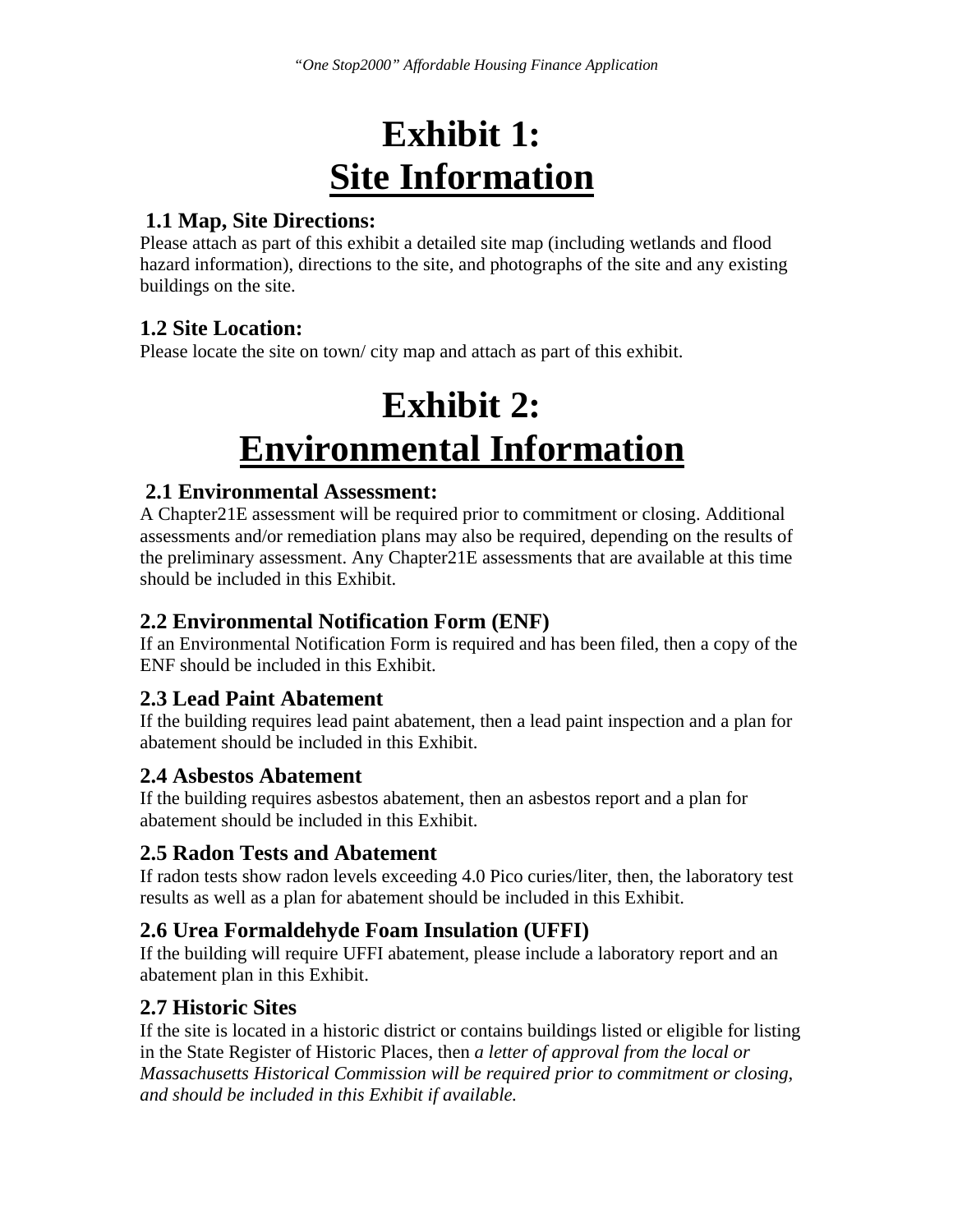### **2.8 Floodplains and Wetlands**

If the site is located in a floodplain or wetlands area, then a map of the wetlands or floodplain areas, and determinations made by the local Conservation Commission and/or the Department of Environmental Protection should be included in this Exhibit.

### **2.9 Endangered Animals or Plants**

If the site contains endangered animal or plant species, then correspondence with the National Heritage and Endangered Species Program of the Massachusetts Division of Fisheries and Wildlife should be included in this Exhibit.

## **Exhibit 3: Evidence of Zoning**

### **3.1 Zoning Regulations and Map:**

Please include evidence of zoning, zoning map and local zoning regulations, omitting zoning regulations not pertaining to the subject property. Highlight any special restrictions on the use of the parcel. Also highlight relevant dimensional restrictions.

### **3.2 Required Zoning Changes, Variances, Special Permits and/or Subdivision Approval**

If the present zoning does not allow for the proposed use as designed, please include in this Exhibit copies of needed zone changes, variances, special permits and /or subdivision approval.

### **3.3 Comprehensive Permit**

If a Comprehensive Permit (under Chapter 774) is being sought for this project and has been obtained, include a copy of the Comprehensive Permit in this Exhibit.

## **Exhibit 4: Evidence of Site Control**

Include copies of the appropriate site control documents as part of this Exhibit, i.e., deed, current Purchase and Sale Agreement etc. If you are a designated developer by a public entity, attach a Land Disposition Agreement and copies of public votes related to the designation.

## **Exhibit 5: Evidence of Local Support**

### **5.1 Letters of Local Support:**

Attach letters of local officials indicating their support for the proposed project, and describing any tangible contributions the host municipality has made to the project, e.g., donating a site, permitting an increase in density, providing local funding, allocating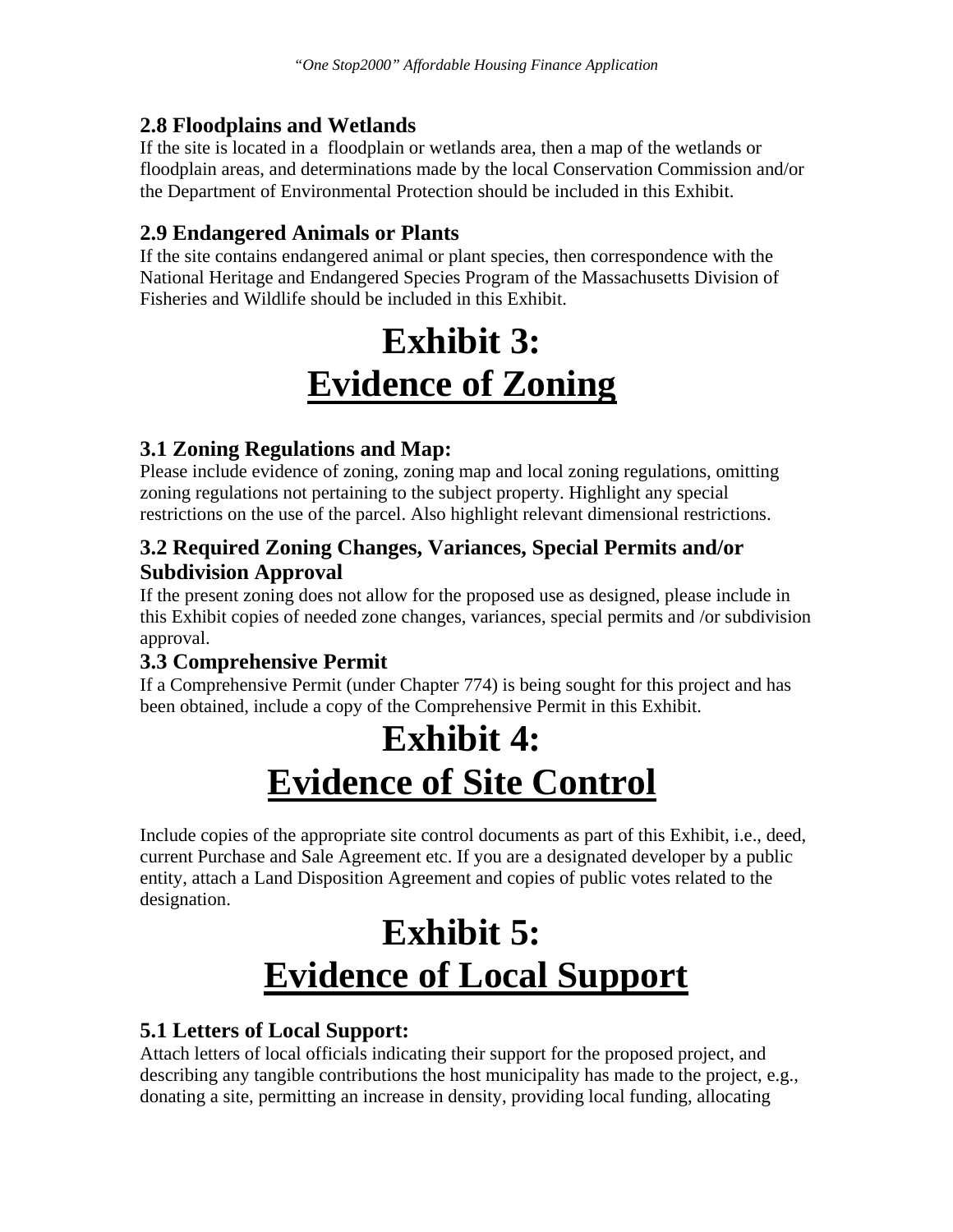federal funds managed by the community, granting a comprehensive permit, waiving permit fees, or assist in marketing. Please add any other information which may be useful in evaluating the extent of local support for the project.

### **5.2 Community Involvement in Project:**

Attach a description of community involvement in initiating or supporting this project. Provide information on actions taken by the development team to elicit community views on the proposed project. Provide information on actions taken by the community to support this project.

## **Exhibit 7: Marketing Plan**

Where a project includes market rate units, the application package must include a Marketing Plan, which contains the following information.

- **Title Page:** The title page should include the project name, location, preparer of the report and the date of submission.
- **Executive Summary:** The Executive Summary should outline the proposed project and the key issues covered in the marketing Plan. Include a complete examination of the market conditions in the market area of your project which are relevant to your proposal and its marketability.

#### **Project Description:**

In detail, present your proposed project, including information such as style of units, units layout, unit size, project size and project amenities.

### **Market Potential Analysis**

In detail, present the market potential of your project. Include the identification of who the typical renter of your units will be and how and why you feel your project will be meeting their needs. Identify all projects within your market area that have recently experienced a successful absorption rate. How do those projects compare to your proposal? Who was the target market of those units? If no similar type of project exists, explain why your proposed project is needed.

### **Competitive Analysis:**

Provide a complete analysis of the competition on the market now, as well as any new developments planned to come online within the next 18 months in the market area of your project. Include information on how the competition will affect your proposal. Identify who the target market is for the competitive projects. Identify further how long any of these projects have been marketing, how many units have been rented, who is the typical renter, are there rental incentives being offered, is the monthly rent the same now as it was in the beginning of the rent-up period? If not, what has happened?

#### **Target Market/ Demographic Analysis:**

Identify your target market, include information about the wants and needs of these renters/ buyers as it relates to the choice of a community. Have the needs of the target market been met by a comparable development? What has the comparable projects absorption been? Include demographic information which identifies the age and income forecast of the target market identified.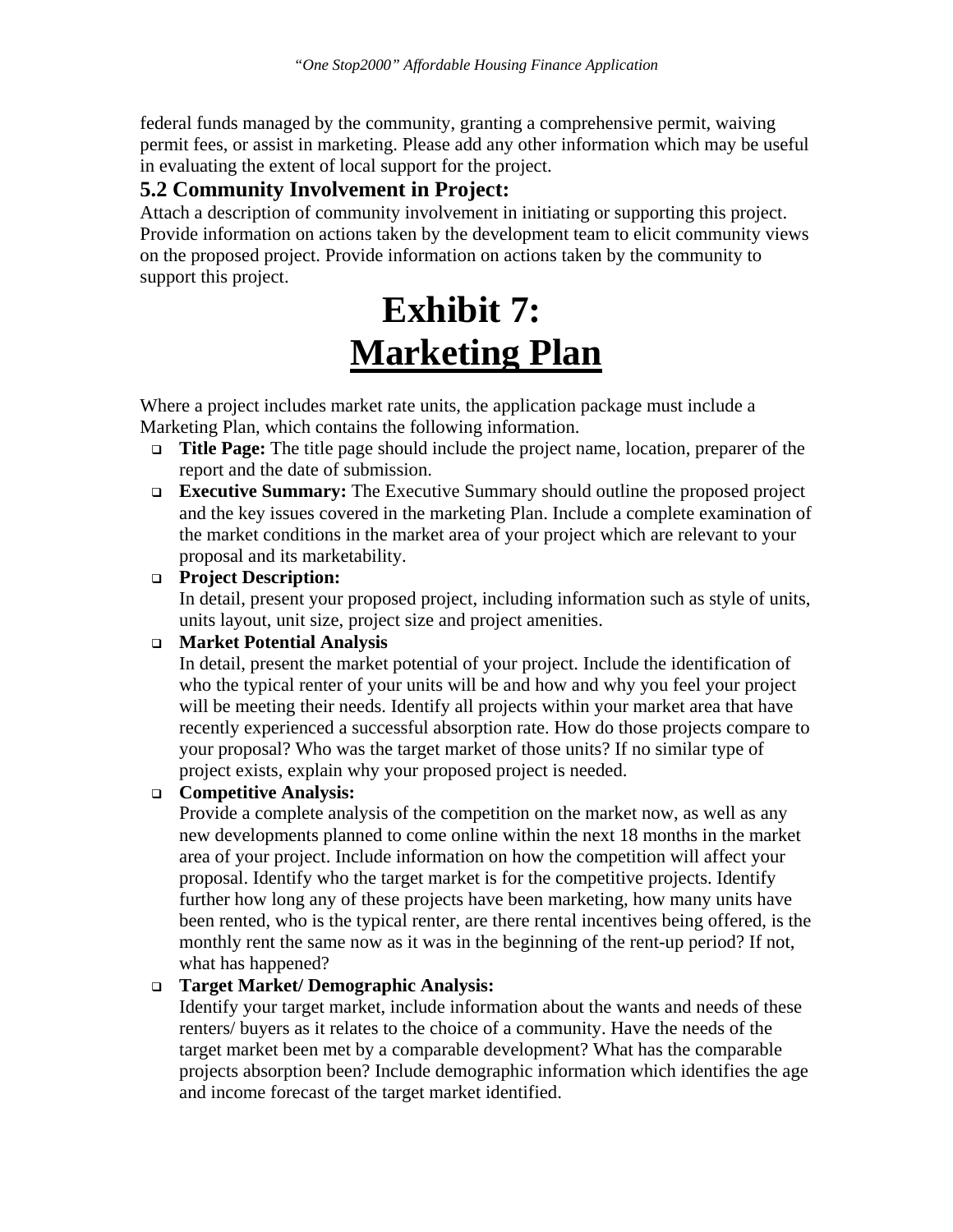#### **Market And Absorption Objectives:**

Provide a table indicating the absorption schedule that you anticipate for your project. Provide the anticipated date of construction commencement through the rent-up of 95% of your project. If appropriate, indicate scheduling for all phases proposed.

#### **Advertising and Sales Promotion:**

Identify the advertising strategies to be used in promoting the project (e.g., newspaper). Please indicate if an outside advertising agency will be used to promote sales and identify the name of the company.

#### **Marketing Schedule:**

Present a schedule of all marketing activities to take place before, during and after construction is completed.

#### **Marketing Team:**

Include a complete description of all members of the marketing team working on this project.

#### **Marketing Budget:**

Submit an itemized budget for your marketing plan. The budget should show at least the level of detail outlined below:

#### **Advertising Expense:**

Newspaper Radio Flyers Brochures Signage **Model Unit Expense:**  Furniture Window Dressings Floor Coverings Various Accessories (dishes, glassware, wall hangings) Design Consultant **Rental/ Sales Staff Expense:**  Rental/ Sales Staff Commission Rate Rental/ Sales Staff Commission Amount Secretarial Staff Office Supplies Telephone Charges Heating- A/C Other Expenses Total Estimated Marketing Budget (Marketing Cost Per Unit)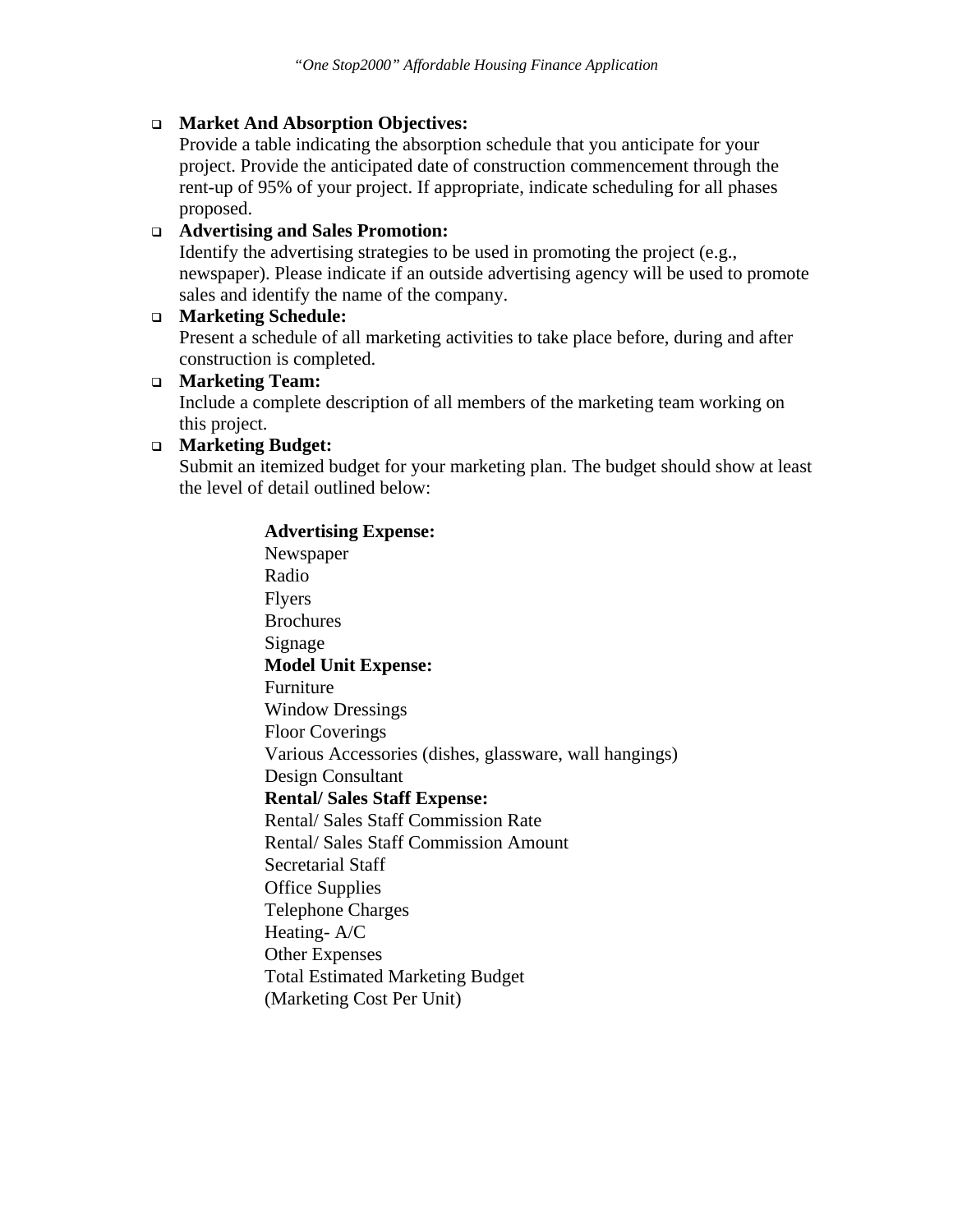## **Exhibit 13: Relocation Plan**

Any proposed project which contemplates relocation as a result of the project, if the project is to receive any state assistance, is subject to Massachusetts General Laws Chapter 79A and the Relocation Assistance Regulations Pursuant to Chapter 79A and as most recently amended by Chapter 863 of the Acts of 1973. Developers should contact the Resolution Coordinator, Executive Office of Communities and Development, 100 Cambridge Street, Room 1803, Boston, MA 02202 (617-727-4082) for more information. Where appropriate, a relocation plan in accordance with the above referenced law and regulations must be submitted with the application as Exhibit 13.

## **Exhibit 16: Preliminary Plans And Specifications**

*For each copy of the application submitted, include a set of plans as described below.* 

All drawings should be no larger than 30 inches by 42 inches.

- **16.1 Cover Sheet,** showing written tabulation of:
	- $\Box$  Proposed buildings by type and size.
	- $\Box$  Dwelling unit distribution by floor, size, bedroom/ bath number and handicap designation.
	- Square footage breakdown between commercial, residential, community and other usage in the buildings.
	- □ Number of parking spaces, parking ratio required and proposed.
	- Dwelling units per acre under current zoning.
	- $\Box$  Percentage breakdown of the tract to be occupied by buildings, by parking and other vehicular areas, and by open areas.
- **16.2 Site plan,** showing:
	- $\Box$  Lot lines, streets, existing buildings.
	- Proposed building footprint, parking, site improvements and general dimensions.
	- $\Box$  Adjacent building's footprints, heights.
	- Zoning restrictions, i.e., setback requirements, easements, height restrictions etc.
	- Wetlands, contours, ledge and other environmental constraints.

#### **16.3 Utilities Plan,** showing:

- Existing and proposed locations and types of sewage, water, drainage facilities, etc.
- **16.4 Graphic Description of Development Concept,** showing: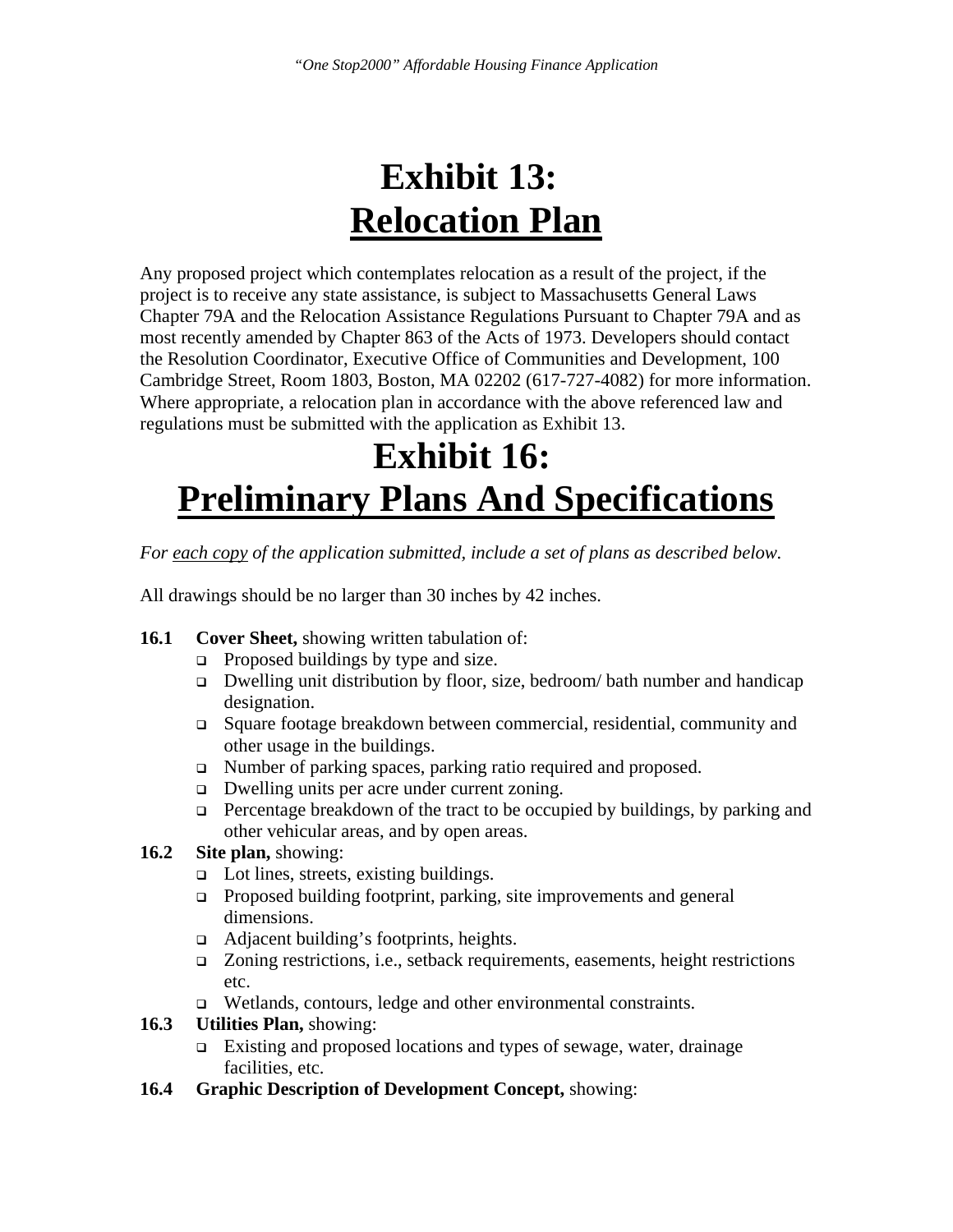- Typical building plan.
- □ Typical unit plan with square footage tabulation.
- Elevation, section, perspective or photograph.
- Typical wall section.
- **16.5 An original U.S. Geological Survey Map** showing the location of the site.

### **16.6 Outline Specifications:**

Attach outline specifications for the proposed project prepared by the project architect and/ or engineer (where appropriate). The specifications should clearly indicate who completed them and on what date.

## **Exhibit 17:**

## **Commitment Drawings And Specifications**

If you are applying for a loan commitment, you should include all the following drawings, all signed by a registered architect, engineer, contractor, or cost estimator (as appropriate). All drawings should be no larger than 30 inches by 42 inches.

- **17.1 Cover Sheet,** showing written tabulation of:
	- $\Box$  Proposed buildings by type and size.
	- Dwelling unit distribution by floor, size, bedroom/ bath number and handicap designation.
	- Square footage breakdown between commercial, residential, community and other usage in the buildings.
	- □ Number of parking spaces, parking ratio required and proposed.
	- Dwelling units per acre under current zoning.
	- $\Box$  Percentage breakdown of the tract to be occupied by buildings, by parking and other vehicular areas, and by open areas.
- **17.2 Site plan,** showing:
	- □ Lot lines, streets, existing buildings.
	- □ Proposed building footprint, parking, site improvements and general dimensions.
	- □ Adjacent building's footprints, heights.
	- $\Box$  Zoning restrictions, i.e., setback requirements, easements, height restrictions etc.
	- Wetlands, contours, ledge and other environmental constraints.

#### **17.3 Utilities Plan,** showing:

- Existing and proposed locations and types of sewage, water, drainage facilities, etc.
- **17.4 Survey,** showing:
	- Lot lines and site dimensions, streets and existing buildings
	- Setback dimensions, easements location.
	- □ Adjacent buildings footprints and heights.
	- Topography including wetlands, contours, ledge and existing vegetation.

### **17.5 First Floor Plan or Entry-Level Plan**.

**17.6 Typical Floor Plan**.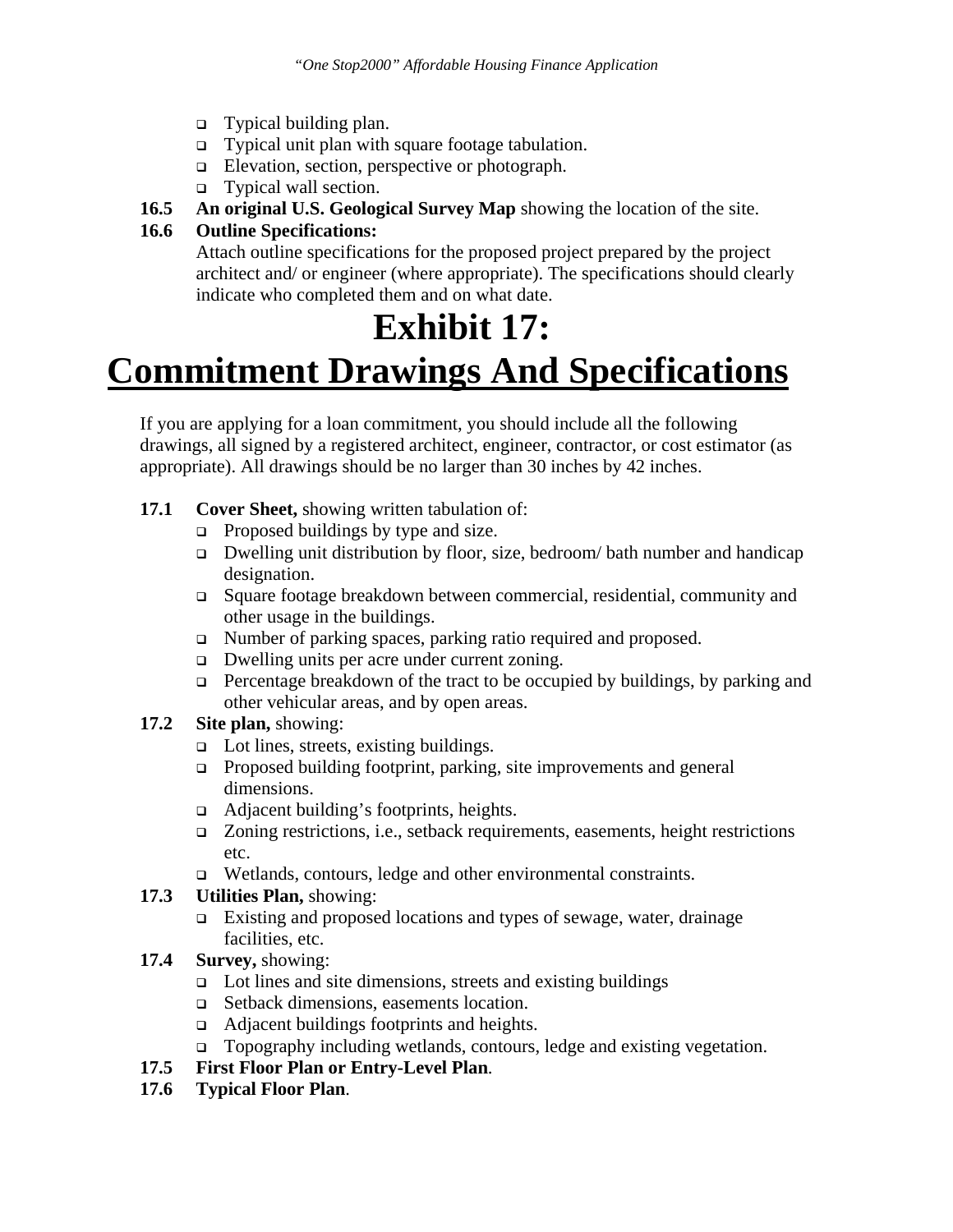- **17.7 Dwelling Unit Plans,** with square footage tabulation.
- **17.8 Wall Sections,** showing building materials, construction type, insulation levels with tabulation of U values.
- **17.9 Elevations**
- **17.10 An original U.S. Geological Survey Map** showing the location of the site.
- **17.11 Final Specifications:** Attach final specifications for the proposed project, indicating who completed them and on what date.

## **Exhibit 18: Soil and/or Structural Report**

If the proposed project involves any new construction, include a soils report and borings, as appropriate, signed by a registered engineer. The report should clearly indicate the party who completed the report and on what date.

If the proposed project involves rehabilitation, include a structural report of the existing building signed by a registered engineer. The report should clearly indicate the party who completed the report and on what date.

## **Exhibit 20: Construction Financing**

Indicate the expected source and amount of construction financing. Specify the current status of any commitments for construction financing. Attach evidence of such commitment, either in the form of a commitment letter or in the form of a letter of interest. If neither of the above is available, please explain why the sponsor cannot obtain a letter of interest. Describe the expected source's eligibility requirements, and state the basis for the sponsor's expectation that it will be able to secure the proposed financing from the source.

## **Exhibit 21: Permanent Financing**

Indicate the expected source and amount of permanent financing. Specify the current status of any commitments for permanent financing. Attach evidence of such commitment, either in the form of a commitment letter or in the form of a letter of interest. If neither of the above is available, please explain why the sponsor cannot obtain a letter of interest. Describe the expected source's eligibility requirements, and state the basis for the sponsor's expectation that it will be able to secure the proposed financing from the source.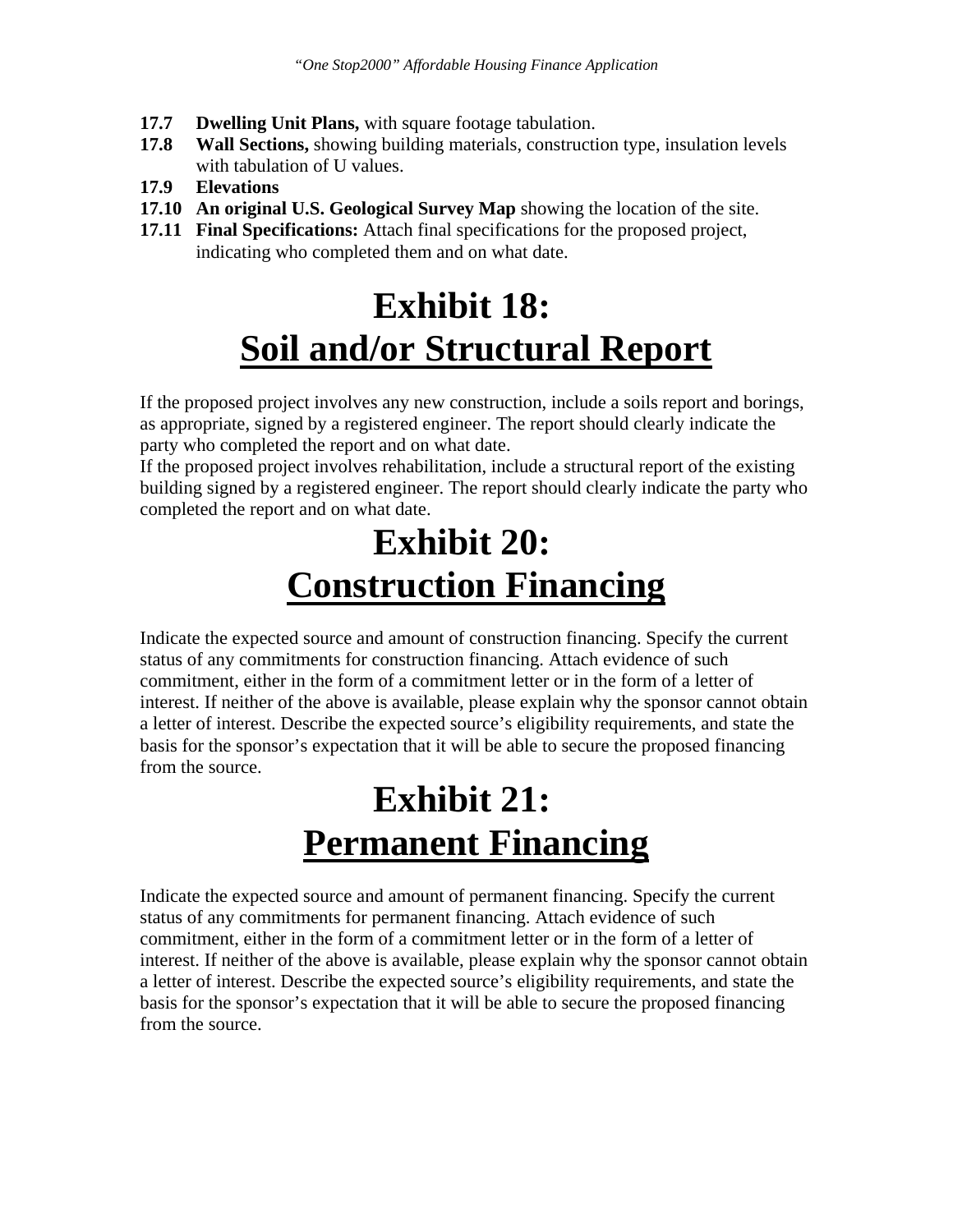## **Exhibit 22: Equity Commitment**

*This Exhibit is only required where projects anticipate raising equity through Low Income Housing tax Credit program.* 

Indicate the expected source and amount of equity financing. Specify the current status of any commitments for equity financing. Attach evidence of such commitment, either in the form of a commitment letter or in the form of a letter of interest. If neither of the above is available, please explain why the sponsor cannot obtain a letter of interest. Describe the expected source's eligibility requirements, and state the basis for the sponsor's expectation that it will be able to secure the proposed financing from the source.

## **Exhibit 23: Other Funding Commitments**

Please summarize the current status of all other sources of funding (including all public funds), including information on:

- (a) the source of financing;
- **(b)** The amount; and
- **(c)** The current status of the financing commitment.

Please attach commitment letters from each of the sources identified, if available, verifying the commitment of funds, or indicating the prospects for securing such a commitment, and the expected time frame for decisions on commitments.

## **Exhibit 27: Architect's Resume**

**(d)** Provide a resume for the Architectural/ Design firm. Include the legal name of the corporation and the names of principal officers and/ or partners. The resume should also include a list and description of completed affordable housing developments undertaken by the firm, as well as other relevant experience.

## **Exhibit 28: Management Agent Profile**

Include organizational structure and legal organization. Include a description of all developments currently managed, both assisted and conventional, including location, number of units and bedroom mix.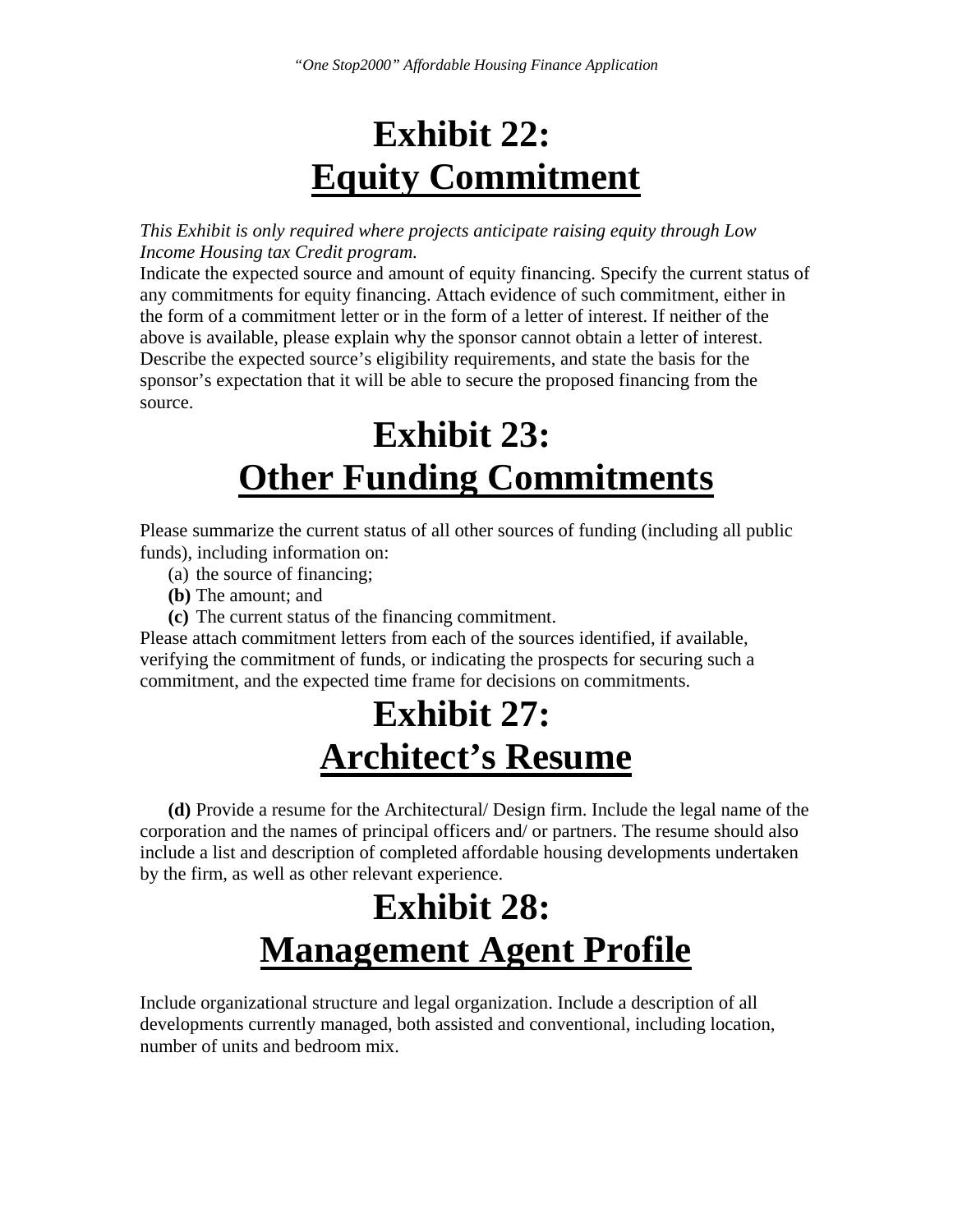## **Exhibit 33: General Contractor Financial Capacity**

If the applicant is applying to MHP and/or MHIC, complete the Personal Financial Statement, Exhibit 31, for the general contractor. (Exhibit 31 is not required if the applicant is only applying to MHFA, the Land Bank or DHCD.)

For Exhibit 33 attach the following information related to the general contractor's financial capacity:

- An audited financial statement for the most recent fiscal year ended must be submitted by the General Contractor. When the fiscal year audited statement is for a period more than one year from the date of the application, then an unaudited statement must also be submitted.
- A six month interim statement will also be required if the fiscal year end statement is for a period more than one year from the date of the application.
- If the General Contractor has never completed an audited financial statement, then an unaudited financial statement for the most recent fiscal year ended may be submitted. The treasurer of the corporation must also submit a letter with the fiscal year end financial statement that certifies that the corporation has never had an audited financial statement and that the unaudited fiscal year end statement attached fairly represents the financial condition of the corporation.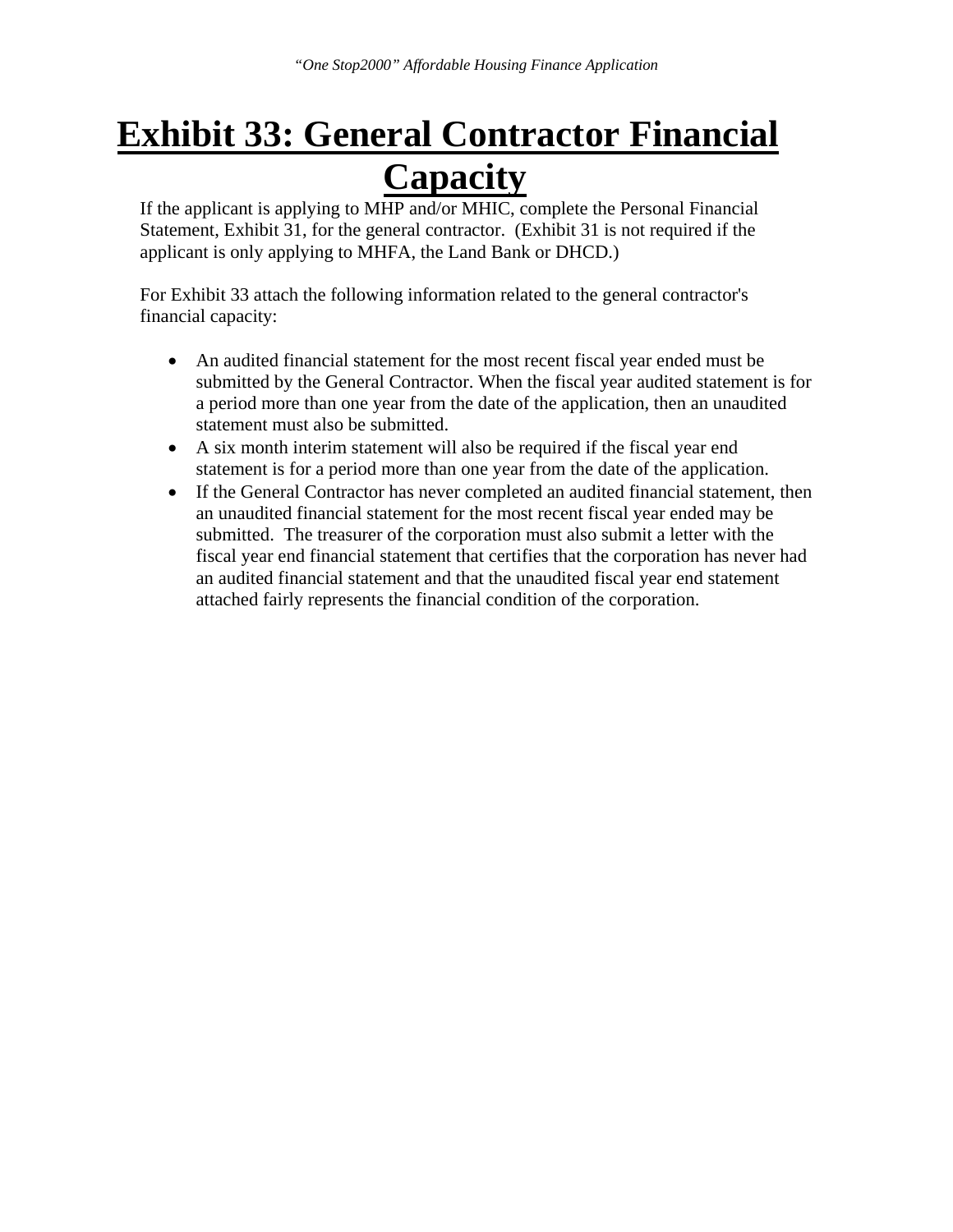### **Exhibit 6: Market Information and Acquisition Value**

### **Market Information**

If a professional market study is available, please submit a copy with this Exhibit. If a study is not available, complete this Exhibit as thoroughly as possible. Additional information may be required during the review process.

If an independent, professional appraisal of the proposed project is already available at this time, please submit it. If an appraisal has not been done, do *not* have one done at this time. The lenders may require that an appraisal be done, *under their direction*, at the sponsor's expense, during the review process, or prior to commitment or closing.

*6:1* **Market Data**. Define the target rental and/or sales market (geographic area) within which the project will operate. What is the profile of the typical tenant/purchaser located within this market area? Include the following: age, sex, income level, type of household, etc.

*6:2* **Comparable Property**: List below three (3) comparable market complexes and indicate source (including telephone number) for information for each.

|                                | a: Comparable No. 1: |              |        |               |         |
|--------------------------------|----------------------|--------------|--------|---------------|---------|
| Name of property:              |                      |              |        |               |         |
| Location:                      |                      |              |        |               |         |
| Distance from Subject:         |                      |              |        |               |         |
| Type (Walkup, Elevator or Row) |                      |              |        |               |         |
| Amenities:                     |                      |              |        |               |         |
| Source of Information          |                      |              |        |               |         |
| Telephone # of source:         |                      |              |        |               |         |
|                                |                      | Bedrooms/    | Square | <b>Market</b> |         |
|                                | Units                | <b>Baths</b> | Feet   | Rents         | Vacancy |
|                                |                      |              | s.f.   |               | %       |
|                                |                      |              | s.f.   | \$            | $\%$    |
|                                |                      |              | s.f.   | \$            | %       |
|                                |                      |              | s.f.   | \$            | $\%$    |
|                                |                      |              |        |               |         |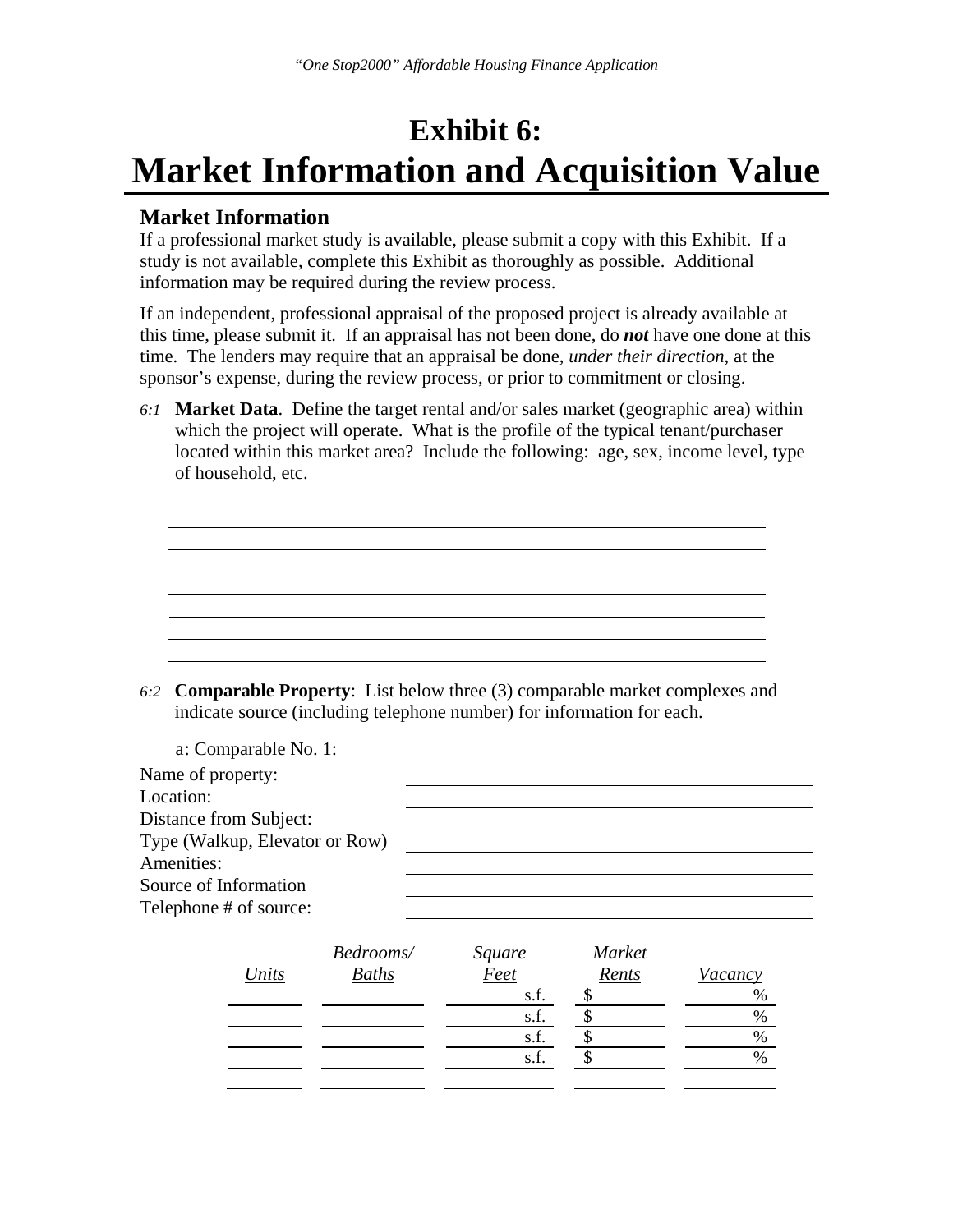#### *"One Stop2000" Application: Exhibit 6 Page 2*

| b: Comparable No. 2:           |  |
|--------------------------------|--|
| Name of property:              |  |
| Location:                      |  |
| Distance from Subject:         |  |
| Type (Walkup, Elevator or Row) |  |
| Amenities:                     |  |
| Source of Information          |  |
| Telephone # of source:         |  |

|       | Bedrooms/    | Square | Market |               |
|-------|--------------|--------|--------|---------------|
| Units | <b>Baths</b> | Feet   | Rents  | Vacancy       |
|       |              | s.f.   |        | $\%$          |
|       |              | s.f.   |        | $\%$          |
|       |              | s.f.   |        | $\%$          |
|       |              | s.f.   |        | $\frac{0}{0}$ |

| c: Comparable No. 3:           |  |
|--------------------------------|--|
| Name of property:              |  |
| Location:                      |  |
| Distance from Subject:         |  |
| Type (Walkup, Elevator or Row) |  |
| Amenities:                     |  |
| Source of Information          |  |
| Telephone # of source:         |  |

|       | Bedrooms/ | Square | Market |               |
|-------|-----------|--------|--------|---------------|
| Units | Baths     | Feet   | Rents  | Vacancy       |
|       |           | s.f.   |        | $\frac{0}{0}$ |
|       |           | s.f.   |        | $\frac{0}{0}$ |
|       |           | s.f.   |        | $\%$          |
|       |           | s.f.   |        | $\frac{0}{0}$ |
|       |           |        |        |               |

*6:3* Estimate the average *attainable* market rent in the area for units to be developed:

0 Bdr \$ 1 Bdr \$ 2 Bdr \$ 3 Bdr \$ 4 Bdr \$

*6:4* State basic similarities and differences between proposed development and comparables. Explain any variances between comparables and estimated attainable market rents.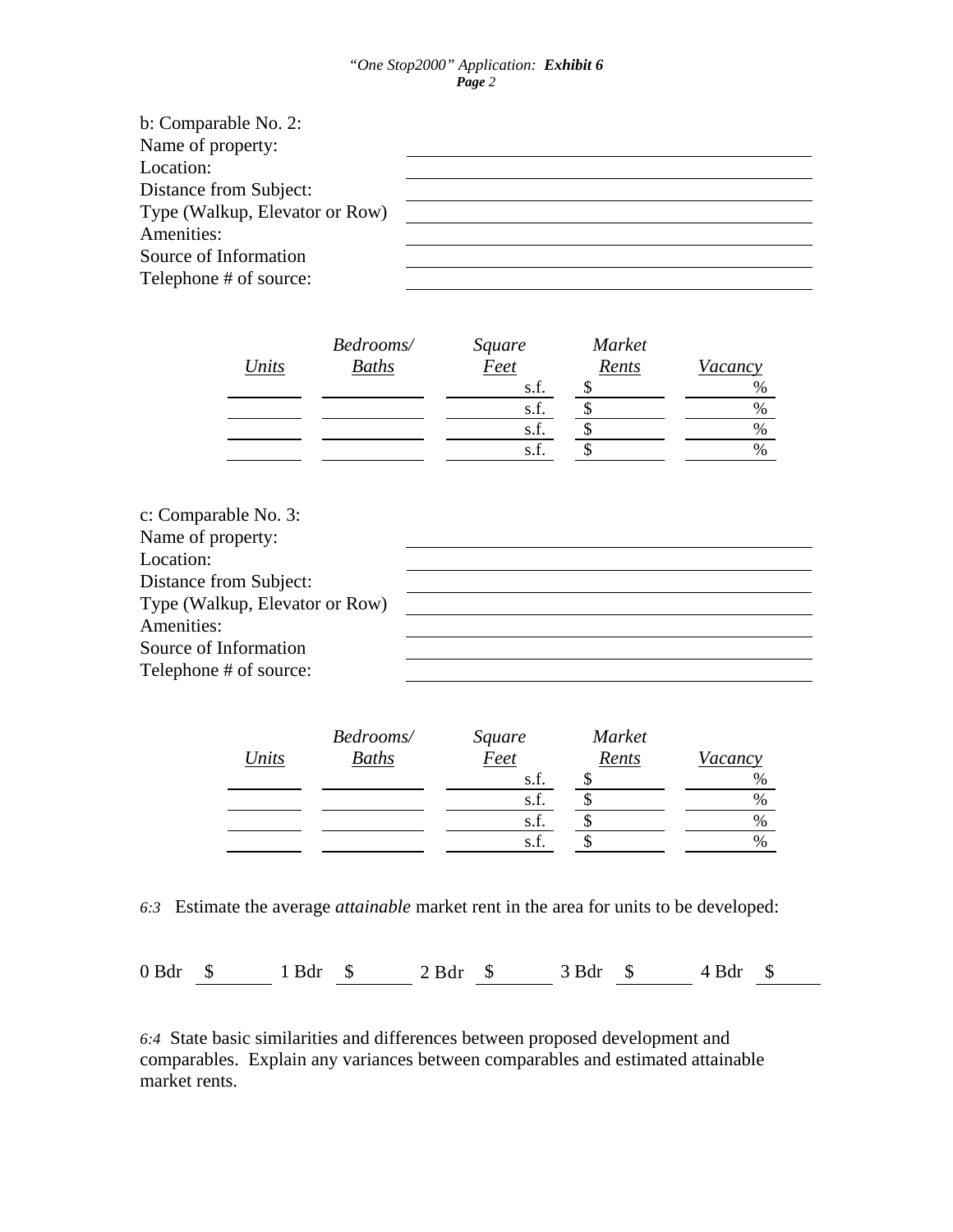### **Acquisition Value**

#### *6:5* **Estimated current value of property**:

A. Assessed value: (Attach supporting documents as part of this Exhibit.)

\$ As of: / / 20

- B. Attach a copy of any appraisals of the existing property (land and buildings, if any).
- C. Include legal description of property and reference book and page number, which can be obtained from your local Registry of Deeds:

Book: Page No: Line:

D.

| Existing mortgage amount $(\$)$ : |  |
|-----------------------------------|--|
| Mortgage holder:                  |  |
| Date note is due:                 |  |

 E. Current net operating income (actual revenue less operating expenses over the last twelve months):

\$

F. Outstanding liens (list separately):

| To Whom Owed | Amount | Date Due |
|--------------|--------|----------|
|              |        |          |
|              |        |          |
|              |        |          |
|              |        |          |
|              |        |          |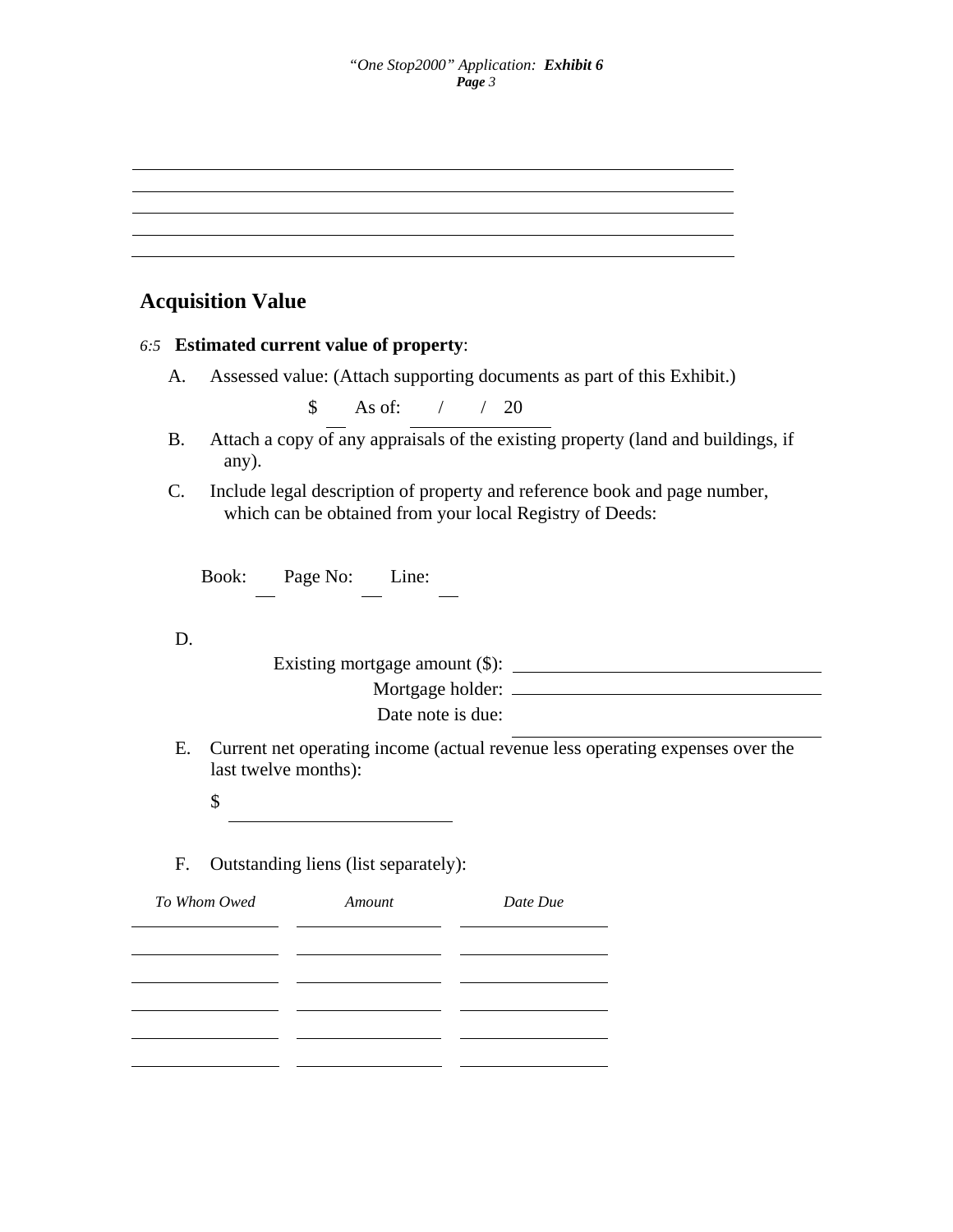#### *6:6* **Last arm's-length transaction**:

 If the *site is under agreement* (purchase and sale, option, etc.), do you have any identity of interest with the seller?

 $\Box$  Yes  $\Box$  No

If yes, then fill in sections (a)

through (d) below for the last sale of the site where there was **no** identity of interest.

If *you own the site*, when did you acquire it?

Was there an identity of interest with the last seller?

 $\overline{\triangledown}$  Yes  $\Box$  No

*(If yes, then fill in sections (a) through (d) below for the last arm's-length transaction.)* 

- a. Date of last arm's-length sale: \_\_\_\_\_\_\_\_\_\_\_\_\_\_\_\_\_\_\_\_\_\_\_\_\_\_\_\_\_\_\_\_\_\_\_\_\_\_\_
- b. Price of last arm's-length sale:  $\frac{1}{\sqrt{1-\frac{1}{n}}\sqrt{1-\frac{1}{n}}}$
- c. Purchaser: \_\_\_\_\_\_\_\_\_\_\_\_\_\_\_\_\_\_\_\_\_\_\_\_\_\_\_\_\_\_\_\_\_\_\_\_\_\_\_\_\_\_\_\_\_\_\_\_\_\_\_\_\_\_\_
- d. Seller: \_\_\_\_\_\_\_\_\_\_\_\_\_\_\_\_\_\_\_\_\_\_\_\_\_\_\_\_\_\_\_\_\_\_\_\_\_\_\_\_\_\_\_\_\_\_\_\_\_\_\_\_\_\_\_\_\_\_\_

Principals of seller corporation:\_\_\_\_\_\_\_\_\_\_\_\_\_\_\_\_\_\_\_\_\_\_\_\_\_\_\_\_\_\_\_\_\_\_\_\_\_\_\_

*NOTE: Most lenders will allow acquisition costs as part of the Total Development Cost only to the extent that such costs do not exceed the lower of:* 

\_\_\_\_\_\_\_\_\_\_\_\_\_\_\_\_\_\_\_\_\_\_\_\_\_\_\_\_\_\_\_\_\_\_\_\_\_\_\_\_\_\_\_\_\_\_\_\_\_\_\_\_\_\_\_\_\_\_\_\_\_\_\_\_

- *(a) the last arm's-length transaction plus reasonable carrying and/or maintenance costs; or*
- *(b) the estimated current market value of the property.*

#### *6:7* **Carrying and Maintenance Costs Since Acquisition**:

 If you have included any carrying and/or maintenance costs in the Total Development Cost (as part of the acquisition cost), attach as part of this Exhibit evidence of payment of those costs.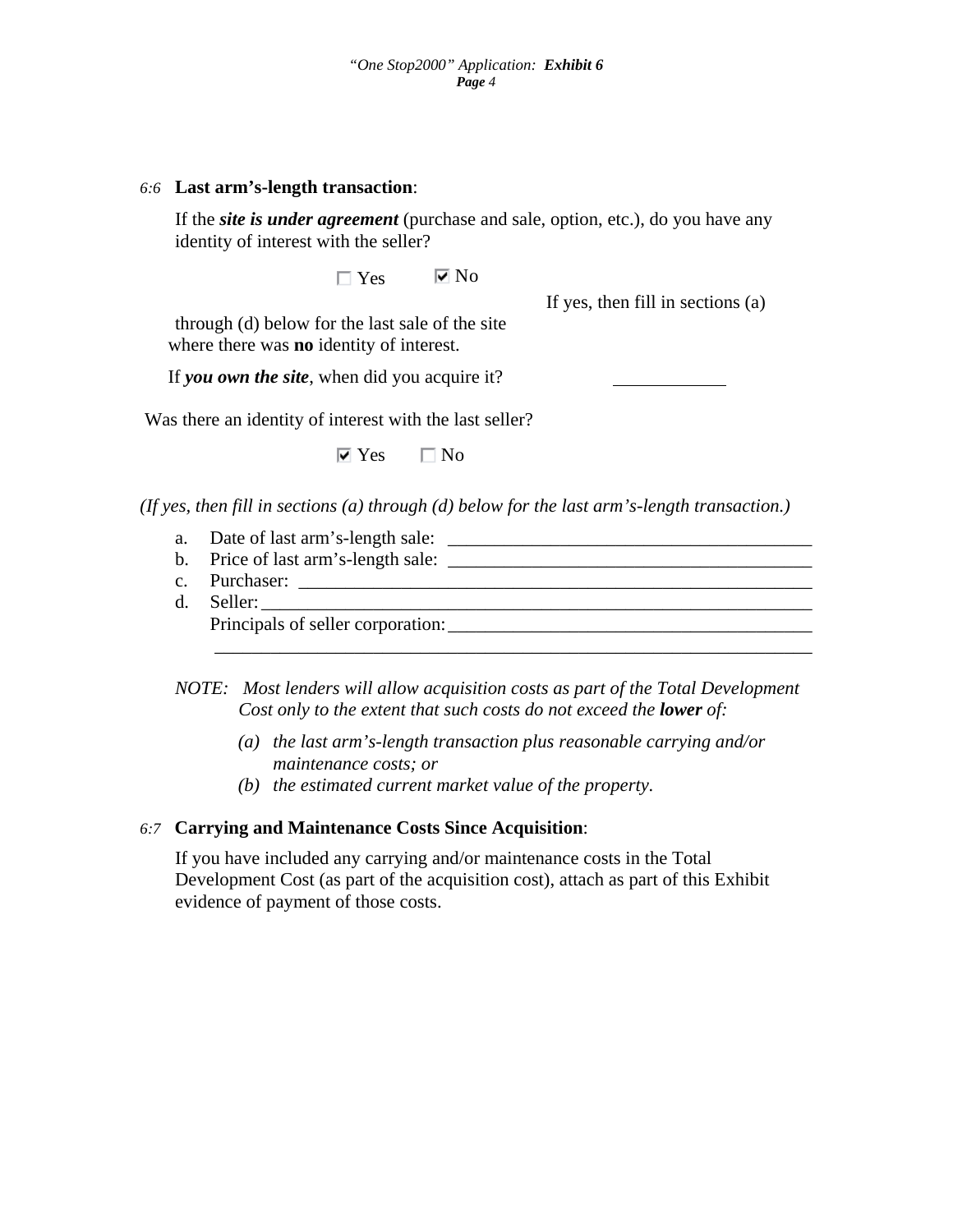## **Exhibit 8**: **Affirmative Fair Marketing Plan**

#### *8:1* **Direction Of Marketing Activity**

Indicate below which group(s) in the housing market are *least likely to apply* for housing because of its location and other factors without special outreach efforts:

You have indicated which groups are least likely to apply for housing and would therefore require specific outreach to attract as applicants. Please submit the following additional information.

- $\Box$  White (non-Hispanic)
- П. Black (non-Hispanic)
- $\Box$  American Indian
- Hispanic П.
- Asian П.

#### *8:2* **Affirmative Fair Marketing Barriers**

Indicate those factors that you anticipate will or may prevent the above indicated groups from applying.

- $\Box$  Location of project
- $\Box$  Proximity to transportation
- Racial hostility П.
- Type of housing П.
- Current and/or past patterns of segregation П.
- Access to project advertising П.
- $\Box$  Language barriers
- $\Box$  Distance from usual social services/social activities
- П. Current or past patterns of discrimination
- П. Distance from church, religious institutions of preference
- $\Box$  Other (state specific barrier):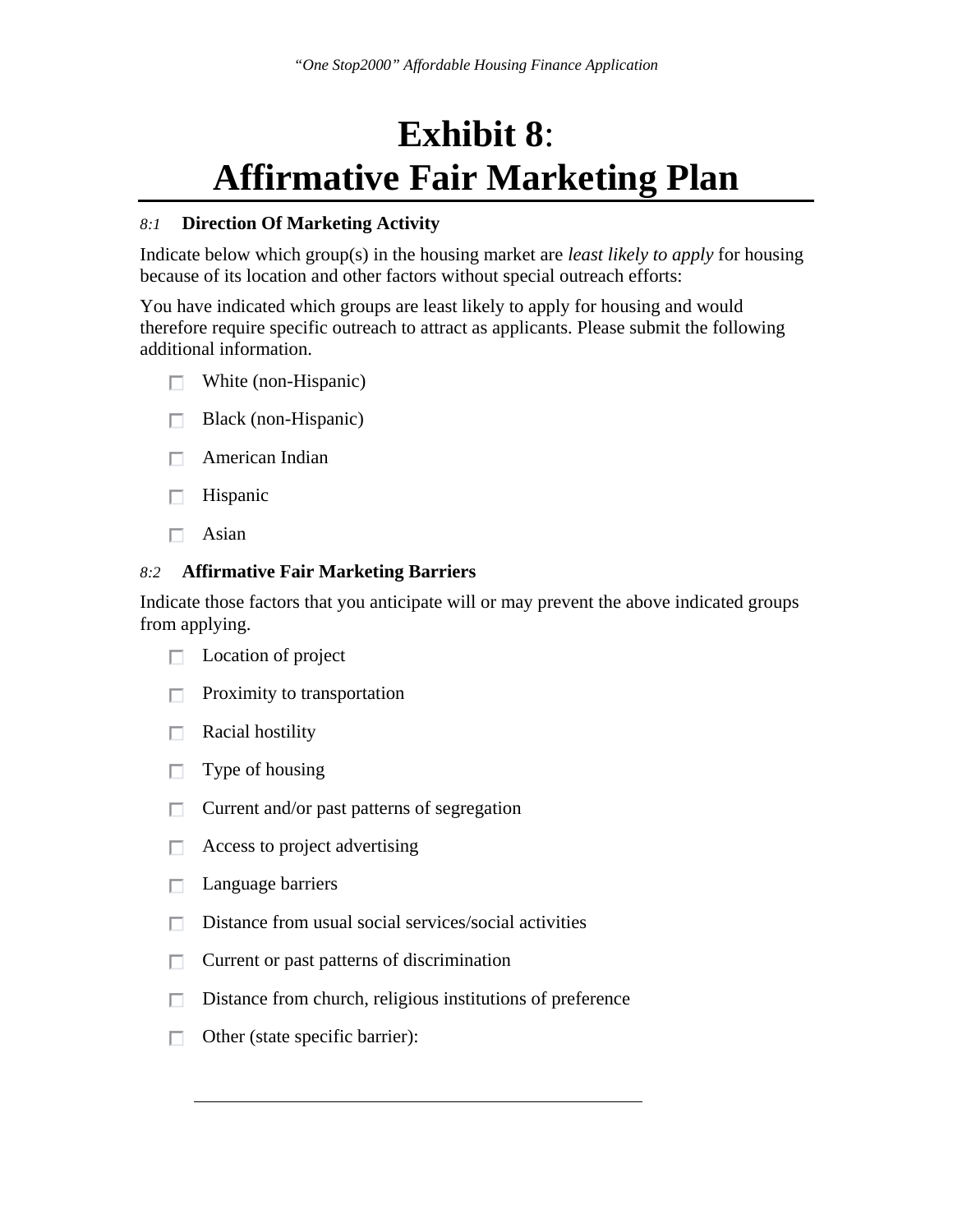#### *8:3* **Affirmative Fair Marketing Strategies**

Indicate those actions and resources to be used for outreach to target group(s) .

- $\Box$  Minority media
- $\Box$  Community contact groups
- $\Box$  Church newsletters
- □ Local Fair Housing Committee
- $\Box$  Minority occupants of other housing managed by Management Agent
- $\Box$  Owner-sponsored trips to project site
- $\Box$  Professionals representing outreach groups (ministers, doctors, social workers, employers, etc. )
- $\Box$  Other (specify):

### *8:4* **Affirmative Fair Marketing Goals**

Indicate the percent of total occupancy of the project that you anticipate your fair

|   | marketing efforts will/should accomplish.           | $\%$ |
|---|-----------------------------------------------------|------|
| Ħ | Minority (Black, Asian, Native American, Hispanic): |      |
| Ħ | Majority (non-Hispanic white):                      | $\%$ |
|   |                                                     |      |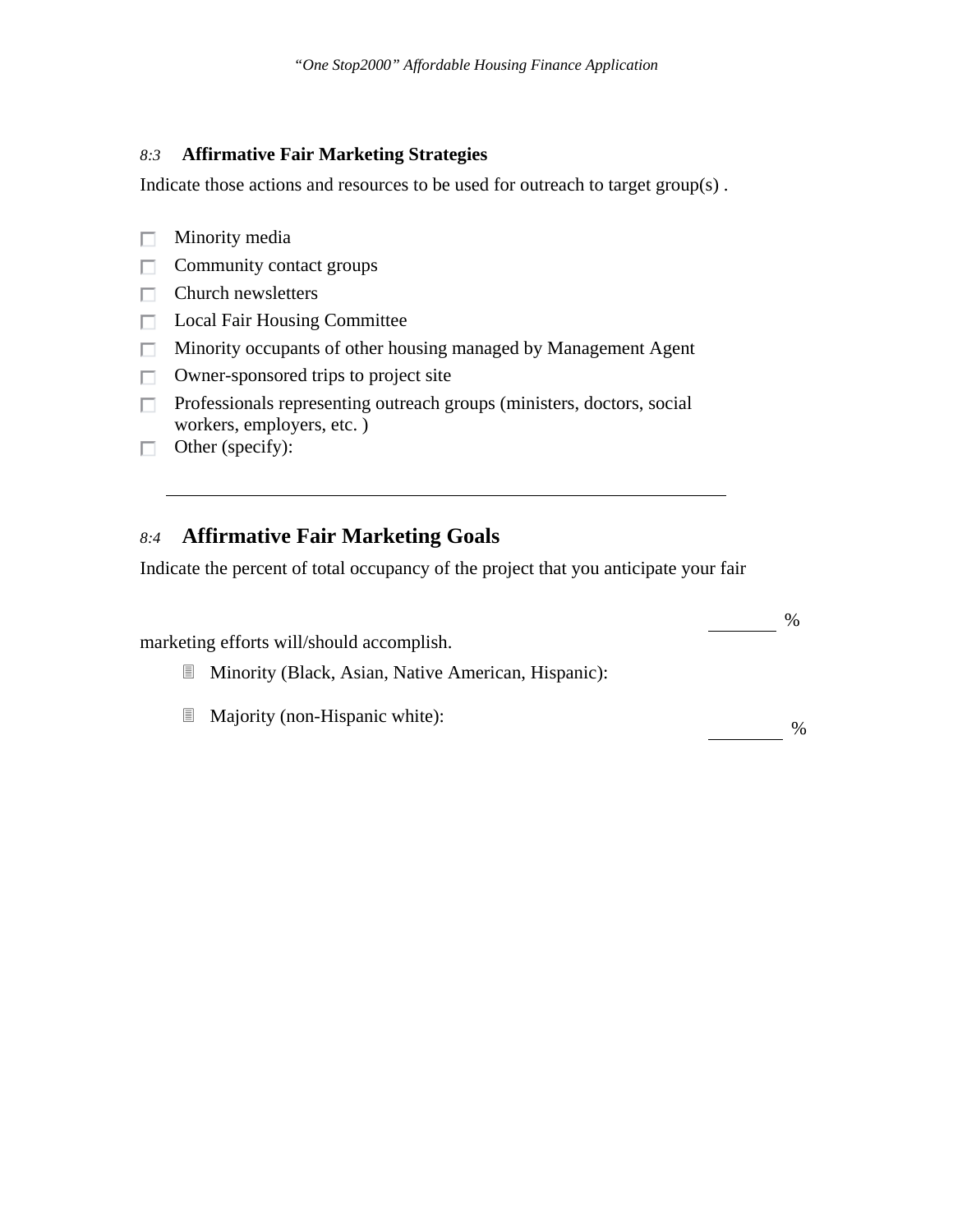### **Exhibit 9: Equal Opportunity Questionnaire**

The following is a questionnaire designed to aid each lender in assessing the proposed Development Team's past performance in matters of equal opportunity and to assist the lenders in providing technical assistance which will enable the developer to accomplish his/her goals. Please complete the form in its entirety.

### **Project Affirmative Action Plan/Program**

The participating lenders and agencies require all mortgagors/developers requesting financing to seek out qualified minority and woman businesses and utilize their services. It is an objective of the participating lenders and agencies to create opportunities for minority and woman individuals and business firms to participate in all phases of the design, construction, and maintenance of financed projects.

- A. Mortgagor/Developer.
- 9.1 What experience through past projects or activities does the developer have in developing affordable housing?
- 9.2 Attach a list providing the following information for all projects owned or developed by the developer during the past five years:
	- Project Name Location: % Minority Participation % Majority Participation



9.3 Are any of the owners of the development firm a minority/ woman? What percentage of ownership does he/ she hold? What role does he/she play in the day-to-day management of the firm?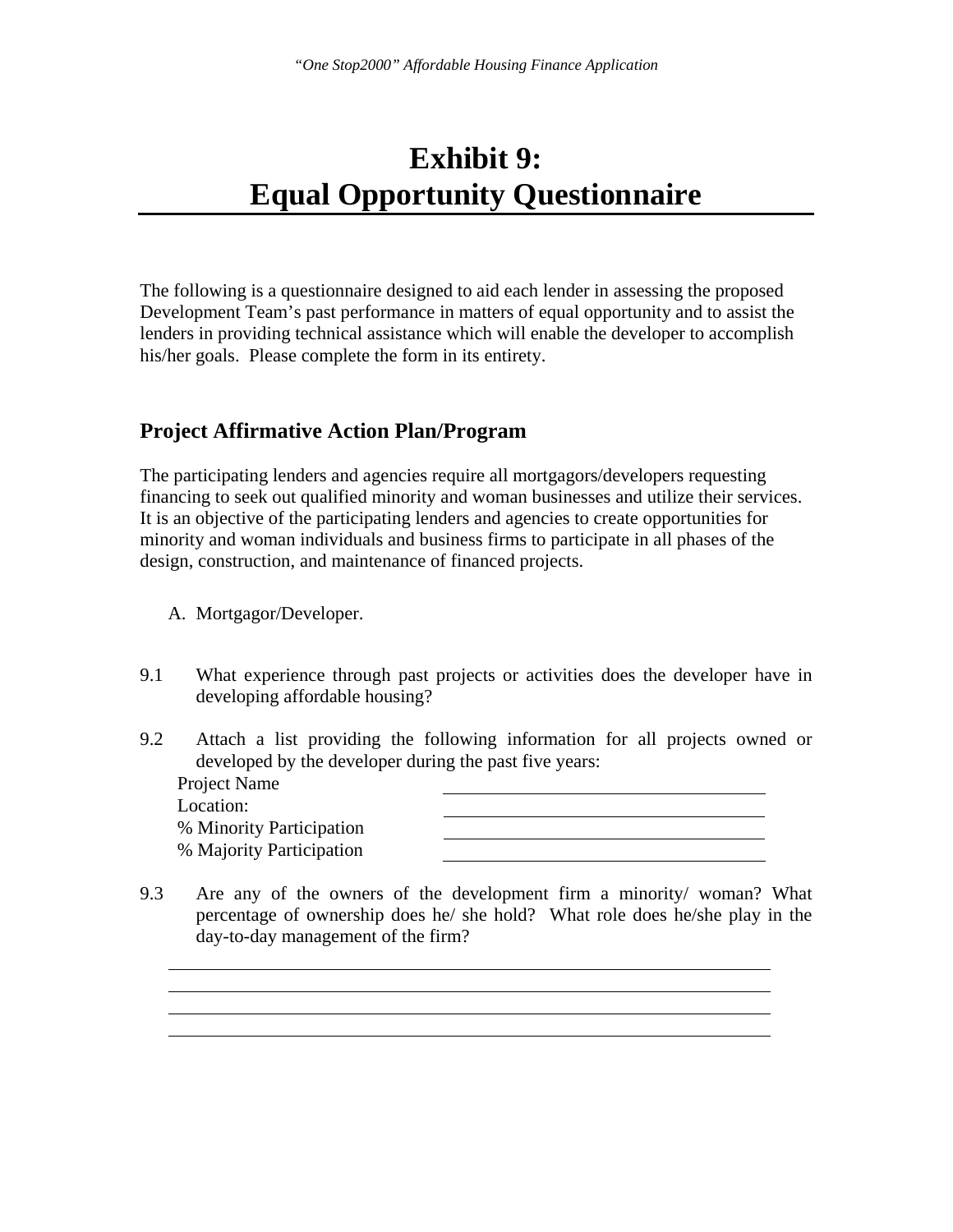### **Development Team Members: Staff Employment and Board Breakdown**

*Please fill out one of these tables for every member of the development team (sponsor, contractor, management company, lawyer, architect, consultant, accountants, etc).* 

| Company                     |              |                                  |                  |                                         |                  |                  |                               |
|-----------------------------|--------------|----------------------------------|------------------|-----------------------------------------|------------------|------------------|-------------------------------|
|                             | <b>YES</b>   | NO                               |                  |                                         |                  |                  |                               |
| Non-Profit*                 |              |                                  |                  |                                         |                  |                  |                               |
| Minority-Owned              | п            |                                  |                  |                                         |                  |                  |                               |
| <b>EMPLOYEES:</b>           |              | <b>Total</b><br><b>Employees</b> |                  | <b>Professional</b><br><b>Positions</b> |                  | <b>Positions</b> | <b>Support/Administrative</b> |
|                             | <b>Total</b> | $\boldsymbol{M}$                 | $\boldsymbol{F}$ | $\boldsymbol{M}$                        | $\boldsymbol{F}$ | M                | $\boldsymbol{F}$              |
| <b>All</b>                  |              |                                  |                  |                                         |                  |                  |                               |
|                             | <b>Total</b> |                                  |                  |                                         |                  |                  |                               |
| Caucasian                   |              |                                  |                  |                                         |                  |                  |                               |
|                             | <b>Total</b> |                                  |                  |                                         |                  |                  |                               |
| <b>African-American</b>     |              |                                  |                  |                                         |                  |                  |                               |
|                             | <b>Total</b> |                                  |                  |                                         |                  |                  |                               |
| <b>Hispanic</b>             |              |                                  |                  |                                         |                  |                  |                               |
|                             | <b>Total</b> |                                  |                  |                                         |                  |                  |                               |
| <b>Asian/Asian-American</b> |              |                                  |                  |                                         |                  |                  |                               |
|                             | <b>Total</b> |                                  |                  |                                         |                  |                  |                               |
| <b>Other Ethnicity</b>      |              |                                  |                  |                                         |                  |                  |                               |

*\* (For all non-profit companies, please complete the following information regarding your Board Of Directors)* 

|                         | <b>Total</b> | M | F |
|-------------------------|--------------|---|---|
| All                     |              |   |   |
| Caucasian               |              |   |   |
| <b>African-American</b> |              |   |   |
| <b>Hispanic</b>         |              |   |   |
| Asian/Asian-American    |              |   |   |
| <b>Other Ethnicity</b>  |              |   |   |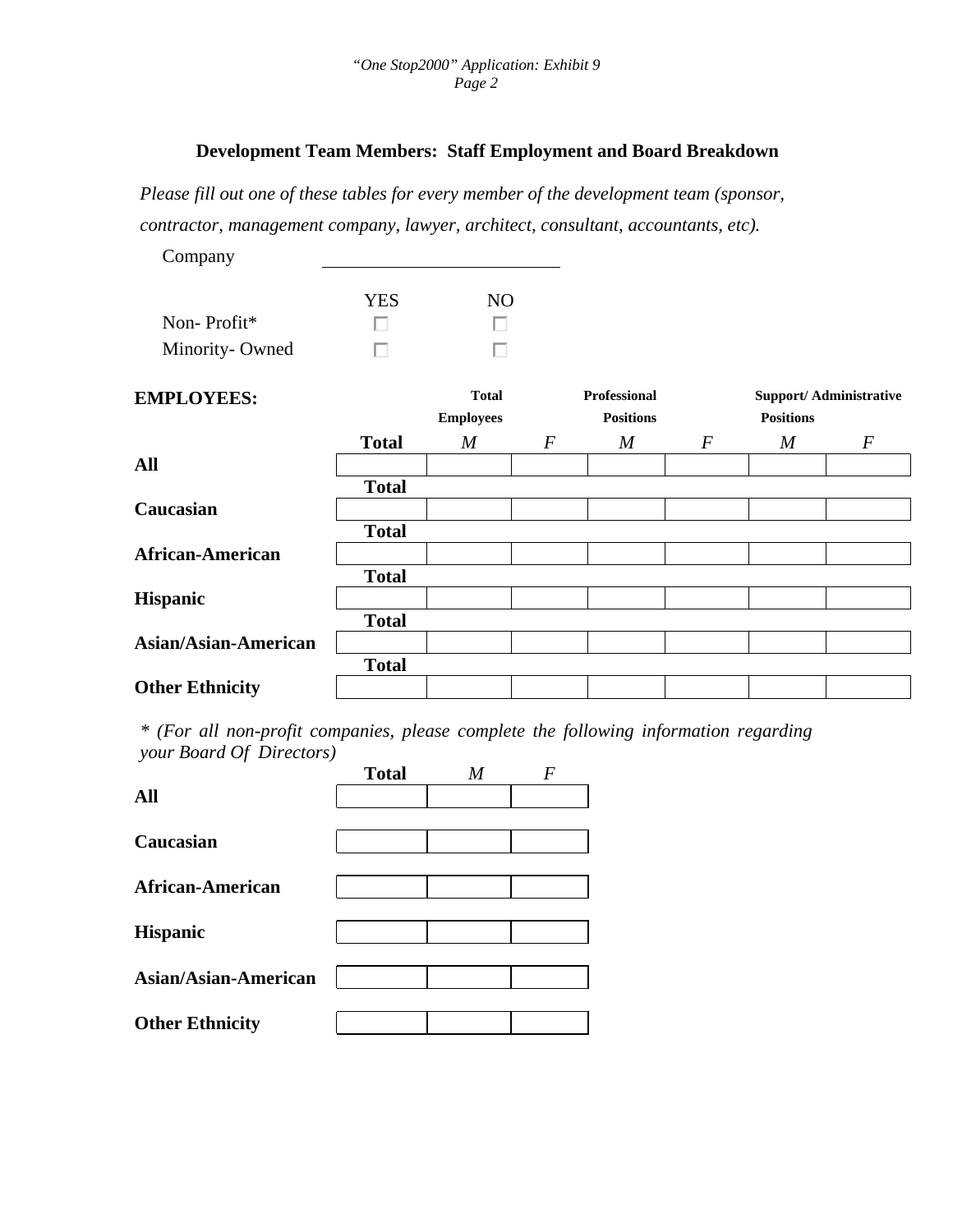9.4 Give the name, title and phone number of the person on the mortgagor/owner's staff who will be responsible for approval and monitoring of the development team's effort to meet equal opportunity and affirmative action goals and objective.

9.5 Explain in detail the mortgagor's/owner's program to insure that the project's affirmative action plan program is effective during all phases of the construction, rent-up (or sales), and management of the proposed project. Specify methods of assistance, monitoring, and enforcement to be utilized by the mortgagor/owner toward the project's development team compliance with equal opportunity and affirmative action requirements.

- B. General Contractor
- 9.6 Attach a list providing the following information for all projects constructed by the general contractor during the past three years

| Project Name                      |                                                                        |
|-----------------------------------|------------------------------------------------------------------------|
| Location:                         |                                                                        |
| % Minority Staffing               |                                                                        |
| % Majority Staffing               |                                                                        |
| <b>Minority Business</b>          |                                                                        |
| Utilization                       |                                                                        |
|                                   | (Indicate both MBE dollar amount and % of total construction dollars.) |
| <b>Woman Business Utilization</b> |                                                                        |
|                                   | (Indicate both WBE dollar amount and % of total construction dollars.) |

9.7 Give the name, title, and phone number of the general contractor's staff person(s) responsible for the equal opportunity and affirmative action program planning, implementation, and goals attainment on the proposed project.

| Name         |  |
|--------------|--|
| Title        |  |
| Phone Number |  |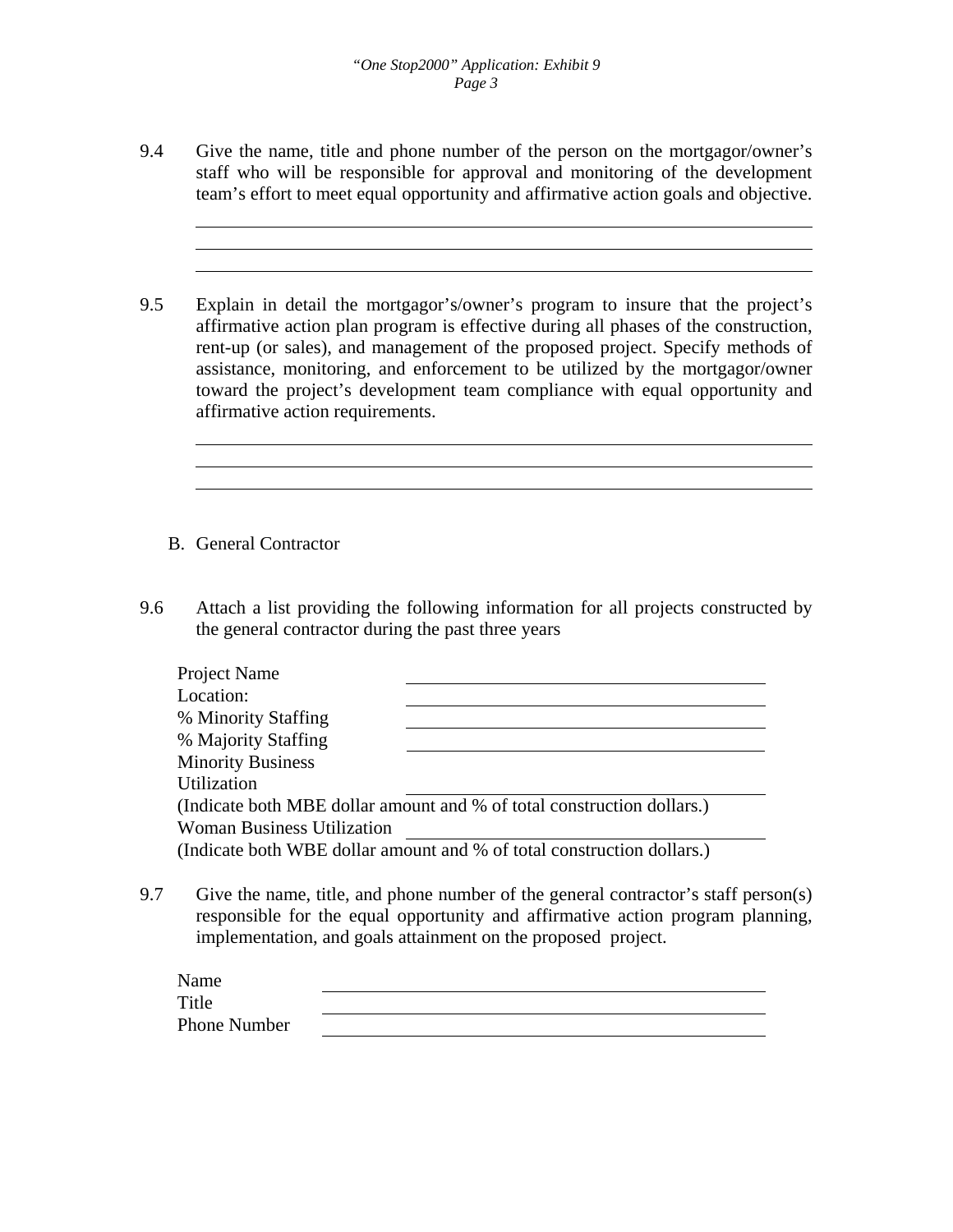- 9.8 What specific affirmative action goals and objectives are planned by the general contractor in the areas of affirmative hiring of minorities and women, and utilization of minority and woman-owned businesses.
- 9.9 What is the general contractor's specific affirmative action program for the proposed project? State all equal opportunity hiring procedures, affirmative action outreach methods and resources, and any vigorous, innovative affirmative action steps planned.
- 9.10 Has the general contractor identified any anticipated barriers to affirmative action and equal opportunity goals attainment? ? If so, what alternative or additional affirmative actions are planned by the general contractor to overcome any anticipated affirmative action barriers on the proposed project?
	- C. Real Estate Manger
- 9.11 Give the name, title and phone number of the real estate manager's staff person(s) responsible for equal opportunity and affirmative action on the proposed project.

| Name                |  |
|---------------------|--|
| Title               |  |
| <b>Phone Number</b> |  |

- 9.12 Attach a copy of the real estate manager's E.O. policy.
- 9.13 List all Massachusetts developments managed by the real estate manager according to the following:

| Project Name             |  |
|--------------------------|--|
| Location:                |  |
| % Minority Participation |  |
| % Majority Participation |  |

9.14 Describe training given all employees regarding fair housing laws and the company's fair marketing plan.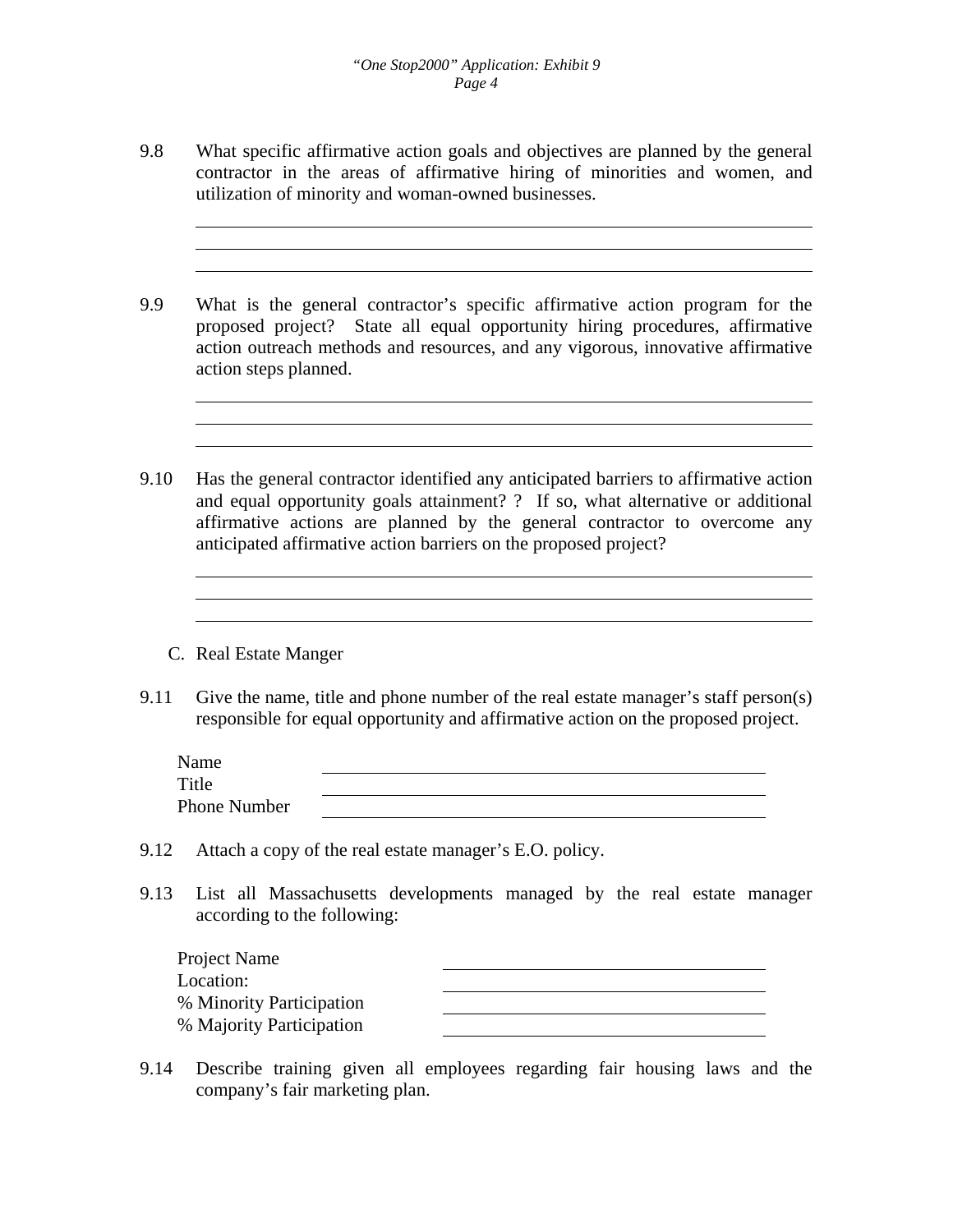9.15 What percentage of the real estate manager's current annual expenditures for supplies, vendors, business, services and related products are from minority and woman-owned firms? Indicate names of minority and woman-owned firms utilized. (State goals and objectives in projected dollar amounts and percents of annual budget for goods and services.)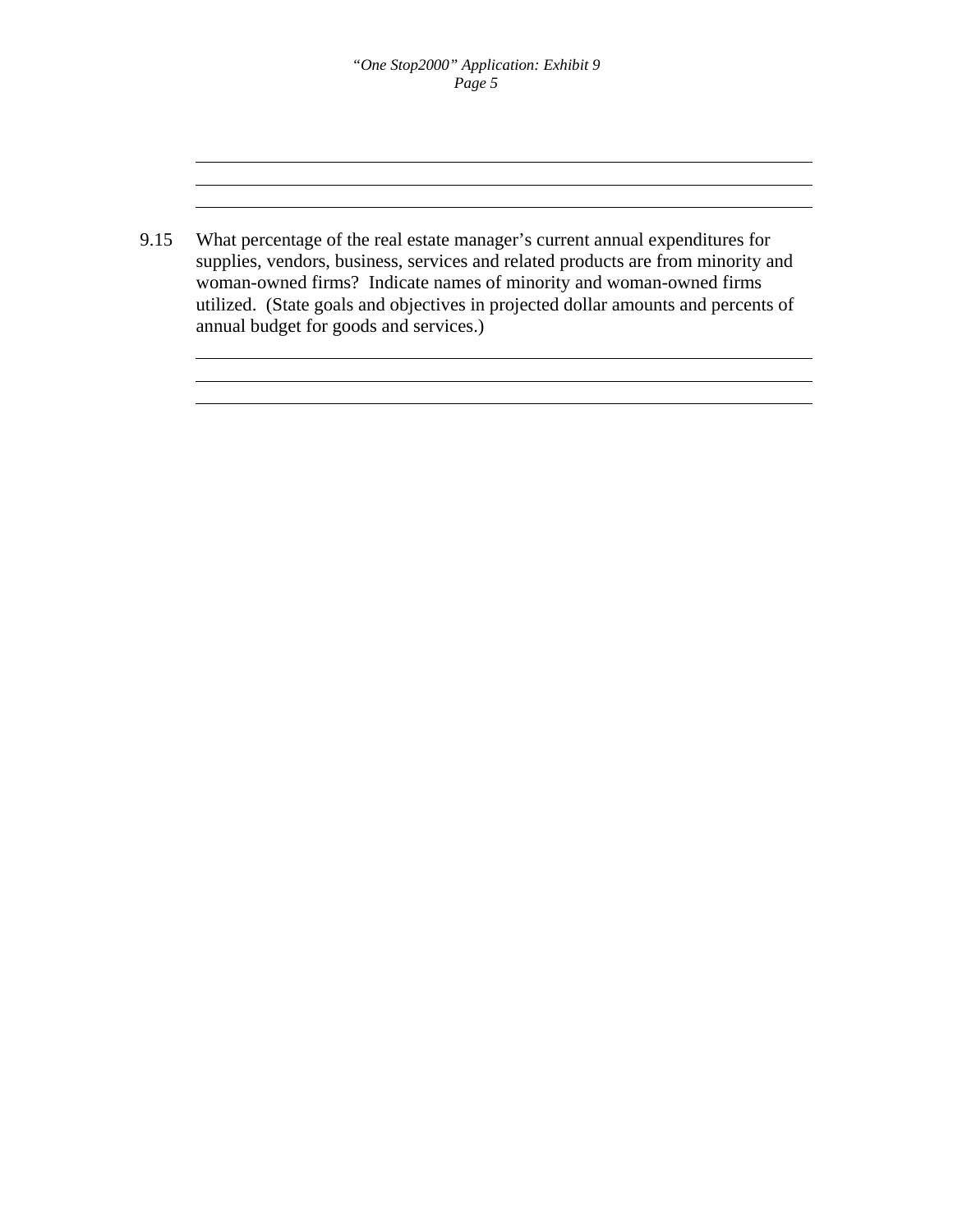## **Exhibit 10: Sales Prices and Affordability**

If the proposed project is *for-sale* housing, then complete the following sales and affordability information.

*10:1* **Unit Descriptions**: Describe each unit type or style which will have different sales prices and assign them each letters (A, B, C, etc.).

|             | Number   | Bed-  | Square<br>Footage | Bath- |            |       |
|-------------|----------|-------|-------------------|-------|------------|-------|
| <i>Type</i> | of Units | rooms |                   | rooms | Appliances | Other |
| A           |          |       |                   |       |            |       |
| B           |          |       |                   |       |            |       |
| $\mathbf C$ |          |       |                   |       |            |       |
| D           |          |       |                   |       |            |       |
| E           |          |       |                   |       |            |       |
| F           |          |       |                   |       |            |       |
| G           |          |       |                   |       |            |       |
| $\bf H$     |          |       |                   |       |            |       |

#### *10:2* **Sales Prices:**

|             | <b>Sales</b> | Income to | Percent   |    | Number of Units, By Phase |  |
|-------------|--------------|-----------|-----------|----|---------------------------|--|
| Type        | Price        | Afford    | of Median | II | Ш                         |  |
| A           |              |           |           |    |                           |  |
| B           |              |           |           |    |                           |  |
| $\mathbf C$ |              |           |           |    |                           |  |
| D           |              |           |           |    |                           |  |
| E           |              |           |           |    |                           |  |
| F           |              |           |           |    |                           |  |
| G           |              |           |           |    |                           |  |
| $\bf H$     |              |           |           |    |                           |  |

#### *10:3* **Subsidy**:

 Source of subsidy (if any) to support reduced prices or below-market financing:  $\overline{\phantom{a}}$  ,  $\overline{\phantom{a}}$  ,  $\overline{\phantom{a}}$  ,  $\overline{\phantom{a}}$  ,  $\overline{\phantom{a}}$  ,  $\overline{\phantom{a}}$  ,  $\overline{\phantom{a}}$  ,  $\overline{\phantom{a}}$  ,  $\overline{\phantom{a}}$  ,  $\overline{\phantom{a}}$  ,  $\overline{\phantom{a}}$  ,  $\overline{\phantom{a}}$  ,  $\overline{\phantom{a}}$  ,  $\overline{\phantom{a}}$  ,  $\overline{\phantom{a}}$  ,  $\overline{\phantom{a}}$ 

Amount of subsidy: \_\_\_\_\_\_\_\_\_\_\_\_\_\_\_\_\_\_\_\_\_\_\_\_\_\_\_\_\_\_\_\_\_\_\_\_\_\_\_\_\_\_\_\_\_\_\_\_\_\_\_

#### *10:4* **Source of Financing**:

Indicate source of permanent financing: \_\_\_\_\_\_\_\_\_\_\_\_\_\_\_\_\_\_\_\_\_\_\_\_\_\_\_\_\_\_\_\_\_\_\_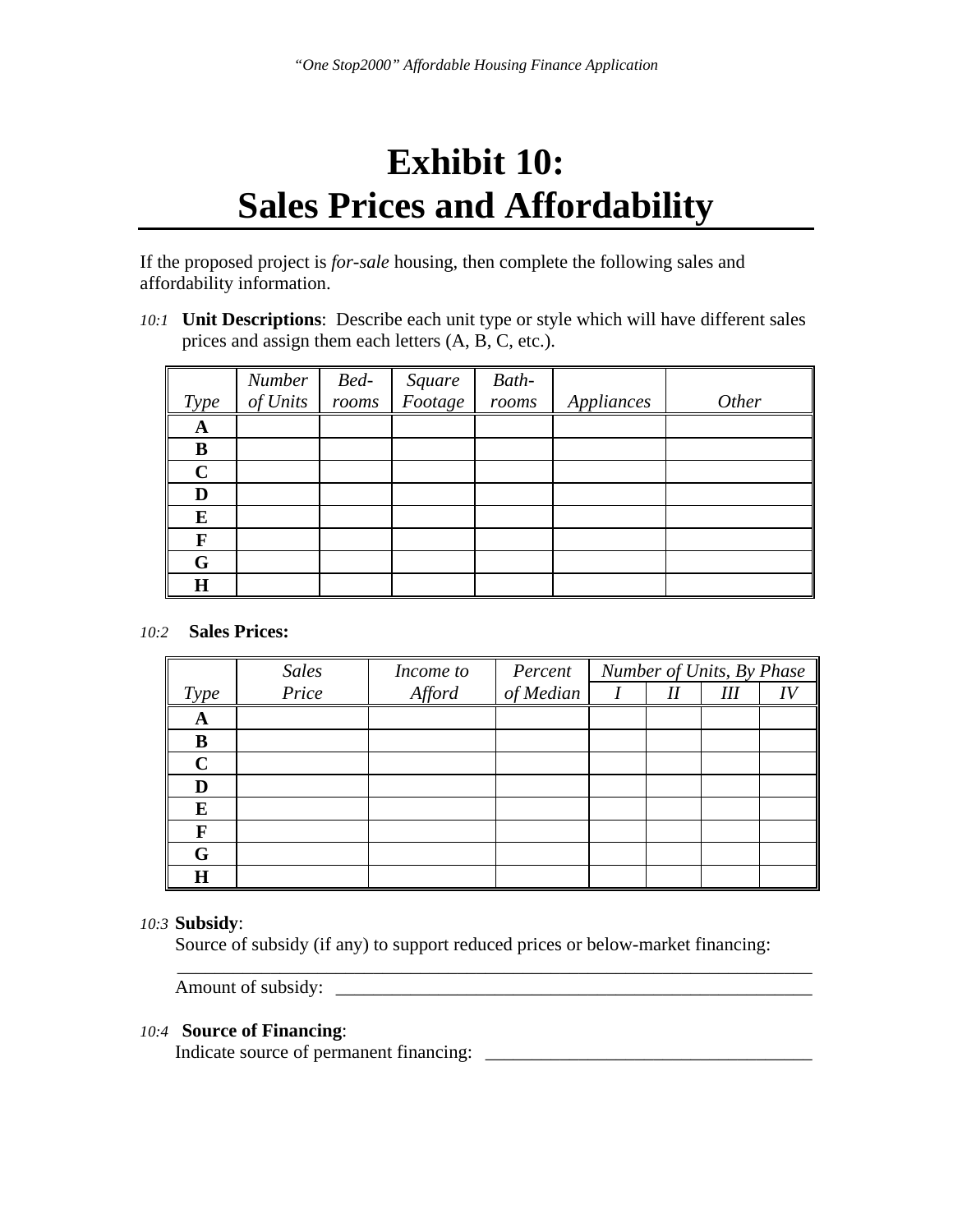## **Exhibit 12: Tax Exempt Project Information**

*Contact the Massachusetts Housing Finance Agency at (617) 854-1359 for more information regarding tax-exempt financing.* 

In order to issue an unqualified opinion on the tax-exempt status of MHFA bonds, MHFA's bond counsel requires the following information to demonstrate project compliance with tax code requirements. Please complete each item.

| 12:1 Project Name                     |  |  |
|---------------------------------------|--|--|
| Project No. (to be filled in by MHFA) |  |  |

*12:2* Exact street address of the site. If there is no number, name of nearest cross streets or streets surrounding site.

 $\overline{\phantom{a}}$  ,  $\overline{\phantom{a}}$  ,  $\overline{\phantom{a}}$  ,  $\overline{\phantom{a}}$  ,  $\overline{\phantom{a}}$  ,  $\overline{\phantom{a}}$  ,  $\overline{\phantom{a}}$  ,  $\overline{\phantom{a}}$  ,  $\overline{\phantom{a}}$  ,  $\overline{\phantom{a}}$  ,  $\overline{\phantom{a}}$  ,  $\overline{\phantom{a}}$  ,  $\overline{\phantom{a}}$  ,  $\overline{\phantom{a}}$  ,  $\overline{\phantom{a}}$  ,  $\overline{\phantom{a}}$  $\overline{\phantom{a}}$  , and the contribution of the contribution of the contribution of the contribution of the contribution of the contribution of the contribution of the contribution of the contribution of the contribution of the

*12:3* Have you purchased the site?

If yes, date of any title passing :

 Name of the previous owners of the site you have purchased or owners of the site you are about to purchase: \_\_\_\_\_\_\_\_\_\_\_\_\_\_\_\_\_\_\_\_\_\_\_\_\_\_\_\_\_\_\_\_\_\_\_\_\_\_\_\_\_\_\_\_\_\_

 $\overline{\phantom{a}}$  , and the contribution of the contribution of the contribution of the contribution of the contribution of the contribution of the contribution of the contribution of the contribution of the contribution of the

*12:4* Name of the Mortgagor and general partners, if applicable.

 Mortgagor: \_\_\_\_\_\_\_\_\_\_\_\_\_\_\_\_\_\_\_\_\_\_\_\_\_\_\_\_\_\_\_\_\_\_\_\_\_\_\_\_\_\_\_\_\_\_\_\_\_\_\_\_\_\_\_\_\_\_ General Partners:

*12:5* Date of Official Action Status approval: \_\_\_\_\_\_\_\_\_\_\_\_\_\_\_\_\_\_\_\_\_\_\_\_\_\_\_\_\_\_\_\_\_\_\_ Description and amount of any funds spent on project prior to Official Action Status approval:

 $\overline{\phantom{a}}$  ,  $\overline{\phantom{a}}$  ,  $\overline{\phantom{a}}$  ,  $\overline{\phantom{a}}$  ,  $\overline{\phantom{a}}$  ,  $\overline{\phantom{a}}$  ,  $\overline{\phantom{a}}$  ,  $\overline{\phantom{a}}$  ,  $\overline{\phantom{a}}$  ,  $\overline{\phantom{a}}$  ,  $\overline{\phantom{a}}$  ,  $\overline{\phantom{a}}$  ,  $\overline{\phantom{a}}$  ,  $\overline{\phantom{a}}$  ,  $\overline{\phantom{a}}$  ,  $\overline{\phantom{a}}$ 

 $\overline{\phantom{a}}$  , and the contribution of the contribution of the contribution of the contribution of the contribution of the contribution of the contribution of the contribution of the contribution of the contribution of the

*12:6* Project federal employer I.D. number (the "04" number): \_\_\_\_\_\_\_\_\_\_\_\_\_\_\_\_\_\_\_\_\_\_

*12:7* Federal employer I.D. number of any corporation (not individuals that may be a general partner of the project): \_\_\_\_\_\_\_\_\_\_\_\_\_\_\_\_\_\_\_\_\_\_\_\_\_\_\_\_\_\_\_\_\_\_\_\_\_\_\_\_\_\_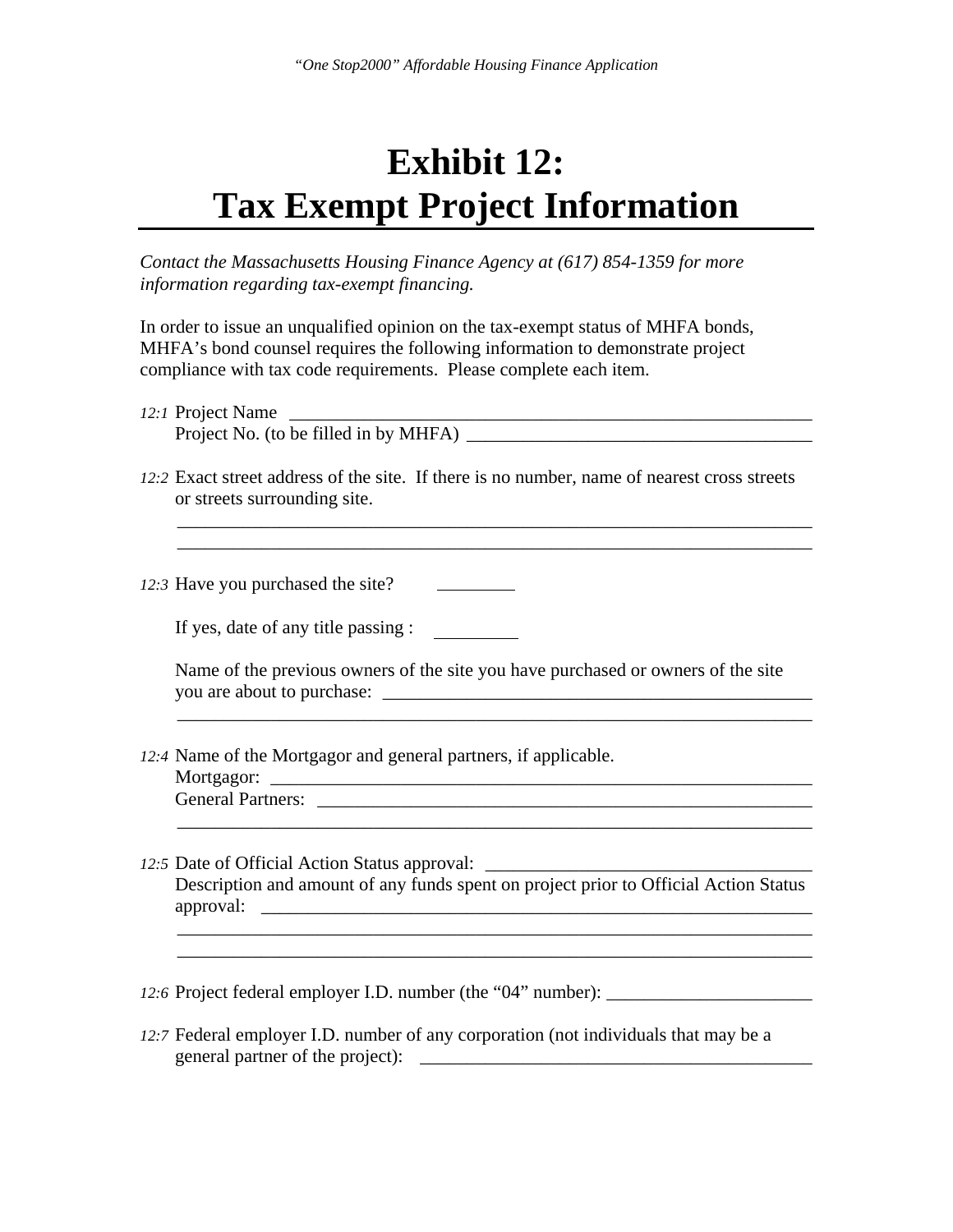## **Exhibit 14: Special Needs Service Plan**

*Use the required form only if special needs services are being provided. Please provide the following information indicating the management and service to be provided as part of any Single Room Occupancy (SRO) or Special Needs Housing. Use additional sheets as necessary.* 

<u> 1980 - Johann Barn, marwolaethau a bhann an t-Amhainn an t-Amhainn an t-Amhainn an t-Amhainn an t-Amhainn an</u>

<u> 1980 - Johann Barn, amerikan besteman besteman besteman besteman besteman besteman besteman besteman bestema</u>

<u> 1980 - Johann Barn, mars an t-Amerikaansk politiker (</u>

### **Management Plan:**

*14:1* Who will manage property?

 $\Box$  The owner  $\Box$  A management agent

*If a management agent, provide the following:*  Name and address:

*14:2* Prior experience managing similar properties:

*14:3* Other similar properties currently managed: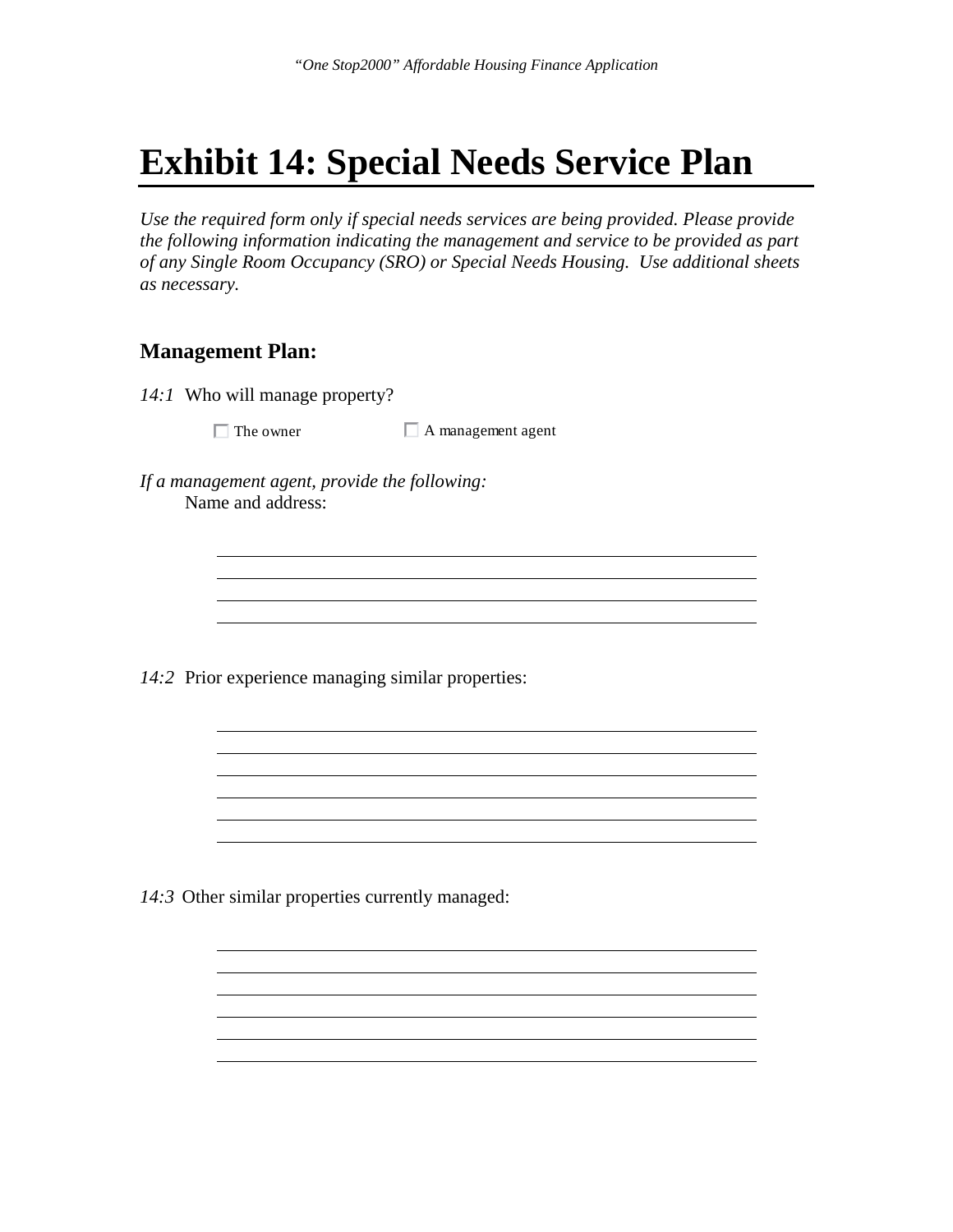*14:4* Describe proposed staffing plan (e.g., percentage of staff time that management staff will devote to property):

*14:5* Will there be on-site management staff? If so describe:

*14:6* Define responsibilities of specific management staff (e.g., rent collection, janitorial, maintenance):

<u> 1980 - Johann Barn, mars ann an t-Amhain Aonaichte ann an t-Aonaichte ann an t-Aonaichte ann an t-Aonaichte a</u>

### **Outside Service Vendor:**

*14:7* Will the tenants in the property have special service needs?

 $\Box$  Yes  $\Box$  No

*If so, describe the non-housing services that are needed:*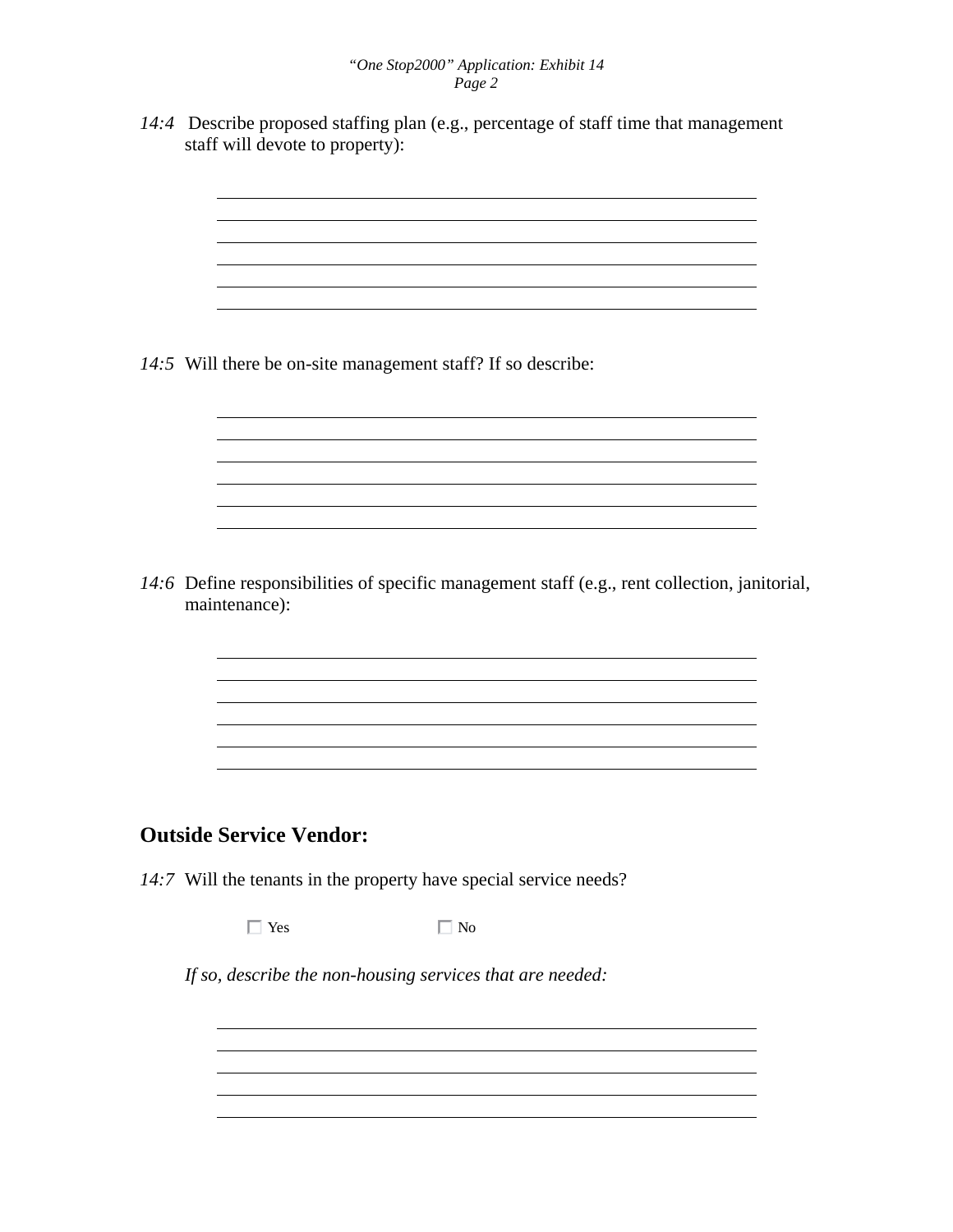*14:8* Will an outside vendor be under contract to deliver these services?

| Amount and Term of service contract:<br>Source of funding for services: |                                        |  |
|-------------------------------------------------------------------------|----------------------------------------|--|
|                                                                         |                                        |  |
|                                                                         |                                        |  |
|                                                                         |                                        |  |
|                                                                         |                                        |  |
|                                                                         |                                        |  |
|                                                                         |                                        |  |
|                                                                         | Current status of commitment/contract: |  |

*14:10* How will the project's management plan and physical design facilitate the delivery of special services?

<u> 1980 - Johann Barnett, fransk politik (f. 1980)</u>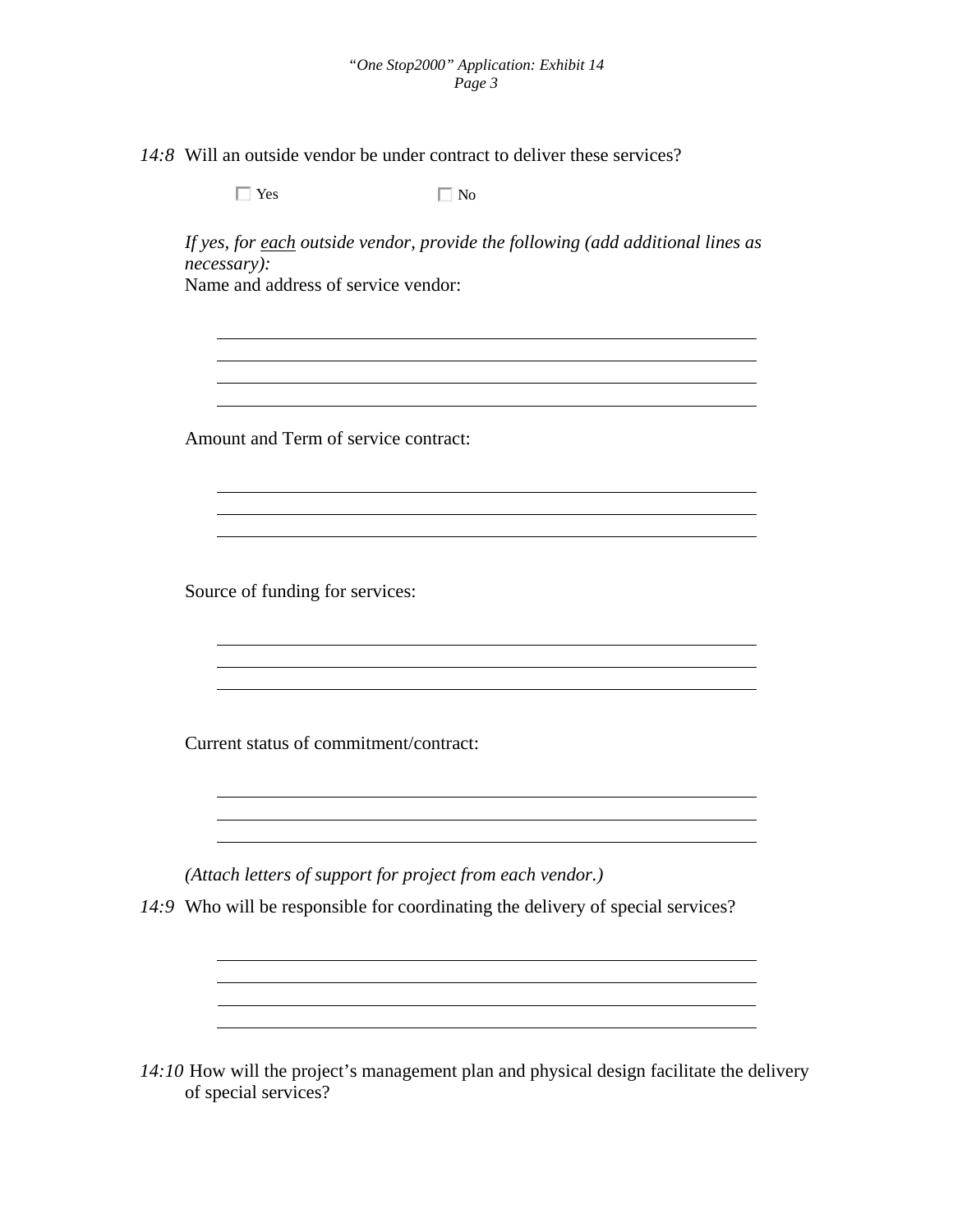| 14:11 Please describe the service plan for tenants (e.g., vendor staff on site, etc.)<br>during the day: |
|----------------------------------------------------------------------------------------------------------|
|                                                                                                          |
|                                                                                                          |
| at night:                                                                                                |
|                                                                                                          |
|                                                                                                          |

<u> 1989 - Johann Stoff, deutscher Stoffen und der Stoffen und der Stoffen und der Stoffen und der Stoffen und der</u> <u> 1989 - Johann Stoff, amerikansk politiker (d. 1989)</u>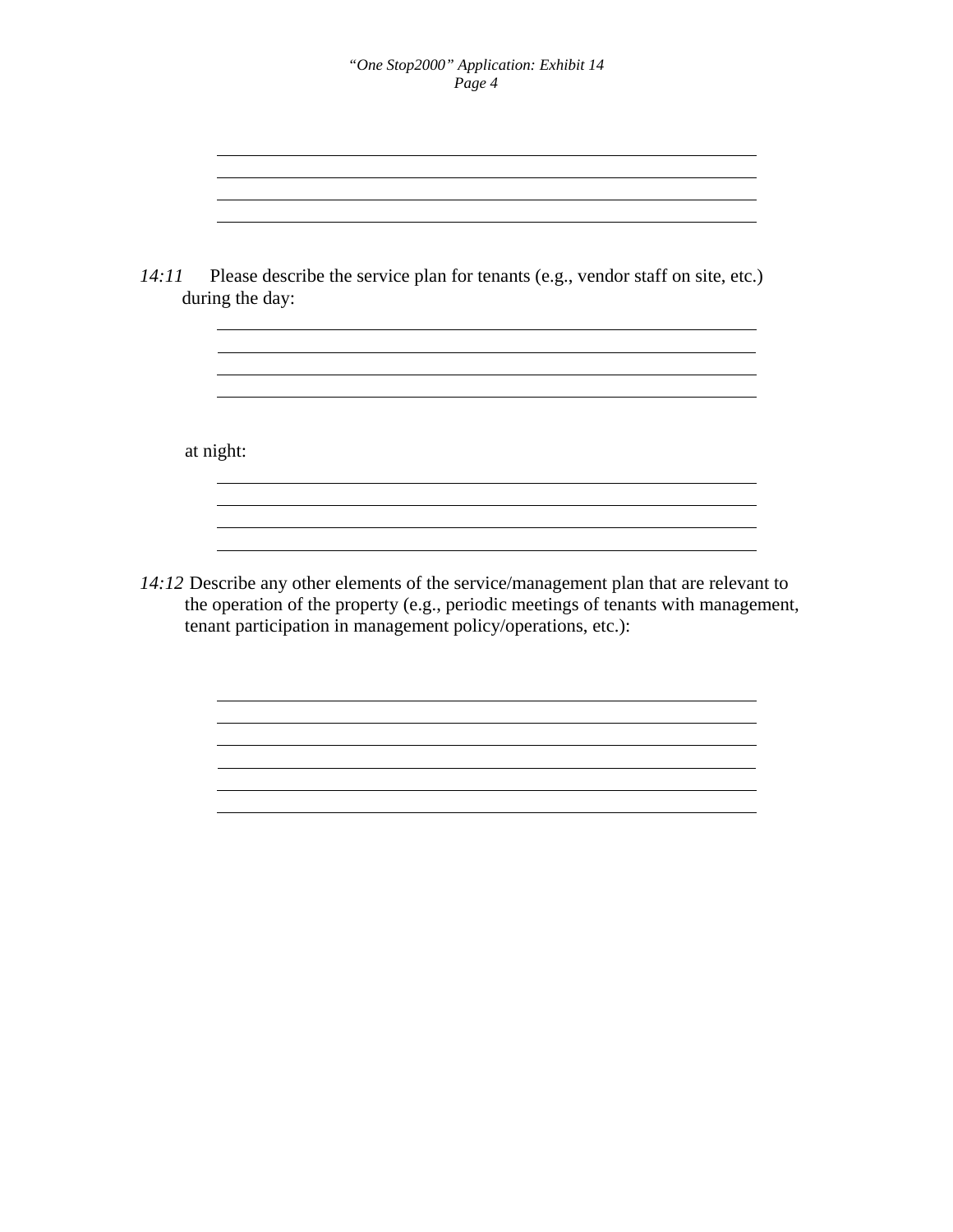## **Exhibit 15A: Qualified Non-Profit Certification**

*NOTE: This form is necessary only for Low-Income Housing Tax Credit projects.* 

| I,  | , as                                                                        | of                                                                                                                                                                 |
|-----|-----------------------------------------------------------------------------|--------------------------------------------------------------------------------------------------------------------------------------------------------------------|
|     | (name)                                                                      | (title)                                                                                                                                                            |
|     |                                                                             | (the "Non-Profit Organization"),                                                                                                                                   |
|     | (non-profit organization)                                                   |                                                                                                                                                                    |
|     | sponsor of the proposed low-income housing tax credit project known as      | (the "Project") do hereby certify that:                                                                                                                            |
|     | (name of project)                                                           |                                                                                                                                                                    |
| (1) |                                                                             | The Non-Profit Organization will own an interest in the Project (directly or through                                                                               |
|     | a partnership).                                                             |                                                                                                                                                                    |
| (2) |                                                                             | The Non-Profit Organization will materially participate (on a regular, continuous                                                                                  |
|     |                                                                             | and substantial basis within the meaning of Internal Revenue Code 469(h)) in the                                                                                   |
|     | period.                                                                     | development and operation of the Project throughout the tax credit compliance                                                                                      |
| (3) | If the Non-Profit Organization's ownership of an interest in the Project or |                                                                                                                                                                    |
|     |                                                                             | participation in the development and operation of the Project, as set forth in                                                                                     |
|     |                                                                             | condition (1) and (2) above, will be through a corporation in which the Non-Profit                                                                                 |
|     |                                                                             | Organization holds stock, 100% of the stock of such corporation will be held by one                                                                                |
|     |                                                                             | or more qualified non-profit organizations at all times during the period such                                                                                     |
|     | corporation is in existence.                                                |                                                                                                                                                                    |
| (4) |                                                                             | The Non-Profit Organization is described in Internal Revenue Code section $501(c)$                                                                                 |
|     |                                                                             | $(3)$ or $(4)$ and is exempt from tax under Section 501(a). (A true copy of the                                                                                    |
|     |                                                                             | Non-Profit Organization's tax-exempt ruling from the IRS is attached hereto.)                                                                                      |
| (5) |                                                                             | One of the exempt purposes of the Non-Profit Organization's is the fostering of                                                                                    |
|     |                                                                             | low-income housing. (A true copy of the Non-Profit Organization's Articles of                                                                                      |
|     | Organization is attached hereto.)                                           |                                                                                                                                                                    |
| (6) |                                                                             | The Non-Profit Organization is not affiliated with or controlled by a for-profit                                                                                   |
|     |                                                                             | organization (other than affiliation with the Non-Profit Organization's for-profit                                                                                 |
|     | subsidiary, wholly controlled by one or more non-profit organizations).     |                                                                                                                                                                    |
|     | (a)                                                                         | No officer or director of the Non-Profit Organization is an officer, director or<br>controlling shareholder of a for-profit organization which will receive, or of |
|     |                                                                             | which any officer, director or controlling shareholder will receive, any fees,                                                                                     |
|     |                                                                             | payments or direct economic benefits for the provision of management,                                                                                              |
|     | development or construction services for the Project.                       |                                                                                                                                                                    |
|     | (a)                                                                         | No officer or director of the Non-Profit Organization is an officer, director or                                                                                   |
|     |                                                                             | controlling shareholder of a for-profit organization which will receive, or of                                                                                     |
|     |                                                                             | which any officer, director or controlling shareholder will receive, any fees,                                                                                     |
|     |                                                                             | payments or direct economic benefits for the provision of legal or architectural                                                                                   |
|     |                                                                             | services for the Project, except where the Non-Profit Organization, as Project                                                                                     |
|     |                                                                             | Sponsor, will demonstrate (to DHCD's satisfaction) that the fees for such                                                                                          |

services are reasonable and determined on a competitive, arm's length basis.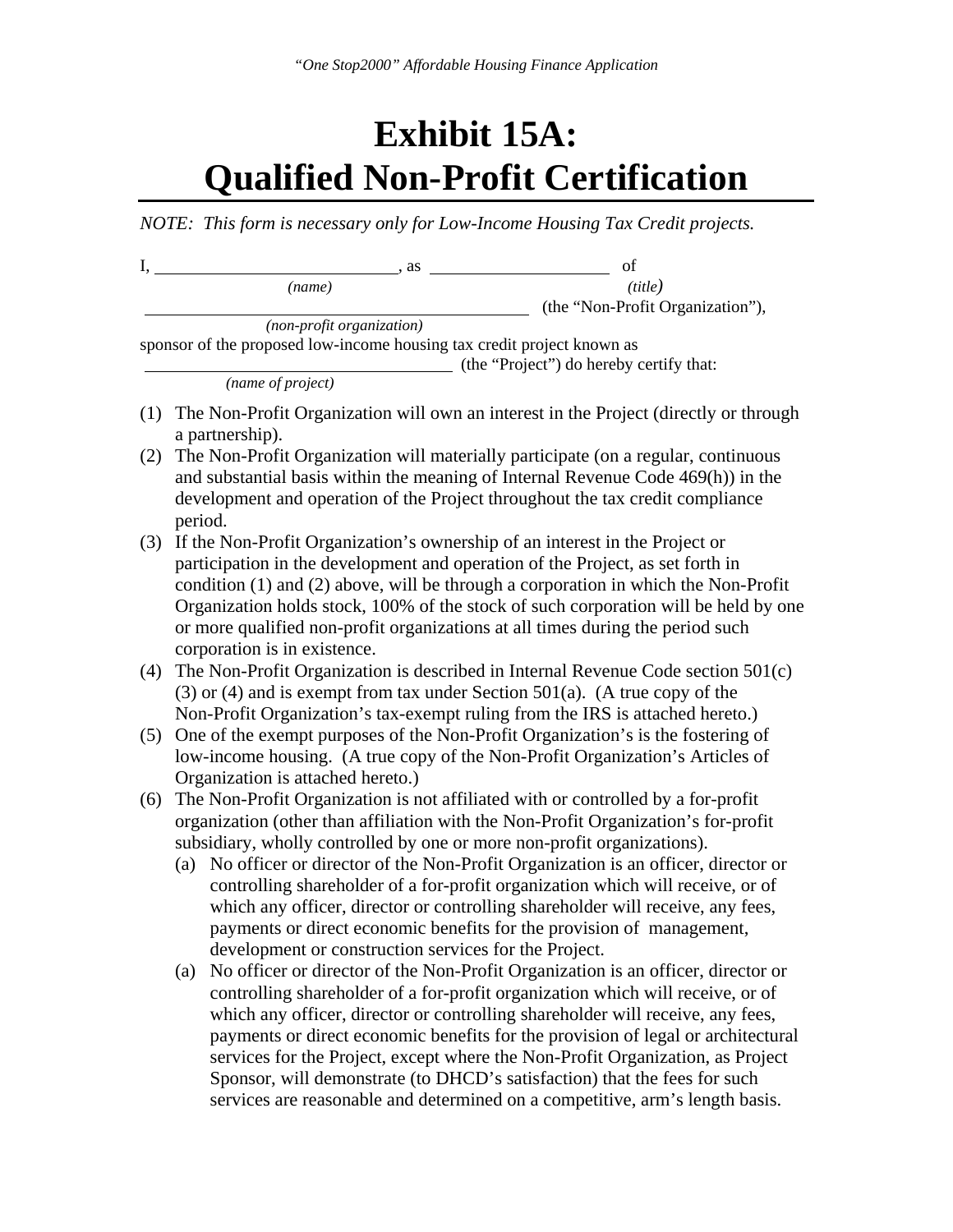*"One Stop2000" Affordable Housing Finance Application* 

Signed, under the penalties of perjury, this \_\_\_\_\_\_\_ day of \_\_\_\_\_\_\_\_\_\_\_\_\_\_\_\_\_\_\_\_, 200\_.

 *(signature)* 

*\*This certification must be executed by a duly authorized officer of the Non-Profit Organization.*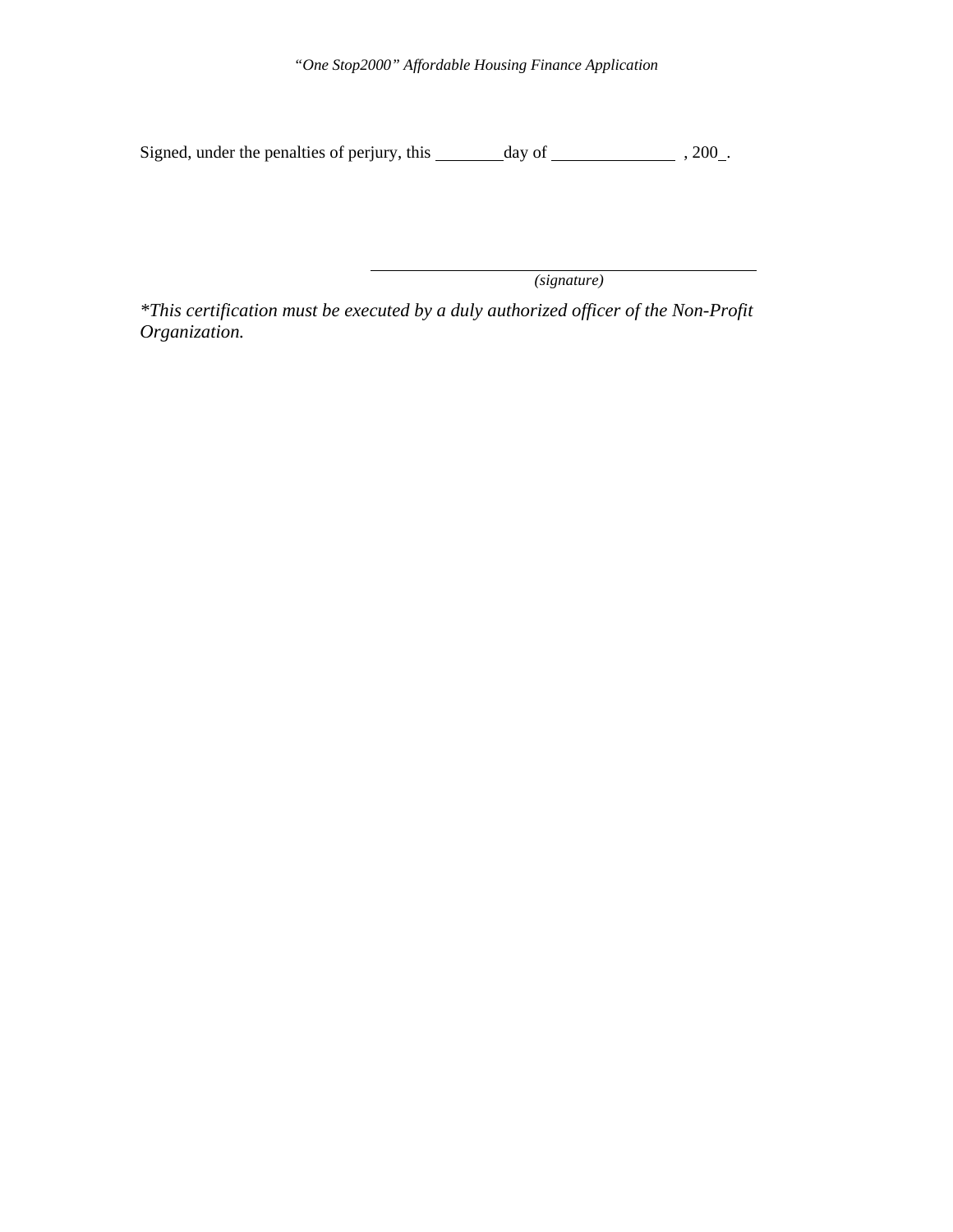## **Exhibit 15B: Release And Indemnification Agreement**

This Low-Income Housing Tax Credit Release and Indemnification Agreement (this "Agreement") is made and entered into this day of , 200, , by and between the Commonwealth of Massachusetts acting by and through the Department of Housing and Community Development ("DHCD"), and the Massachusetts Housing Finance Agency ("MHFA") and and its and its and its and its and its and its and its and its and its and its and its and its and its and its and its and its and its and its and its and its and its and its and its and its an successors and assigns (the "Owner").

 WHEREAS, pursuant to Executive Order 291, DHCD, as successor to the former Executive Office of Communities and Development ("EOCD"), is designated the State Housing Credit Agency authorized to administer the State Housing Credit Ceiling and carry out all of the provisions of Section 42 of the United States Internal Revenue Code as amended (the "Code") relative to the Low-Income Housing Tax Credit ("Tax Credits") on behalf of the Commonwealth; and

 WHEREAS, pursuant to an Assignment of Authority MHFA carries out certain provisions of Section 42 of the Code on behalf of DHCD, as successor to EOCD, relative to those rental housing projects which are financed with the proceeds of tax-exempt bonds subject to the Commonwealth's volume cap and issued by the MHFA ("Bond Project"); and

 WHEREAS, the Owner has applied to MHFA for an allocation of Tax Credits to the rental housing development located in (City/Town) of Massachusetts, known or to be known as (the "Project"); and

 WHEREAS, DHCD and MHFA rely or have relied upon figures submitted by the Owner as to the eligible basis and qualified basis of the Project and other information submitted by the Owner in reviewing a request for, or making an allocation of Tax Credits, and the Owner agrees to release and indemnify DHCD and MHFA from any claim, loss, demand or judgment as set forth herein;

 NOW, THEREFORE, in consideration of MHFA's review of a request for, or making an allocation of Tax Credits to the Project, and of other valuable consideration, the receipt and sufficiency of which is hereby acknowledged, DHCD, MHFA and the Owner agree as follows:

 l. The Owner assumes all responsibility for all calculations and figures relating to the determination of the eligible basis and qualified basis of the Project and agrees that the amount of Tax Credits which has been or may be allocated to the Project is calculated by reference to the figures submitted by the Owner in its application as to the eligible basis and qualified basis of the Project.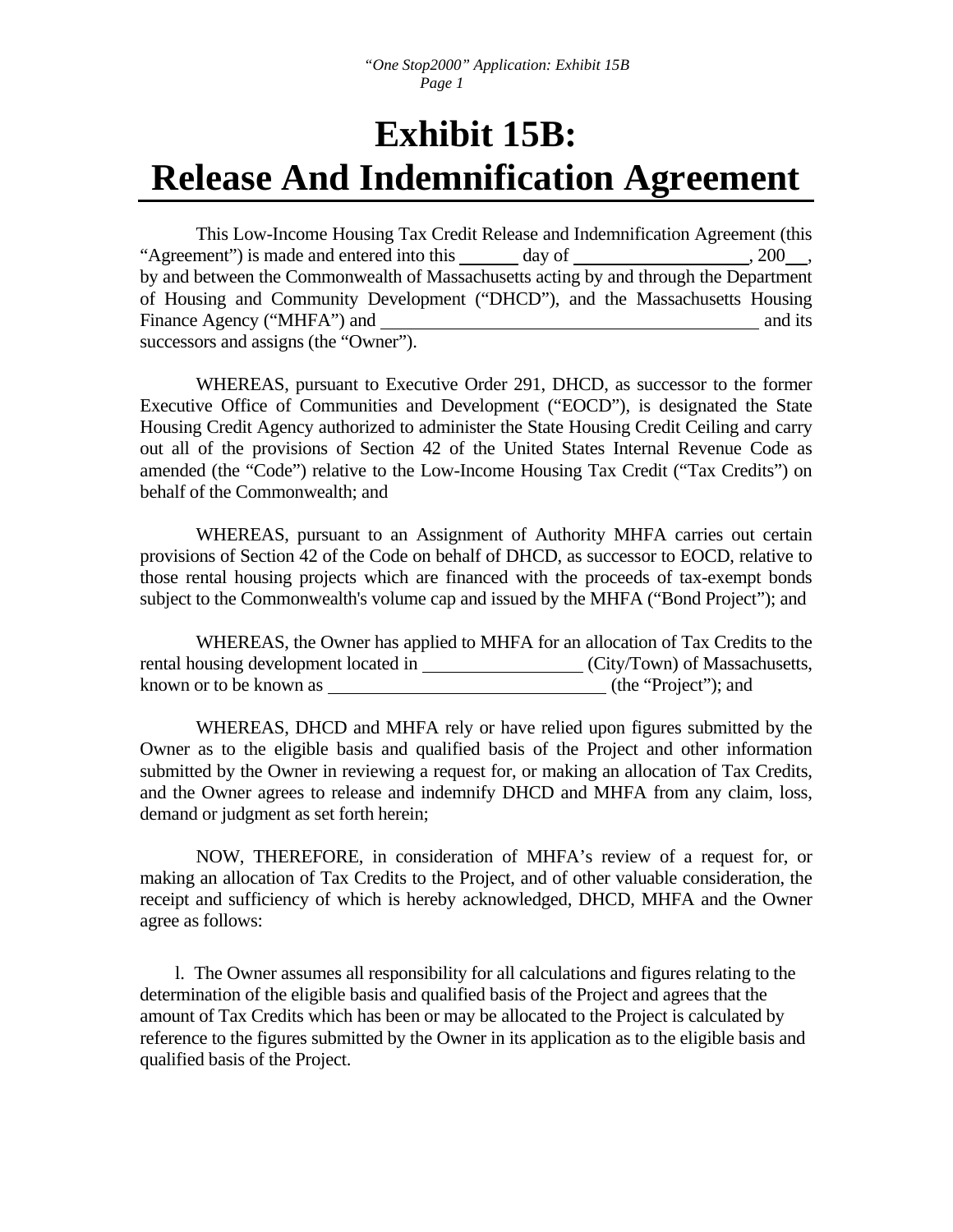2. The Owner agrees to forever release, indemnify and hold harmless DHCD and MHFA, jointly and severally, and their agents, officers, representatives and employees from and against any and all damages, claims, losses, liabilities, judgments, costs or expenses, of any kind or nature, including, without limitation, attorney's fees, litigation and court costs, amounts paid in settlement, amounts paid to discharge judgment, and any loss from judgment from the Internal Revenue Service, directly or indirectly resulting from, arising out of, or related to DHCD or MHFA's consideration, approval or disapproval of the Owner's request for an allocation of Tax Credits, DHCD or MHFA's allocation of Tax Credits to the Project or the recapture of Tax Credit dollars by the Internal Revenue Service.

 3. This Agreement shall be effective as of the date of the Owner's application to MHFA for an allocation of Tax Credits to the Project and shall be binding upon the Owner and its successors and assigns and inure to the benefit of DHCD and MHFA and their respective successors and assigns.

IN WITNESS WHEREOF, intending to be bound hereto as to a sealed instrument, the parties have caused this Release and Indemnification Agreement to be executed by their duly authorized representatives on the date first written above.

 Witness **Owner/Applicant** By: its

> **Department of Housing and Community Development**  By: its

**Massachusetts Housing Finance Agency** By: its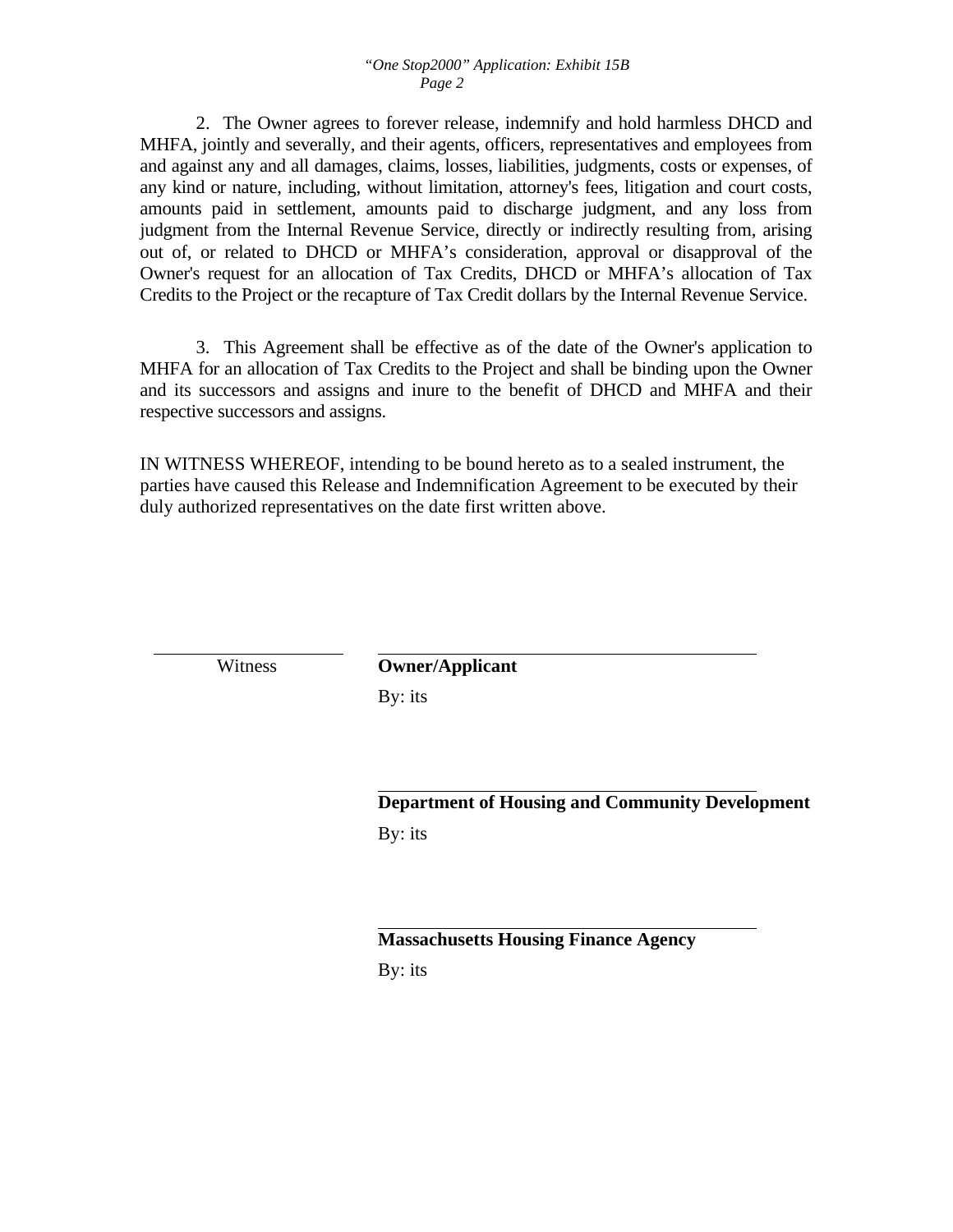## **Exhibit 15C: Certification as to Period of Project Affordability**

I, (name), as (title) of The (sponsor) do hereby certify that the (name of project) shall remain affordable for the period of time indicated below. I understand that the length of this commitment affects the scoring of the application of the above-referenced project in that a longer period of affordability will result in a higher number of points in the scoring of the application. I further understand that the period of time of affordability committed to at this time will be incorporated into the Tax Credit Regulatory Agreement for the project which is a binding agreement between the Commonwealth of Massachusetts, acting through the Department of Housing and Community Development and its successors and assigns, and the Developer.

The period of affordability committed to for the above-referenced projects is as follows (please initial the appropriate blank):

| Thirty (30) years  |
|--------------------|
| Forty (40) years   |
| Fifty $(50)$ years |
| In perpetuity      |

 *(Print Name)* 

 *(Signature)* 

 *(Date)*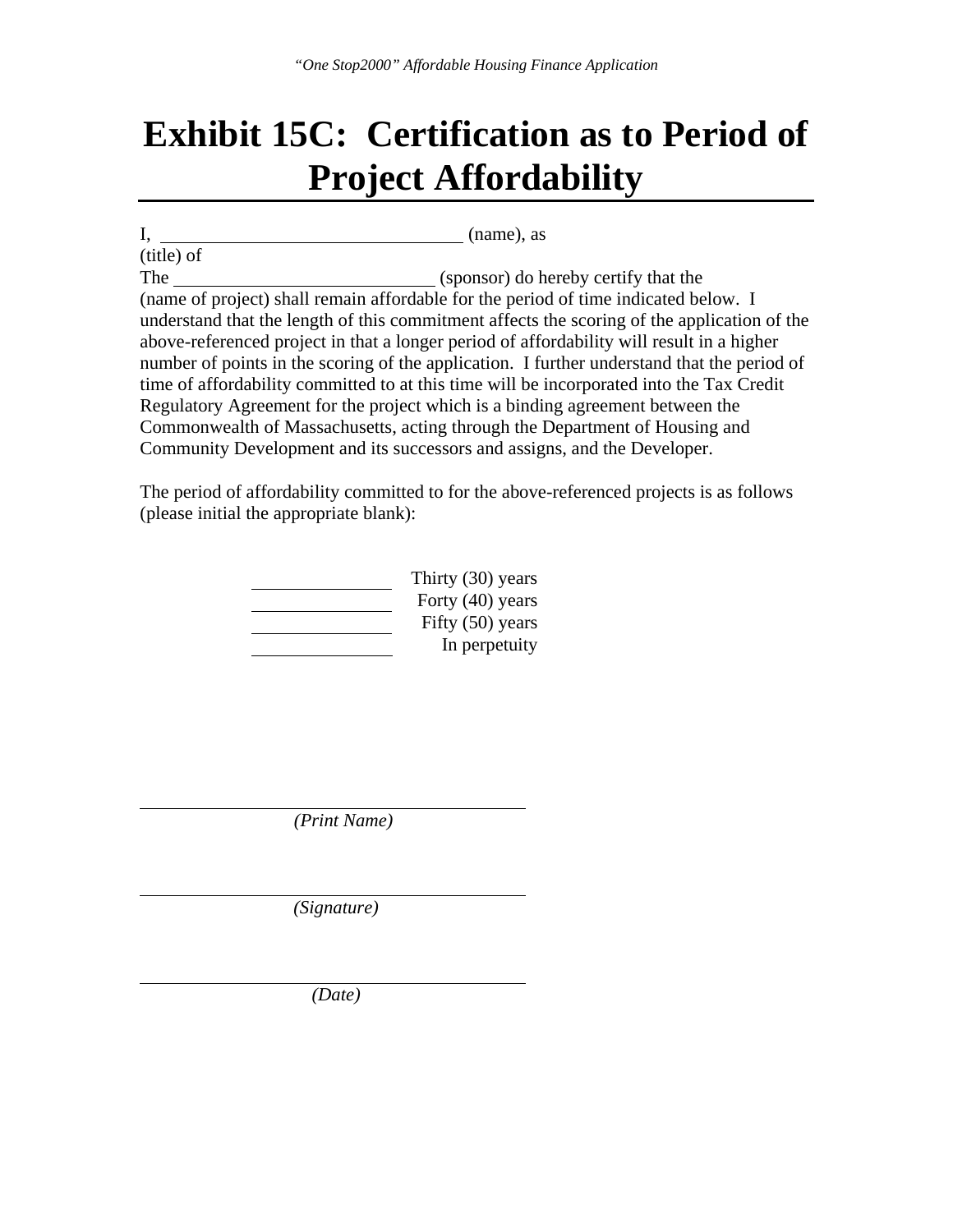## **Exhibit 15D: Certification on Payment of State and Federal Withholding Taxes**

I, (name), as  $(title)$  of the

(sponsor) do hereby certify under the pains and penalties of perjury that all State and Federal withholding taxes are current for the above-referenced sponsor.

 *(Print Name)* 

 *(Signature)* 

 *(Date)*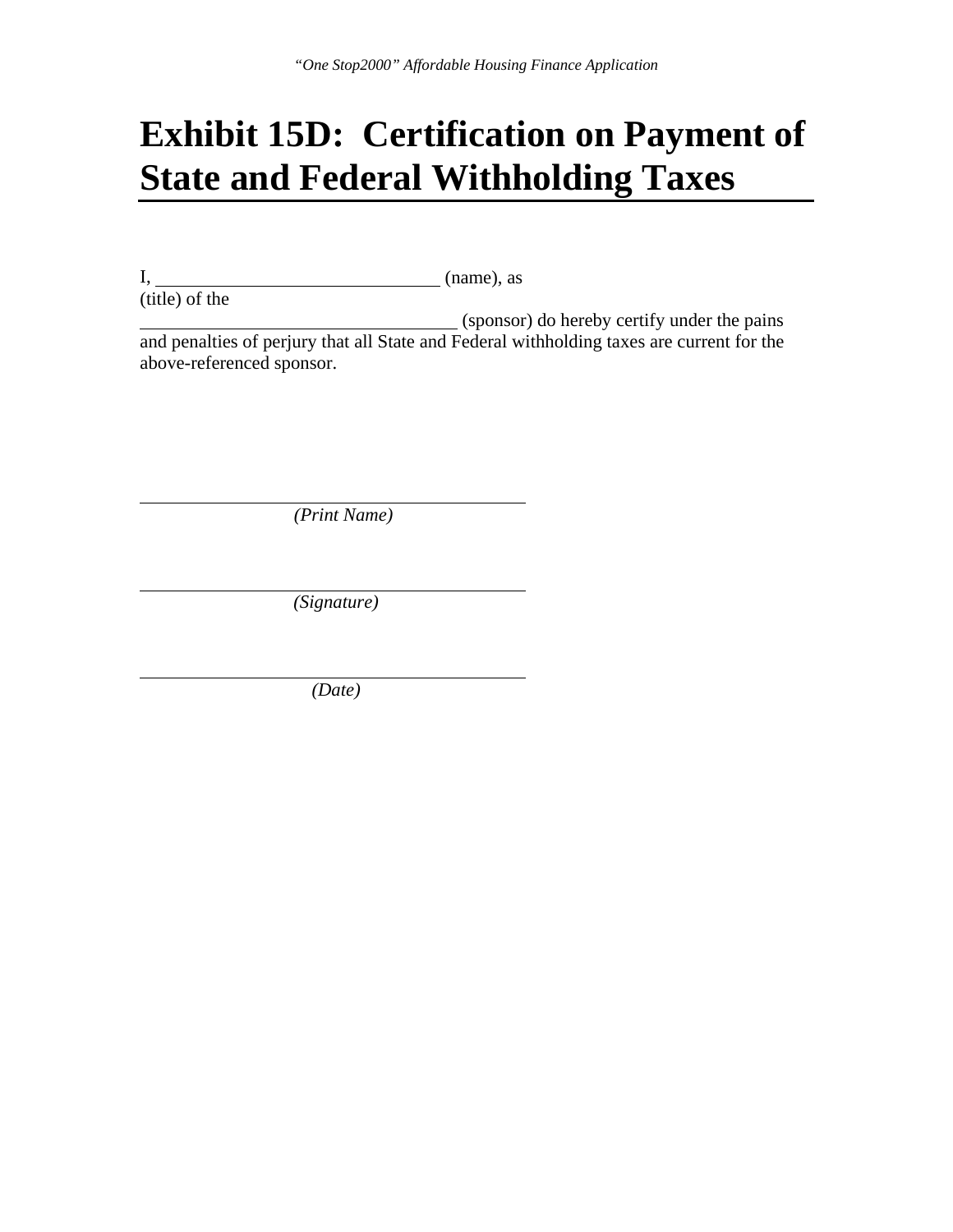## **Exhibit 15E: Certification on Tenant Selection from Public Housing Waiting Lists**

*(NOTE: Applicants should only fill out this certification if they are willing to make the commitments contained herein. This certification is optional.)* 

Pursuant to the Allocation Plan, bonus points will be awarded to projects that:

- (1) are located in communities in which the public housing waiting list exceeds, by a ratio of three to one, the total number of existing federal and state public housing family units (not including units occupied by federal and state rental assistance certificate holders) or are located in communities in which there is no public family housing, and
- (2) submit with the application: (a) a copy of a written commitment to the local housing authority or the local Section 8 administering agency (if no public housing exists in the community of the proposed project) to include households on the waiting list for public housing or rental subsidy in the project applicant pool and to give them consideration, and (b) a description of the marketing effort to do so.

I, (name), as  $\frac{1}{t}$  (title), a duly authorized representative of  $\frac{1}{t}$  (the low income housing tax credit applicant), do hereby certify that the applicant for the (project name) project will include households on the waiting list for public housing or rental subsidy in the project applicant pool and give them consideration. A copy of a written commitment to do so which has been sent to the local housing authority or the local Section 8 administering agency (if no public housing exists in the community of the proposed project) and description of the marketing effort to do so are included in the Exhibit. I understand that making such a commitment may result in my receiving bonus points in the scoring of the application for receipt of an allocation of low income housing tax credits for the above referenced project.

Signed,

 *(Print Name)* 

 *(Signature)* 

(Date)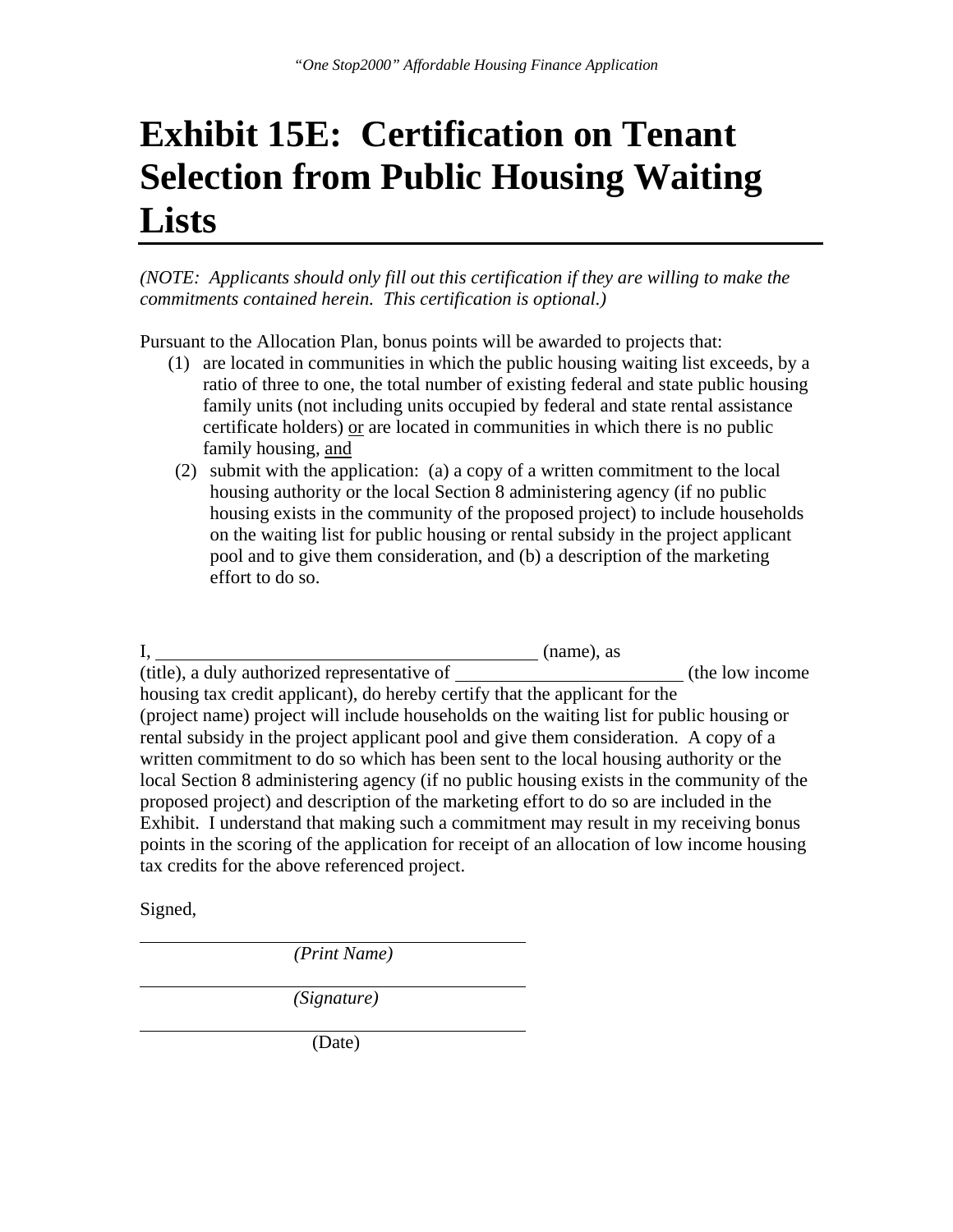## **Exhibit 16A: Accessibility Information**

*NOTE: This Exhibit is necessary only for applicants seeking MHFA financing for existing developments.* 

All developments financed by the Massachusetts Housing Finance Agency must comply with the Massachusetts Architectural Access Board (AAB) regulations (521 C.M.R. 3.00 *et seq.)* and Title II of the Americans with Disabilities Act (ADA) regulations (ADAAG 28 C.F.R. part 36, Appendix A). In addition, developments which receive any type of federal funds (other than tax credits or tenant-based Section 8 certificates or vouchers) must comply with Section 504 of the Rehabilitation Act of 1973 (UFAS 24 C.F.R. Part 40). Developments which have commercial space or any other "public accommodations" must also comply with Title III of the ADA. Developments must also comply with any other applicable federal, state or local requirements for accessibility.

ADA Title II and Section 504 require owners to survey their developments (a Self-Evaluation) and, if necessary, develop and implement a plan (Transition Plan) to bring them into compliance up to the point of undue financial burden and/or structural unfeasibility. Upon refinancing or other financial change in the development, ADA and Section 504 regulations require that any remaining necessary accessibility changes identified in the Transition Plan be implemented up to the newly calculated point of undue financial burden.

| Project Name                                                    |  |
|-----------------------------------------------------------------|--|
| Existing Financing/Subsidy Type:                                |  |
| Has a 504 and/or ADA Self-Evaluation been completed?            |  |
| Did the Self-Evaluation find any accessibility issues needing   |  |
| correction?                                                     |  |
| Was a Transition Plan developed?                                |  |
| Have all the modifications included in the Transition Plan been |  |
| completed?                                                      |  |

To ensure compliance with the applicable federal laws, prior to loan closing, the owner will be required to certify that a Self-Evaluation has been completed. Furthermore, the owner will be required to certify that:

- No modifications are necessary, because either the Self-Evaluation concluded that no modifications were necessary, or all modifications identified in the Self-Evaluation have been completed; or
- All outstanding elements of the Transition Plan will be included in the scope of work related to the refinancing and will be completed as expeditiously as financially feasible; or
- All outstanding elements of the Transition Plan are included in the scope of work related to the refinancing up to the point at which the changes would impose an undue financial burden or structural unfeasibility, and documentation as to the financial burden and/or structural unfeasibility has been prepared.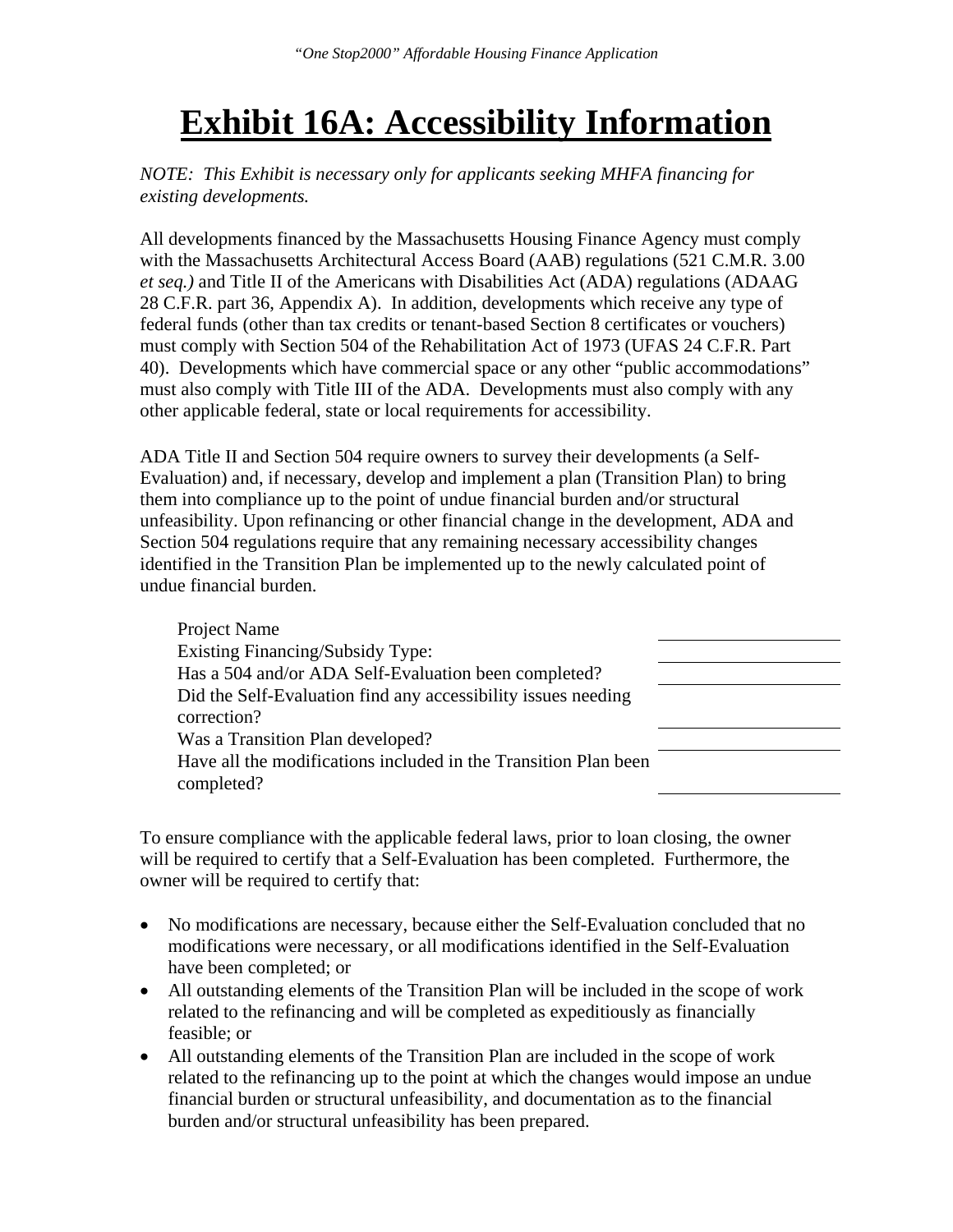## **Exhibit 19: Energy Budget**

| Energy budget information is necessary for a loan commitment from some participating<br>lenders. They use the data to analyze the adequacy of the operating budget and to<br>compare the efficiency of different building types. Please complete the following Form.<br>If you have questions, contact the appropriate lender. (For projects to be financed by<br>MHFA, you can contact the Energy Analyst in the Design and Technical Department at<br>617-854-1703.)<br>Please review the "Equipment included in rent", "Services included in rent" and<br>"Services Paid by tenants" sections of the application for accuracy. Please do not |         |                    |         |  |  |  |  |
|-------------------------------------------------------------------------------------------------------------------------------------------------------------------------------------------------------------------------------------------------------------------------------------------------------------------------------------------------------------------------------------------------------------------------------------------------------------------------------------------------------------------------------------------------------------------------------------------------------------------------------------------------|---------|--------------------|---------|--|--|--|--|
| complete a separate form for each building type. If you absolutely can't add them all                                                                                                                                                                                                                                                                                                                                                                                                                                                                                                                                                           |         |                    |         |  |  |  |  |
| together, please indicate how many buildings you have of each type (for example,<br>Building Type A, typical of 4. Community building, typical of 1.)                                                                                                                                                                                                                                                                                                                                                                                                                                                                                           |         |                    |         |  |  |  |  |
|                                                                                                                                                                                                                                                                                                                                                                                                                                                                                                                                                                                                                                                 |         |                    |         |  |  |  |  |
| Project name:                                                                                                                                                                                                                                                                                                                                                                                                                                                                                                                                                                                                                                   |         |                    |         |  |  |  |  |
| Unit/Building Type:                                                                                                                                                                                                                                                                                                                                                                                                                                                                                                                                                                                                                             |         | Construction type: |         |  |  |  |  |
| Your name & Title:                                                                                                                                                                                                                                                                                                                                                                                                                                                                                                                                                                                                                              |         |                    |         |  |  |  |  |
| Firm:                                                                                                                                                                                                                                                                                                                                                                                                                                                                                                                                                                                                                                           |         |                    |         |  |  |  |  |
|                                                                                                                                                                                                                                                                                                                                                                                                                                                                                                                                                                                                                                                 |         |                    |         |  |  |  |  |
| Telephone:                                                                                                                                                                                                                                                                                                                                                                                                                                                                                                                                                                                                                                      | E-mail: |                    | Date:   |  |  |  |  |
| Walls                                                                                                                                                                                                                                                                                                                                                                                                                                                                                                                                                                                                                                           |         | Area in S.F.       | U Value |  |  |  |  |
| <b>Glass</b>                                                                                                                                                                                                                                                                                                                                                                                                                                                                                                                                                                                                                                    |         |                    |         |  |  |  |  |
| Roof                                                                                                                                                                                                                                                                                                                                                                                                                                                                                                                                                                                                                                            |         |                    |         |  |  |  |  |
| <b>Floor Perimeter</b>                                                                                                                                                                                                                                                                                                                                                                                                                                                                                                                                                                                                                          |         |                    |         |  |  |  |  |
| Floor Area*                                                                                                                                                                                                                                                                                                                                                                                                                                                                                                                                                                                                                                     |         |                    |         |  |  |  |  |
| Height (net, each floor)                                                                                                                                                                                                                                                                                                                                                                                                                                                                                                                                                                                                                        |         |                    |         |  |  |  |  |
| Number of Bedrooms                                                                                                                                                                                                                                                                                                                                                                                                                                                                                                                                                                                                                              |         |                    |         |  |  |  |  |

\* Note that floor area figure must agree with square footage information from earlier sections of the application, to indicate the total heated area.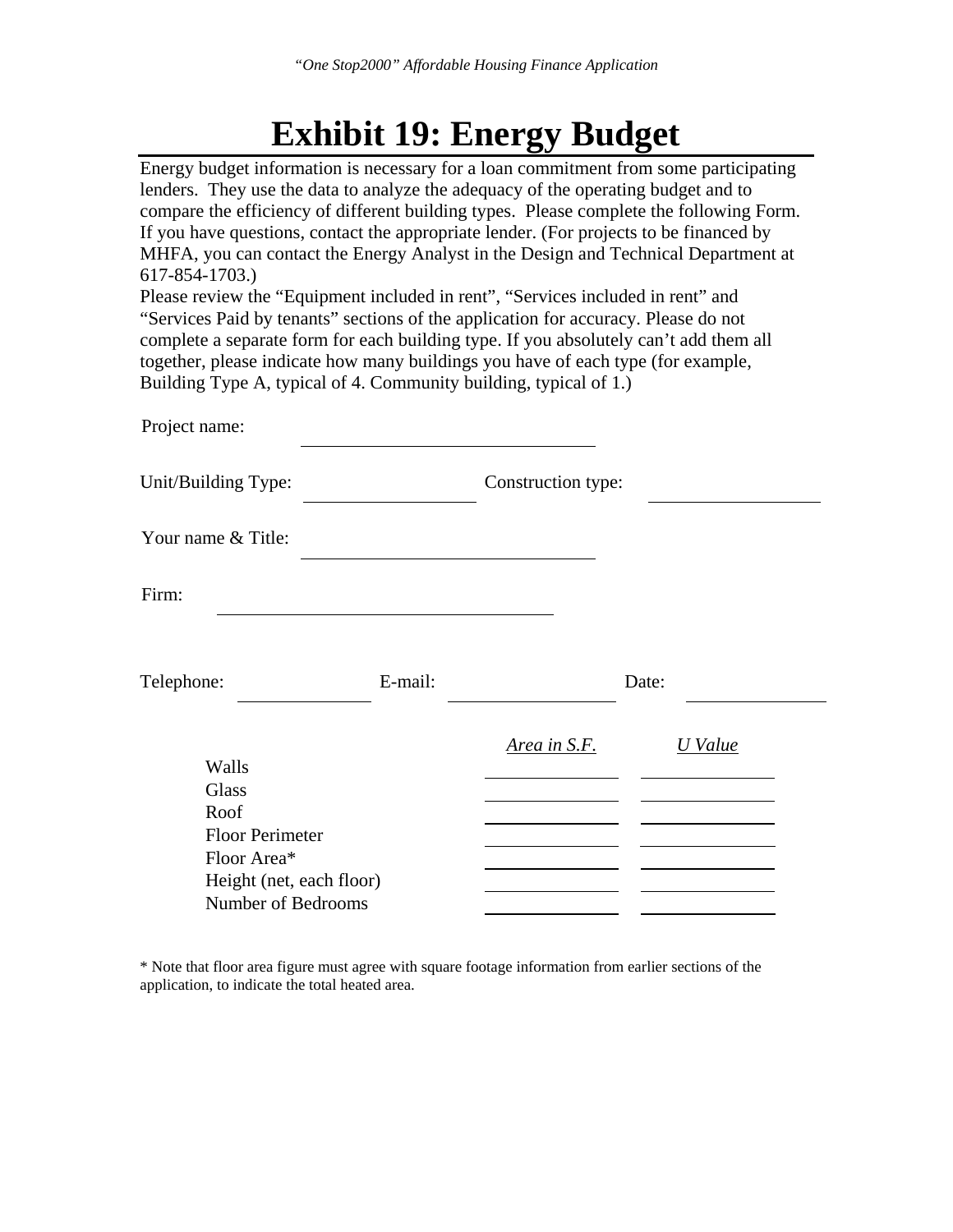#### **For existing buildings that are being rehabbed please submit a detailed audit or 12 months of utility costs of the previous years energy use.**

Does this project propose to switch to a different fuel type? Yes No If yes, please briefly detail, along with a description of what items the tenant will be responsible for paying for, and what items the owners will cover. (For instance: presently individually metered electric heat and hot water proposed switch to master-metered gas heat and hot water paid by owner.)

Please review the *Equipment included in Rent, Services Included in Rent, and Services Paid by Tenants* sections of the Application for accuracy. Please do not complete a separate Form for each building type. If you absolutely cannot add them all together, please indicate how many buildings you have of each type. (For example, Building Type A, typical of 4. Community building, typical of 1.)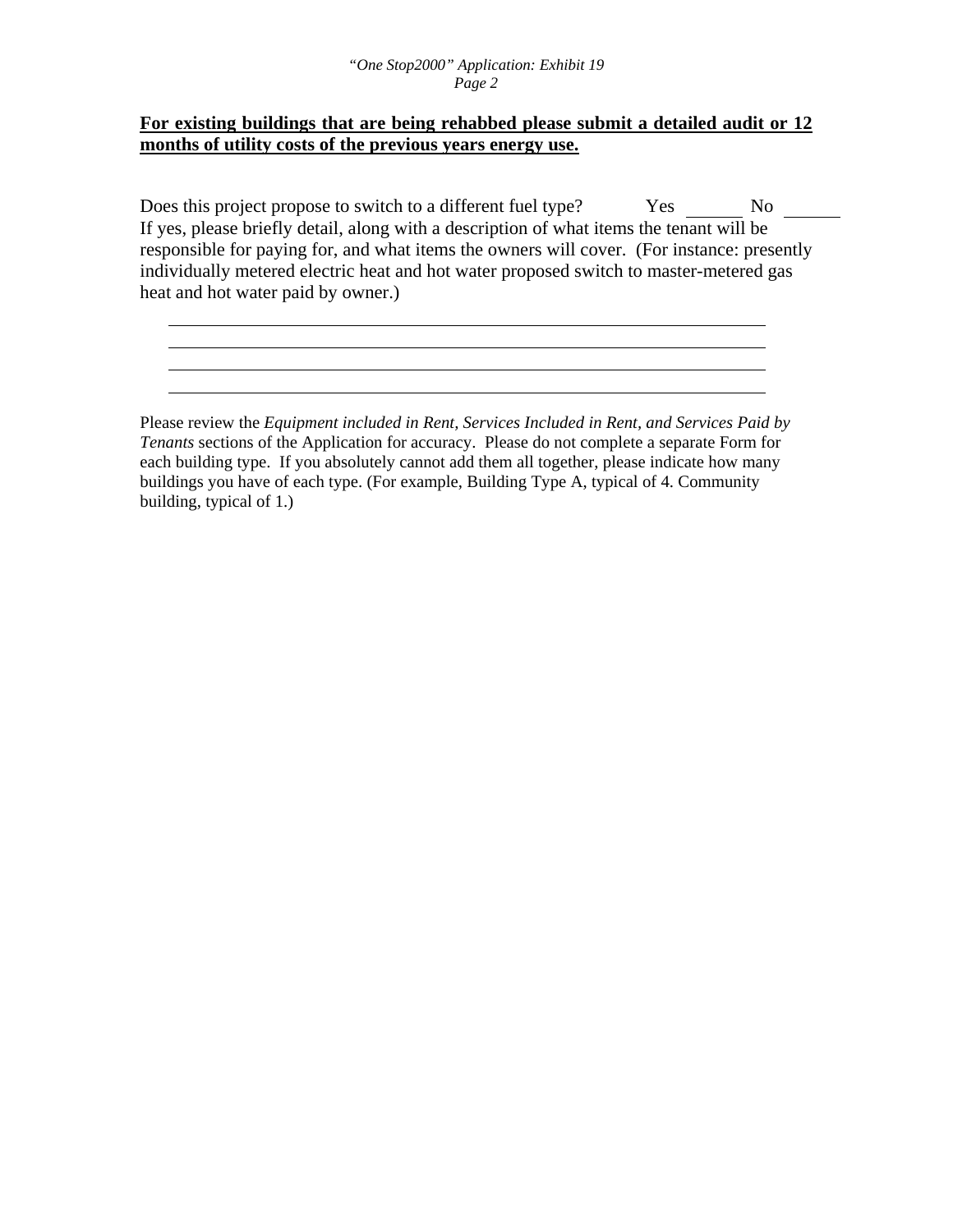## **Exhibit 24: Rental Subsidies**

*NOTE: This form is required only where sponsors expect to utilize rental subsidies to support project feasibility.* 

#### *24:1* **Anticipated Commitment of Section 8 Project Based Assistance:**

| Bedrooms   | <b>Number</b> | Rent | Type | <b>Status</b> |
|------------|---------------|------|------|---------------|
| <b>SRO</b> |               |      |      |               |
| 0 Bedroom  |               |      |      |               |
| 1 Bedroom  |               |      |      |               |
| 2 Bedroom  |               |      |      |               |
| 3 Bedroom  |               |      |      |               |
| 4 Bedroom  |               |      |      |               |
| 5 Bedroom  |               |      |      |               |

*Please attach commitment letters, signed AHAP, and other relevant correspondence from agency administering the Section 8 assistance.* 

#### *24:2* **HUD Layering Review:**

|                                                | Yes. | Nο |
|------------------------------------------------|------|----|
| Is the project subject to HUD Layering Review? |      |    |

If yes, what is the status of that review?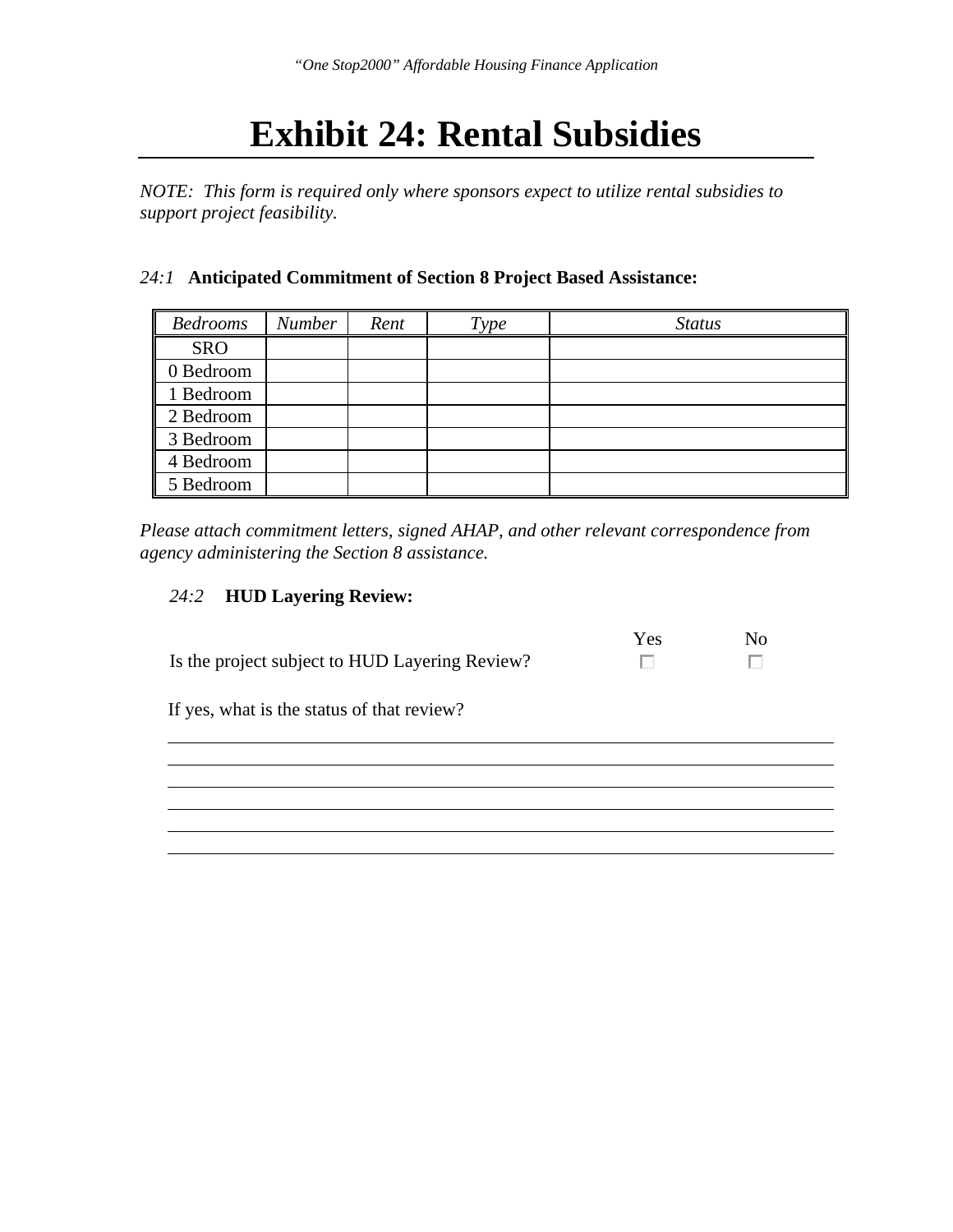## **EXHIBIT 25: Owner/Developer/Consultant's Profile**

Exhibit 25 consists of four forms. While only one, **Form 25A** should be submitted by the team members as a whole, **Forms 25B, 25C. and 25D** must be submitted by **each** of the development team members listed below:

1.) Owner/Mortgagor (corporate or individual general partners of the mortgagor entity)

- 2.) Developer/Sponsor
- 3.) Development Consultant (if applicable)

Again, the latter three forms **must be completed by each of the above** in order that a proposal's development team review may proceed. Please read all instructions carefully.

Resumes are no longer required, but may be included in the application should you so choose. Resumes **will not** be reviewed in lieu of the Exhibit 25 forms. It is essential and to your advantage that the forms capture all the information you wish to provide.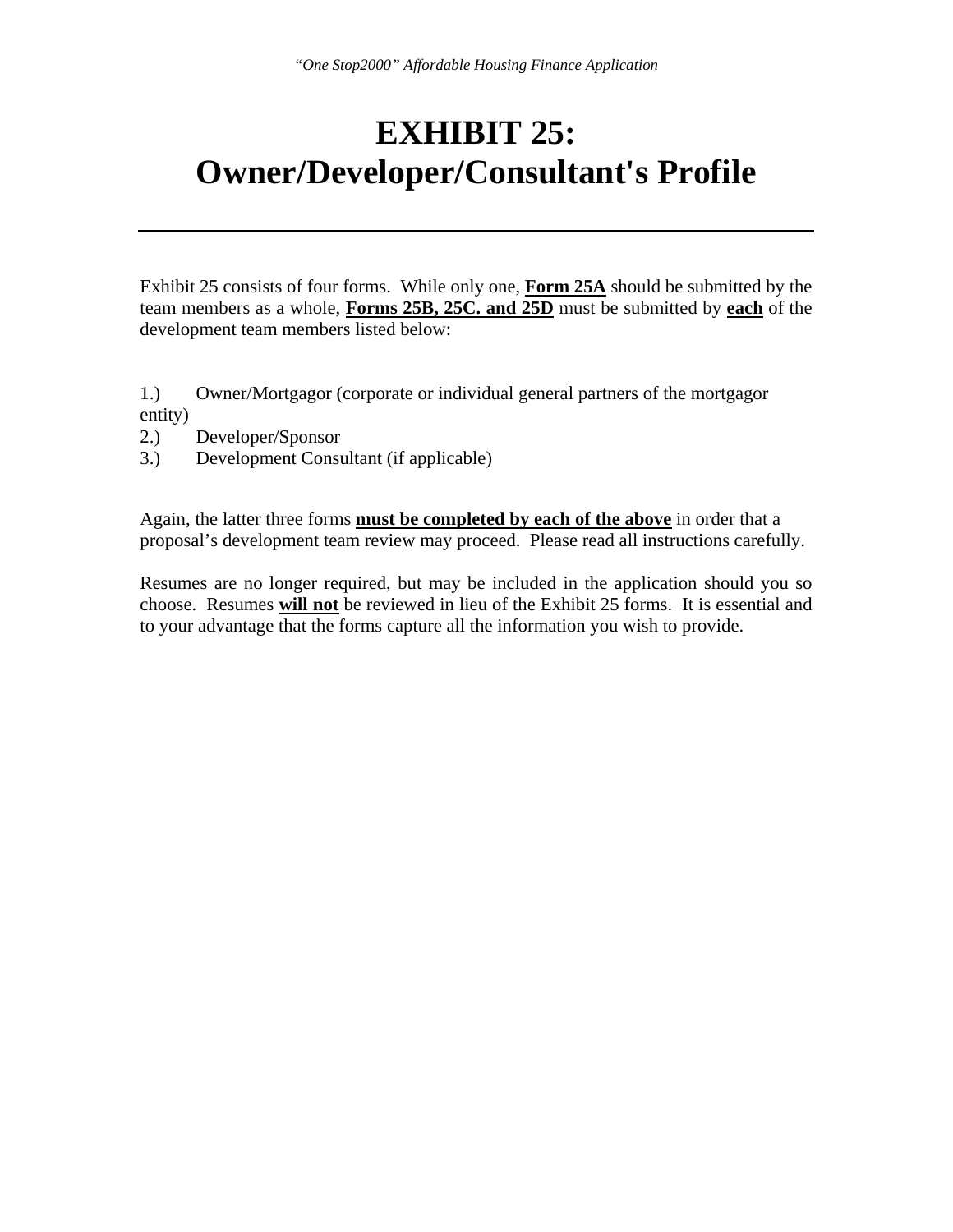### *Form 25A* **ROLE OF OWNER/DEVELOPER/CONSULTANT IN CURRENT PROPOSAL**

**\_\_\_\_\_\_\_\_\_\_\_\_\_\_\_\_\_\_\_\_\_\_\_\_\_\_\_\_\_\_\_\_\_\_\_\_\_\_\_\_\_\_\_\_\_\_\_\_\_\_\_\_\_** 

Please check the appropriate column below to reflect, for each of the development tasks listed, whether the owner/mortgagor, developer/sponsor, or development consultant has **primary responsibility** for the task **in this current proposal.** Note that only one team member per task should be checked. **This form differs** from the others in Exhibit 25 in that the team members should fill out **one Form 25A** rather than submit separate sheets.

| <b>Development Task</b>                                  | Owner/<br><b>Mortgagor</b> | Developer/<br><b>Sponsor</b> | <b>Consultant</b><br>(if applicable) |
|----------------------------------------------------------|----------------------------|------------------------------|--------------------------------------|
|                                                          |                            |                              |                                      |
| local permitting and zoning<br>a.)                       |                            |                              |                                      |
| b.) oversight of architectural design                    |                            |                              |                                      |
| oversight of construction bid process<br>$\mathbf{c}$ .) |                            |                              |                                      |
| financial packaging<br>$\mathbf{d}$ .)                   |                            |                              |                                      |
| subsidy applications<br>e.)                              |                            |                              |                                      |
| L)<br>tenant relations and/or organizing                 |                            |                              |                                      |
| loan closing<br>g.)                                      |                            |                              |                                      |
| construction oversight<br>$\mathbf{h}$ .)                |                            |                              |                                      |
| i.)<br>rent-up                                           |                            |                              |                                      |
| j.)<br>marketing                                         |                            |                              |                                      |
| other (Please specify.)<br>$\mathbf{k}$ .)               |                            |                              |                                      |

#### *Primary Responsibilities in* **Current Proposal**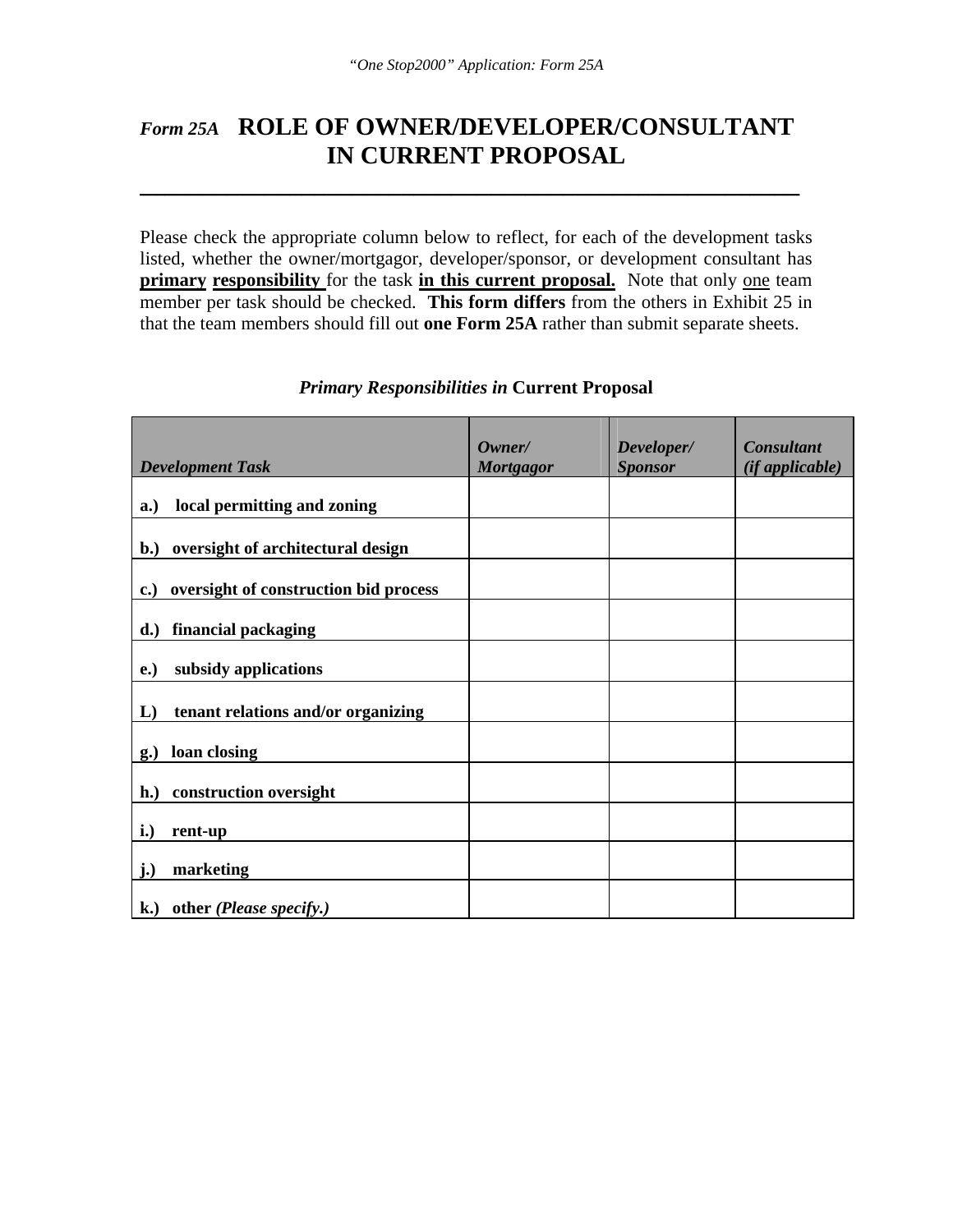### *Form 25B* **DEVELOPMENT COST FORM**

*NOTE: The owner/mortgagor, developer/sponsor, and development consultant should complete this form for developments completed by each team member during the last five years. Remember these projects should also be listed in the following form, 25C, Prior Development Experience. (Note that Form 25C may include comparable projects that were completed within the past ten years. Cost Forms should not be submitted for those comparable projects more than five years old.)* 

*\_\_\_\_\_\_\_\_\_\_\_\_\_\_\_\_\_\_\_\_\_\_\_\_\_\_\_\_\_\_\_\_\_\_\_\_\_\_\_\_\_\_\_\_\_\_\_\_\_\_\_\_\_\_\_\_\_\_\_\_\_\_\_\_\_\_\_\_\_\_\_\_* 

| <b>Team Member:</b>         |                                         |  |
|-----------------------------|-----------------------------------------|--|
|                             | ( <i>owner, developer, consultant</i> ) |  |
| Name:                       |                                         |  |
|                             | ( <i>please print</i> )                 |  |
| <b>Name of Development:</b> |                                         |  |

#### **Cost Breakdown:**

| <b>Cost Category</b>              | <b>Projected Cost at</b><br><b>Construction</b><br><b>Closing</b> | Actual<br>Costs | <b>Difference</b> |
|-----------------------------------|-------------------------------------------------------------------|-----------------|-------------------|
| Acquisition: Land                 |                                                                   |                 |                   |
| <b>Acquisition: Building</b>      |                                                                   |                 |                   |
| <b>Direct Construction</b>        |                                                                   |                 |                   |
| <b>Construction Contingency</b>   |                                                                   |                 |                   |
| <b>Construction Loan Interest</b> |                                                                   |                 |                   |
| <b>Other Development Costs</b>    |                                                                   |                 |                   |
| <b>Subtotal</b>                   |                                                                   |                 |                   |
| Developer's Fee*                  |                                                                   |                 |                   |
| Developer's Overhead*             |                                                                   |                 |                   |
| <b>Total Development Cost</b>     |                                                                   |                 |                   |

*\*NOTE: Do not include in these amounts any developer's fee or overhead which has been contributed or loaned to the project.*

#### *Certification:*

I certify under the pains and penalties of perjury that as of the project completion, the actual costs of the project were as indicated above.

**Signature** Date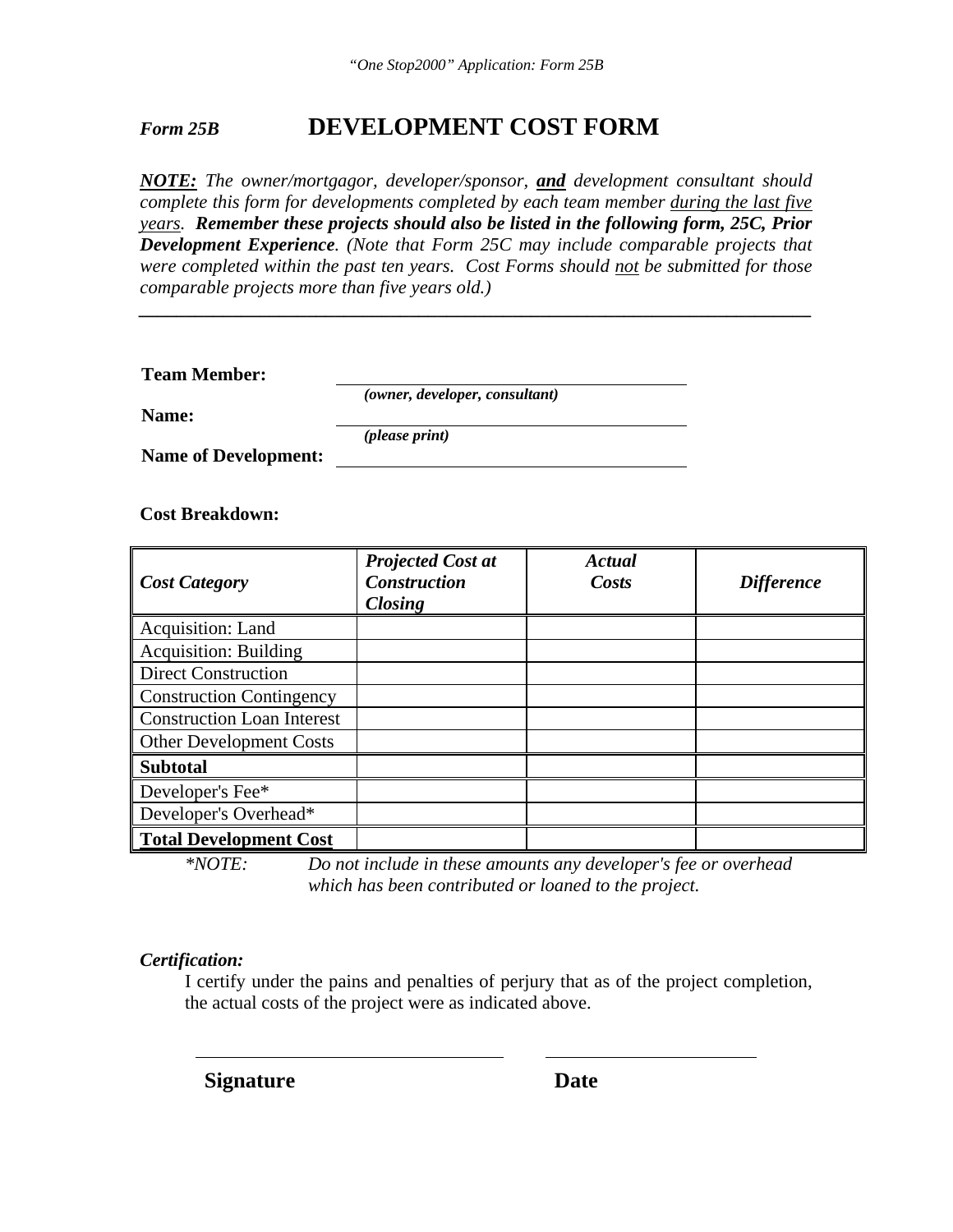#### *Form 25C***PRIOR DEVELOPMENT EXPERIENCE**

*In order that we determine the level of prior development experience for the relevant development team members, this form must be submitted for the owner/mortgagor, the developer/sponsor, and the consultant. Each of these three team members should complete the form by providing the requested information for all developments built within the past 5 years with which he has been involved. Please use the key below to complete the form. (You may list projects of similar scale & complexity completed within the past 10 years.)* 

*Team Member:* 

*(owner, developer, consultant)* 

*Name:* 

| <b>Project Name &amp; Community/</b><br><b>Scattered or Single Site</b> | Hsg-<br><b>Type</b> | Dev.<br>Type | # of<br><b>Units</b> | Mo/Yr.<br>Completed | <b>Specific Role</b> | <b>Construction Lender</b> | <b>Permanent Lender &amp; Other</b><br><b>Sources of Funding</b> | Form 25B<br><b>Submitted?</b> |
|-------------------------------------------------------------------------|---------------------|--------------|----------------------|---------------------|----------------------|----------------------------|------------------------------------------------------------------|-------------------------------|
|                                                                         |                     |              |                      |                     |                      |                            |                                                                  |                               |
|                                                                         |                     |              |                      |                     |                      |                            |                                                                  |                               |
|                                                                         |                     |              |                      |                     |                      |                            |                                                                  |                               |
|                                                                         |                     |              |                      |                     |                      |                            |                                                                  |                               |
|                                                                         |                     |              |                      |                     |                      |                            |                                                                  |                               |
|                                                                         |                     |              |                      |                     |                      |                            |                                                                  |                               |
|                                                                         |                     |              |                      |                     |                      |                            |                                                                  |                               |
|                                                                         |                     |              |                      |                     |                      |                            |                                                                  |                               |

**KEY***: Hsg. Type - R=Rental, L=Limited Equity Coop, S=SRO, AL=Assisted Living, SN=Special Needs (other than assisted living), E=Elderly Housing (conventional)* 

*Dev. Type* **-** NC=New construction, S=Substantial Rehab, M=Moderate Rehab, MI=Minimal Rehab, AD=Adaptive Re-Use, AC=Acquisition, FD=Financially Distressed, PR=Preservation (Note: A project may be more than one development type.) *Specific Role -Please refer to the roles listed on Form 25A, and fill in this box with the relevant corresponding letters (e.g., "a, i, and j").*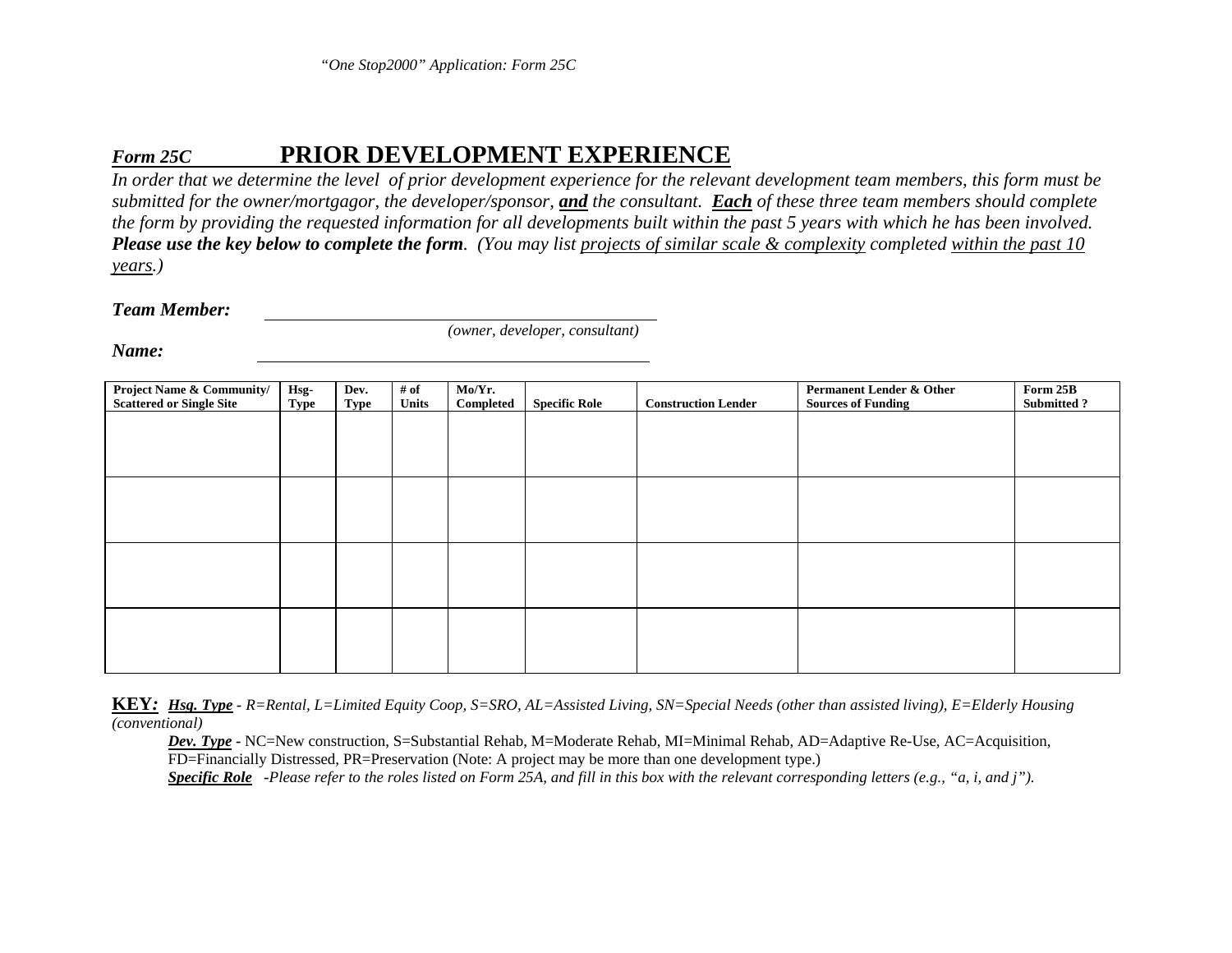\_\_\_\_\_\_\_\_\_\_\_\_\_\_\_\_\_\_\_\_\_\_\_\_\_\_\_\_\_\_\_\_\_\_\_\_\_\_\_\_\_\_\_\_\_\_\_\_\_\_\_\_\_

### *Form 25D* **CONTACTS AT LENDING INSTITUTIONS**

On the chart below, please list the contacts at the relevant lending institutions for all developments included in Form 25C. This chart must be submitted for the This chart must be submitted for the owner/mortgagor, the developer/sponsor, **and** the development consultant. **Each** of these three team members should be certain to provide all the information required. Lender references will be selected randomly.

#### **Team Member: \_\_\_\_\_\_\_\_\_\_\_\_\_\_\_\_\_\_\_\_\_\_\_\_\_\_\_\_\_\_\_\_\_\_\_\_\_\_\_\_\_\_\_\_\_\_\_\_\_\_\_\_\_\_\_**

*(owner, developer, consultant)*

**Name: \_\_\_\_\_\_\_\_\_\_\_\_\_\_\_\_\_\_\_\_\_\_\_\_\_\_\_\_\_\_\_\_\_\_\_\_\_\_\_\_\_\_\_\_\_\_\_\_\_\_\_\_\_\_**

*(please print)*

| <b>Project</b> | <b>Contact Name</b> | <b>Organization &amp; Address</b> | Phone # | $\int$ Fax # |
|----------------|---------------------|-----------------------------------|---------|--------------|
|                |                     |                                   |         |              |
|                |                     |                                   |         |              |
|                |                     |                                   |         |              |
|                |                     |                                   |         |              |
|                |                     |                                   |         |              |
|                |                     |                                   |         |              |
|                |                     |                                   |         |              |
|                |                     |                                   |         |              |
|                |                     |                                   |         |              |
|                |                     |                                   |         |              |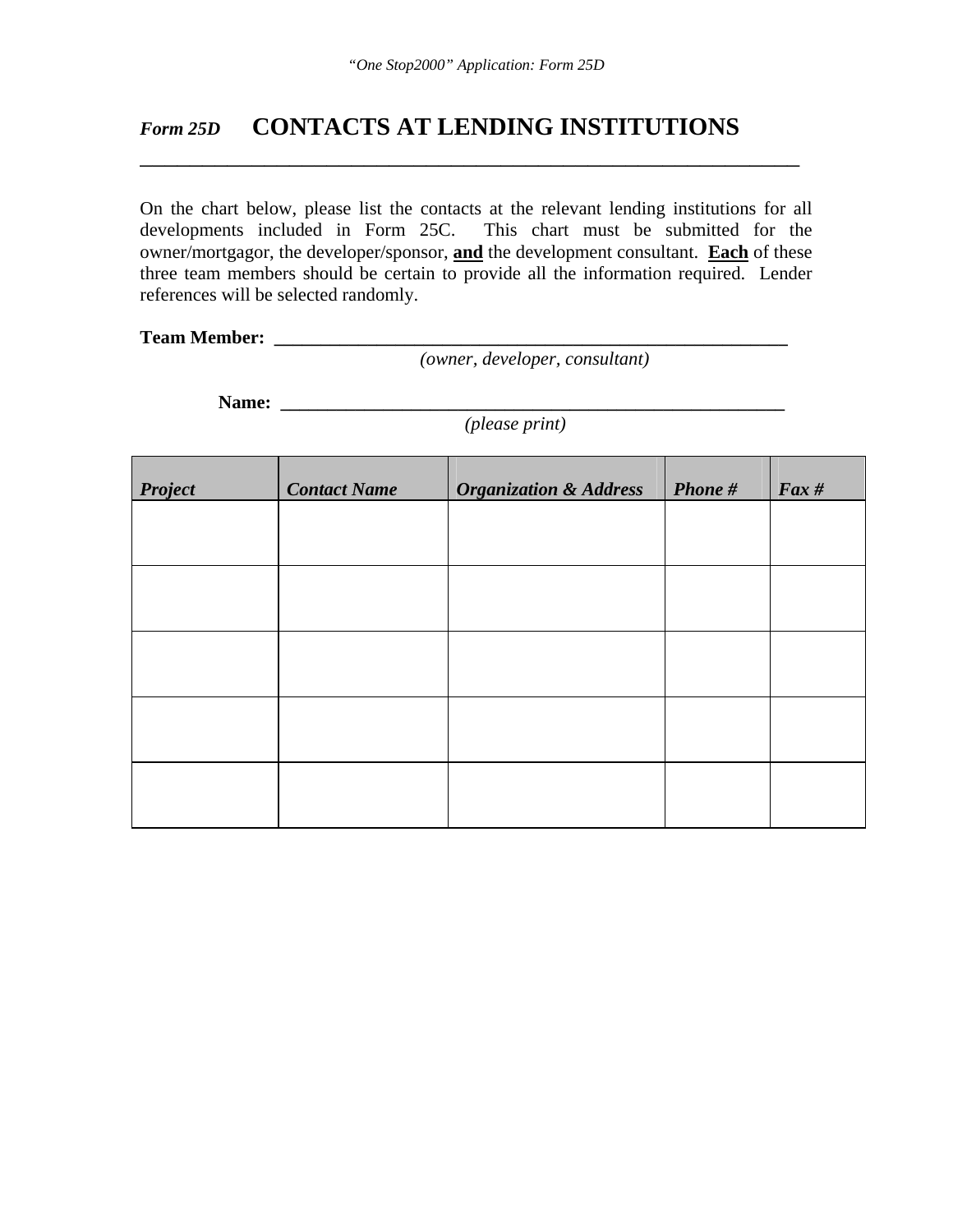## **EXHIBIT 26 - Schedule of Real Estate Holdings, Certifications and Disclosures**

(for Mortgagor/Borrower, Managing Entities, Developers and Principal or Controlling Entities)

#### Requirements

MHFA will require as a condition of any loan commitment that the mortgagor/borrower be a single purpose/sole asset entity. Such entities may be limited partnerships, limited liability companies, limited liability partnerships, trusts, or similar limited recourse entities which may incur debt and own real estate under Massachusetts law. Other lenders/agencies may not require this as a condition of commitment.

One Stop lenders/agencies require that any managing entity of the mortgagor/borrower have no interest or guarantees in transactions other than agency/lender financed transactions. "Managing Entities" include general partners of limited partnerships, managing general partners of limited liability partnerships, managers of limited liability companies, directors and officers of corporations, trustees of trusts, and other similar entities which have the power to manage and control the activities of the mortgagor/borrower.

As a result of the foregoing, the agency/lender will consider the credit and loan history of the mortgagor/borrower, its Managing Entities, and the Developer(s) in its determination to make the requested loan. For purposes hereof, the "Developer(s)" include any persons and/or entities which have the right to receive compensation or other payments from the Development, capital contributions, or any other financing sources in excess of the fair market value of services rendered or to be rendered to the proposed Development or other consideration made or to be made as part of the proposed financing.

In addition, the agency/lender will consider the credit and loan history of all "Principal or Controlling Entities" of the mortgagor/borrower and any of its Managing Entities. For the purposes hereof, "Principal or Controlling Entities" shall include all persons and entities (e.g. natural persons, corporations, partnerships, limited liability companies etc.) which have a credit and loan history and who shall have the right to:

- a. approve the terms and conditions of the proposed loan;
- b. approve the appointment of the property manager; and/or

 c. approve managerial decisions other than a decision to liquidate, file for bankruptcy, or incur additional indebtedness.

Such rights may be exercisable either directly as a result of such person's role within the mortgagor/borrower or its Managing Entities or indirectly through other entities that are included within the organizational structure of the mortgagor/borrower and its Managing Entities. In considering this application, the agency/lender will presume that there is at least one Principal or Controlling Entity. Any person or persons who shall purchase an interest for fair market value in the mortgagor/borrower solely for investment purposes shall not be deemed a Principal or Controlling Entity.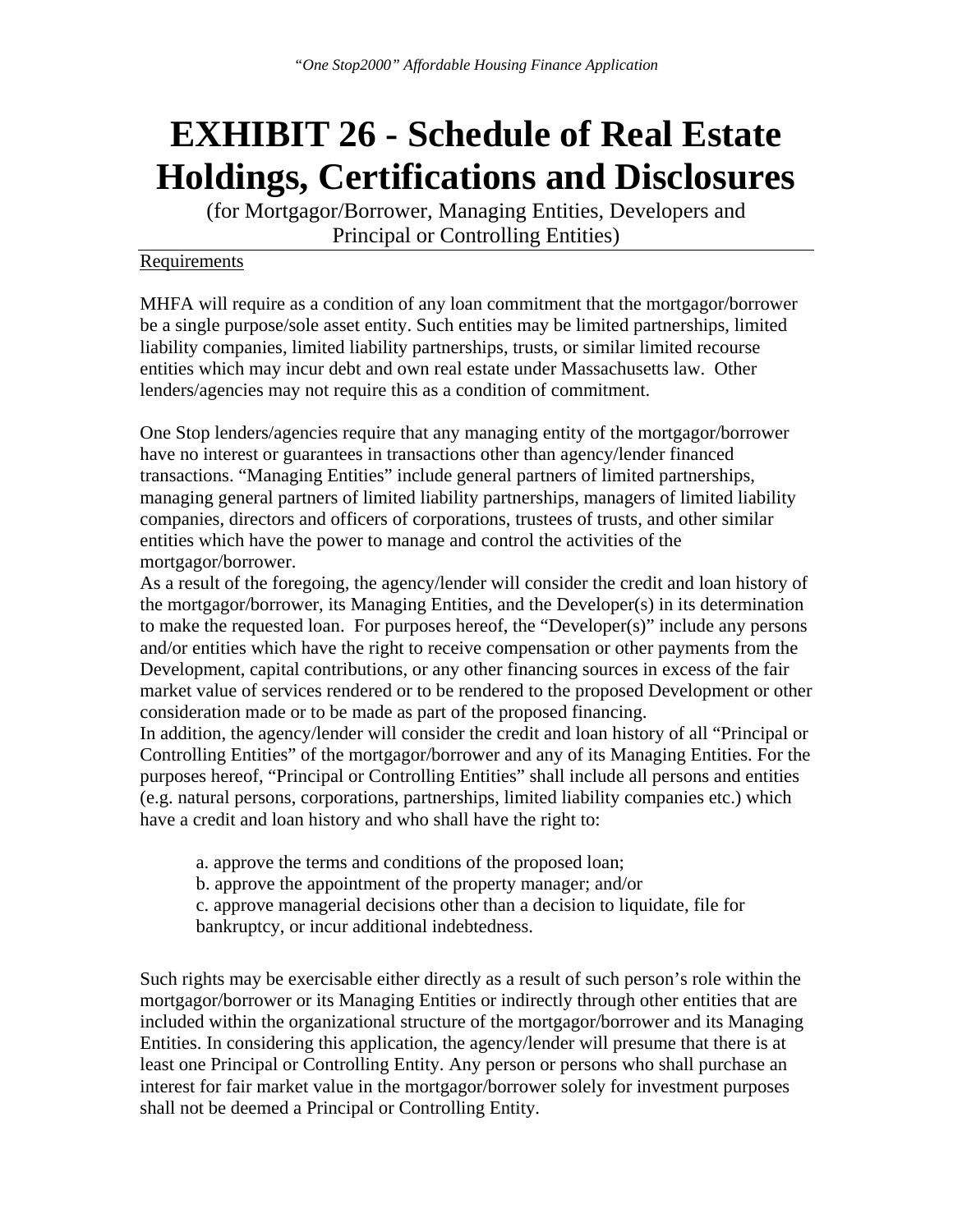#### **Exhibit 26 - Form A Mortgagor/Borrower Certifications and Disclosures**

This form must be completed by the mortgagor/borrower entity. If the mortgagor/borrower entity has not yet been formed, the form must be completed by the loan applicant.

Name of entity and person completing form:

1. Please describe the proposed organizational structure of the mortgagor/borrower and each of its Managing Entities.

2. Please list each Developer and all Principal and Controlling Entities, describing the relationship to the mortgagor/borrower or its Managing Entities.

3. Please complete the following certification:

I hereby certify, on behalf of the proposed mortgagor/borrower or applicant:

- (a) That the above list includes the mortgagor/borrower, each of its Managing Entities, all Developers and all Principal and Controlling Entities, all as defined in Exhibit 26, Requirements.
- (b) That a Schedule of Real Estate Holdings has been completed by each listed party and attached to this Exhibit and that, to the best of my knowledge, such schedules are true and complete.
- (c) That either (check one):
	- \_\_\_ (i) the proposed mortgagor/borrower entity has already been formed, and is a single-purpose/sole asset entity; or
	- \_\_\_(ii) the proposed mortgagor/borrower is a to-be-formed single-purpose/sole asset entity.

(print name)

(signature) (date)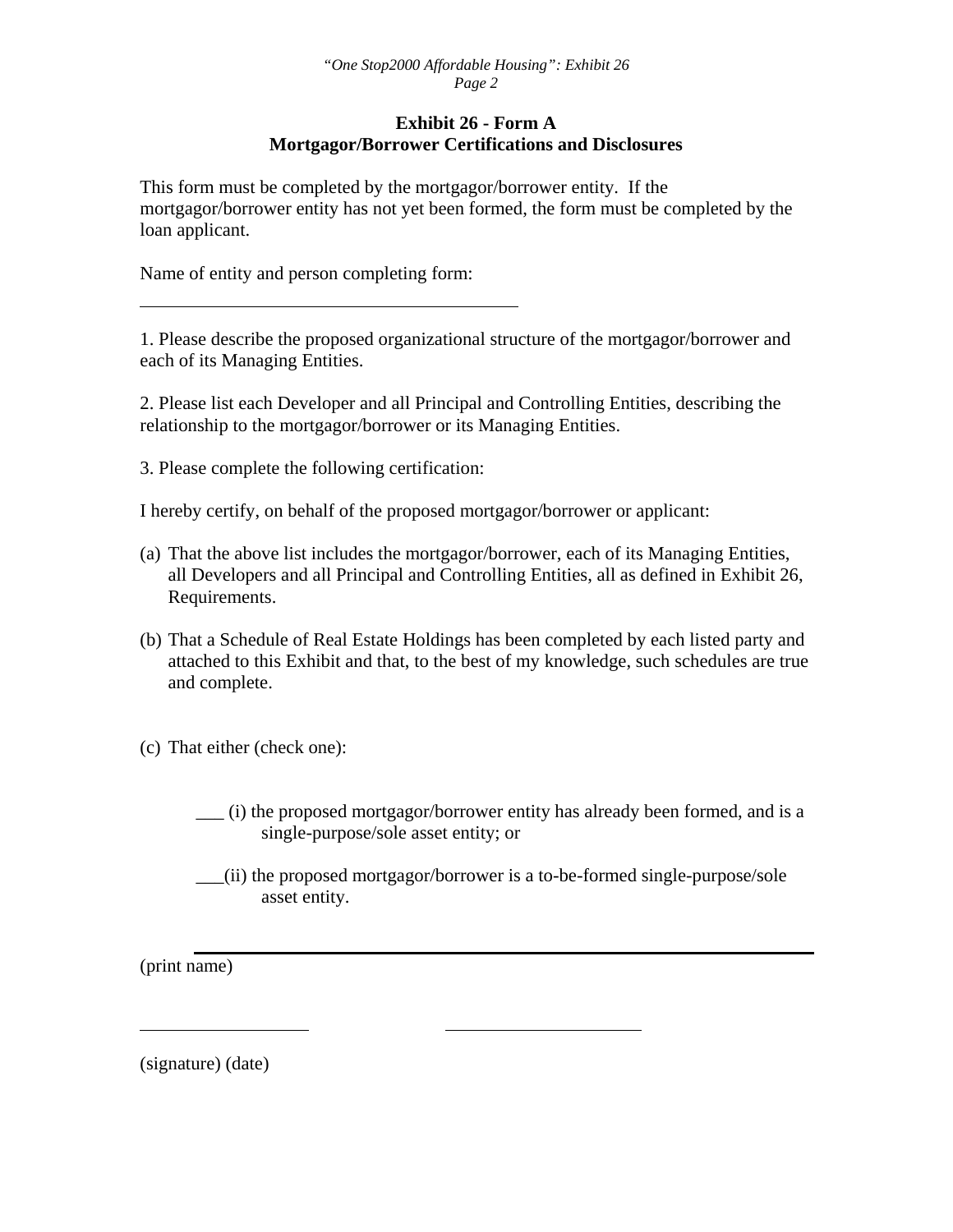#### **Exhibit 26 – Form B Managing Entity, Developer, and Principal or Controlling Entity Certifications and Disclosures**

This form must be completed by each Managing Entity, each Developer, and all Principal or Controlling entities as listed in Exhibit 26, Form A (use additional sheets as necessary).

Name of entity and person completing form:

Please complete the following certification:

I hereby certify on behalf of the proposed (circle one) Managing Entity/Developer/Principal and Controlling Entity:

- (a) That a Schedule of Real Estate has been completed for the above-named entity and attached to this Exhibit and that, to the best of my knowledge, such schedule is true and complete.
- (d) That each of the following questions has been answered correctly to the best of my knowledge.

### **Has any mortgage loan on a property listed in the attached schedule ever been delinquent by its present owners or any principal thereof, or any affiliates of such principals?**

[ ] No [ ] Yes (attach explanation)

Has any mortgage loan for a property listed on the attached schedule ever been in default by any of its present owners, and principal thereof, or any affiliates of such principals?

[ ] No [ ] Yes (attach explanation)

### **Is there pending litigation with respect to any properties listed on the attached schedule?**

[ ] No [ ] Yes (attach explanation)

Are there any outstanding liens or judgments against any listed property other than mortgage liens listed on the attached schedule?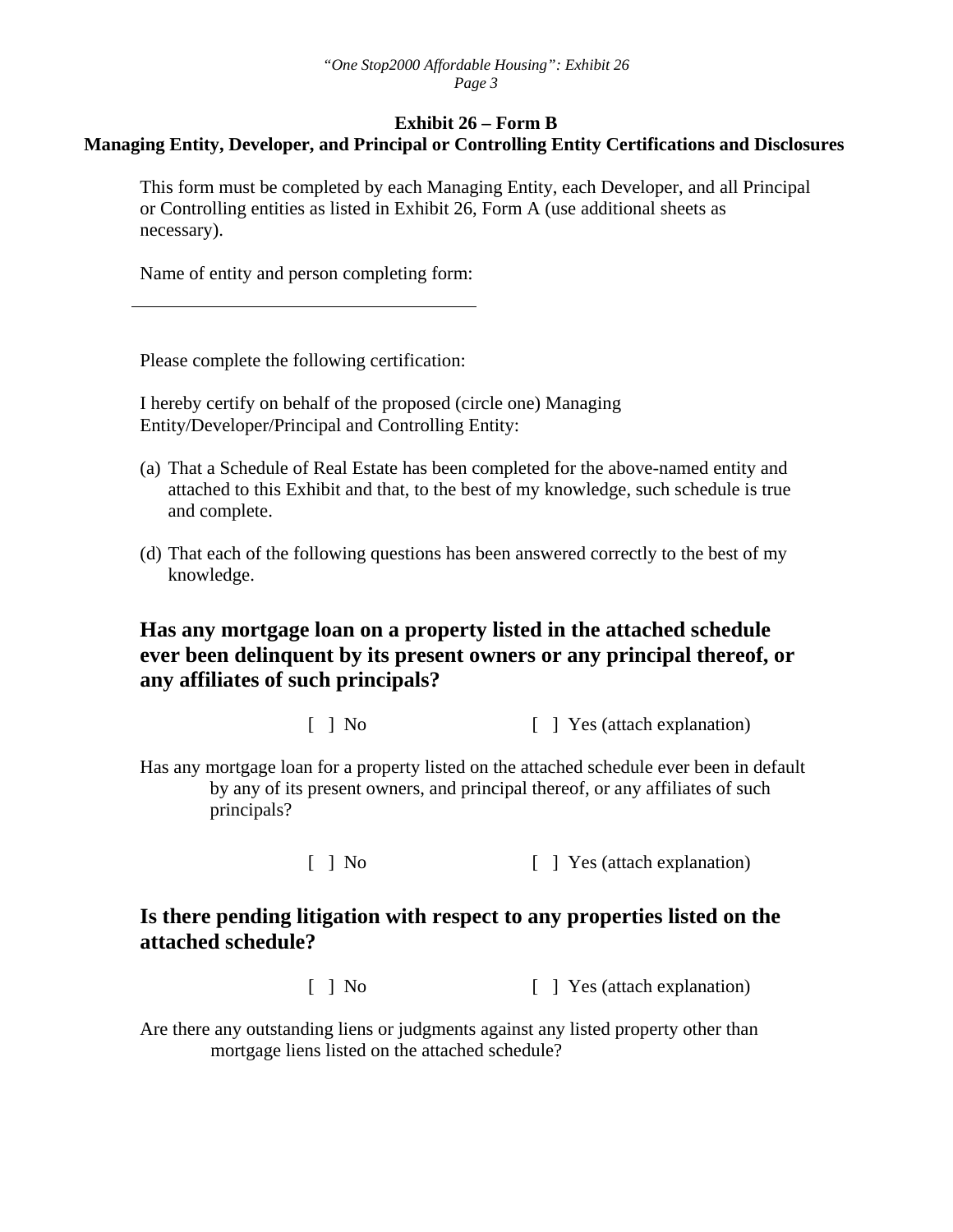#### *"One Stop2000 Affordable Housing": Exhibit 26 Page 4*

[ ] No [ ] Yes (attach explanation)

If the Schedule of Real Estate Holdings includes any properties that are receiving or have received an allocation of Low Income Housing Tax Credits or other governmental housing subsidies, have any of such properties been cited for noncompliance by the allocating or subsidizing agency and/or its compliance monitoring agent(s)?

[ ] No [ ] Yes (attach explanation)

Has the above-named entity failed to comply with provisions of Massachusetts law related to taxes, reporting of employees and contractors, and withholding of child support?

[ ] No [ ] Yes (attach explanation)

Has the above-named entity ever been subject of a felony indictment or conviction?

[ ] No [ ] Yes (attach explanation)

During the last 10 years, has the above-named entity ever been a defendant in a lawsuit involving fraud, gross negligence, misrepresentation, dishonesty, breach of fiduciary responsibility or bankruptcy?

[ ] No [ ] Yes (attach explanation)

(print name)

(signature)

(date)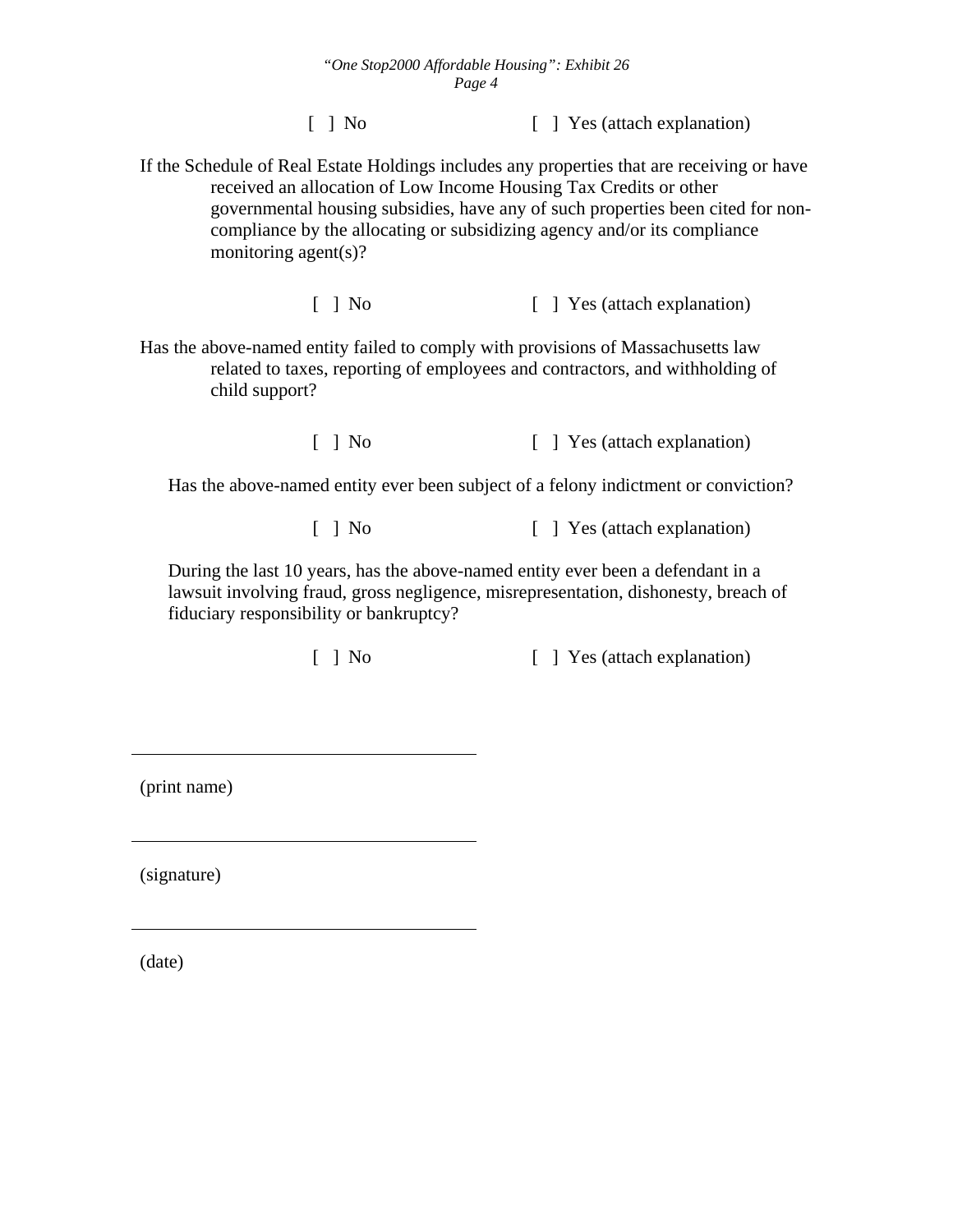#### **Exhibit 26 – Form B (cont'd) Schedule of Real Estate Holdings for Managing Entities, Developers and Principal and Controlling Entities**

*The following information (particularly projects names and/or addresses) must correspond to the Financial Statements (Exhibits 30 and/or 31). Fill out one page for each agency/lender-financed property in which the applicable entity is or has ever been a borrower, Managing Entity or Principal or Controlling Entity. Fill out one page for each non-agency/lender property in which the applicable entity is or has been, at any time during the last 10 years, a borrower, Managing Entity or Principal or Controlling Entity. Managing Entities, Developers and Principal or Controlling Entities who are individual persons may exclude single family (1-4 unit) residences owned for personal use and not for investment or other commercial purposes.* 

*Name of person and entity completing form:* 

| Relationship of this person/entity to Borrower:                                                        |                                                |                                       |  |
|--------------------------------------------------------------------------------------------------------|------------------------------------------------|---------------------------------------|--|
| <i>Managing Entity:</i>                                                                                | Principal or<br><b>Controlling Entity</b>      |                                       |  |
| Relationship of this person/entity to owner of property on this schedule:                              |                                                |                                       |  |
| Managing Entity: __________                                                                            |                                                | Principal                             |  |
| <b>Name of Property:</b><br>Property Address:<br>Name of Owner(s):                                     | <u> Andrew Maria (1989)</u>                    | No. of Units:<br>City:                |  |
| Relationship of Owner of This Property to the Mortgagor:                                               |                                                |                                       |  |
| <b>Managing Entity</b><br>п                                                                            | Developer<br>$\Box$                            | Principal or<br>Controlling<br>Entity |  |
| Year Purchased:<br><b>Purchase Price:</b><br><b>Current Assessed Value:</b><br>Estimated Market Value: |                                                |                                       |  |
| Were any public subsidy (ies) used to finance this property?<br>No<br>First Mortgagee:                 | Yes<br>(please identify sources in attachment) |                                       |  |
| Mortgagee's Address:<br>Mortgagee's Contact/Telephone:<br>Other Mortgagees (if any):                   |                                                |                                       |  |
| Initial Mortgage Amt. (each loan):<br>Present Loan Balance (each loan):                                |                                                |                                       |  |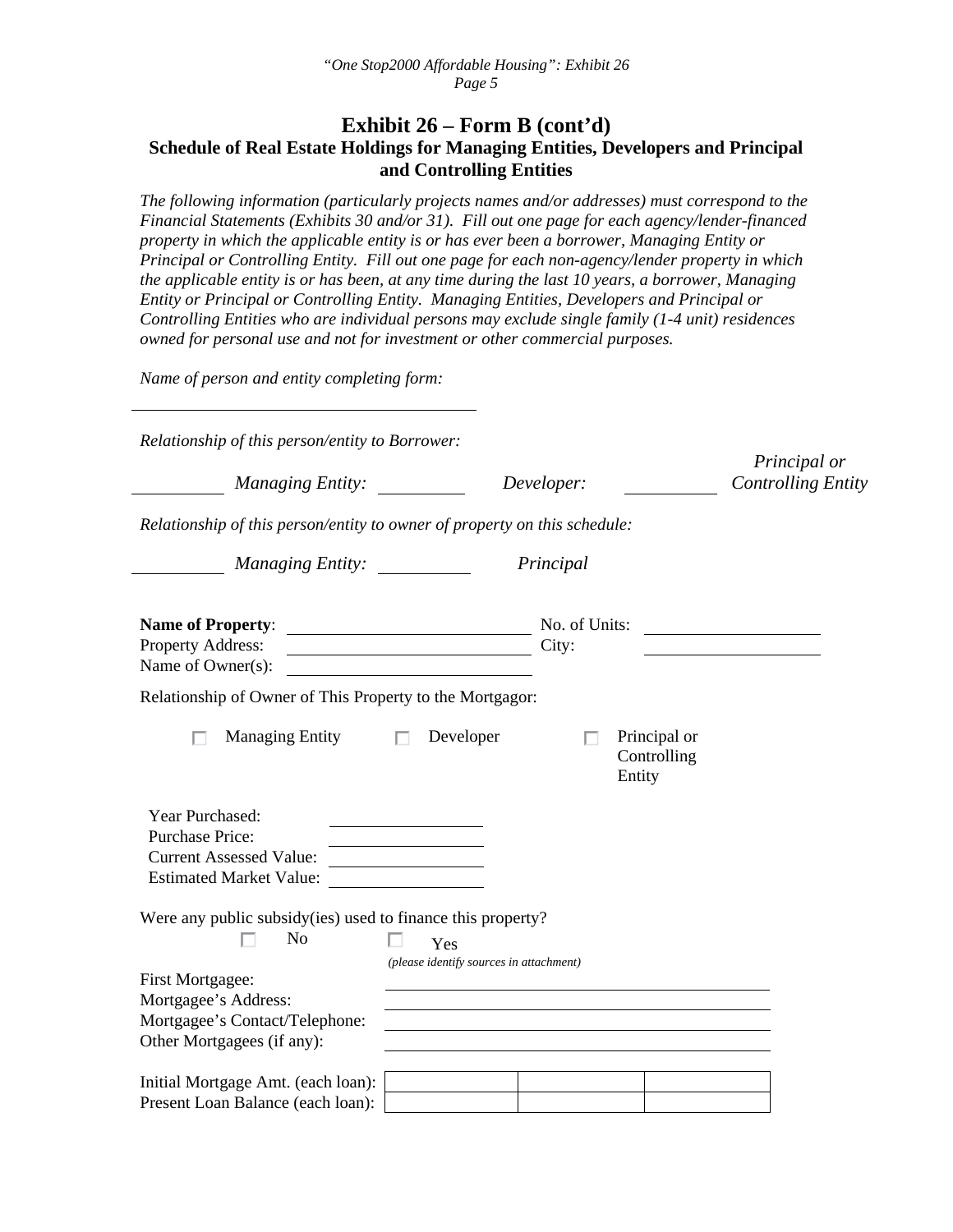#### *"One Stop2000 Affordable Housing": Exhibit 26 Page 6*

| Annual Debt Service (each loan):<br>Loan Maturity Date (each loan): |                                                       |                                                                              |
|---------------------------------------------------------------------|-------------------------------------------------------|------------------------------------------------------------------------------|
| Net Annual Income:                                                  |                                                       |                                                                              |
| Annual Expenses:                                                    |                                                       |                                                                              |
| Net Operating Income:                                               |                                                       |                                                                              |
| Annual Cash Flow (Deficit):                                         |                                                       |                                                                              |
|                                                                     |                                                       | (Equals Net Operating Income less Debt Service on all outstanding mortgages) |
| Debt Service Coverage:                                              |                                                       |                                                                              |
|                                                                     | (Equals Net Operating Income Divided by Debt Service) |                                                                              |
| Comments:                                                           |                                                       |                                                                              |
|                                                                     |                                                       |                                                                              |
|                                                                     |                                                       |                                                                              |
|                                                                     |                                                       |                                                                              |
|                                                                     |                                                       |                                                                              |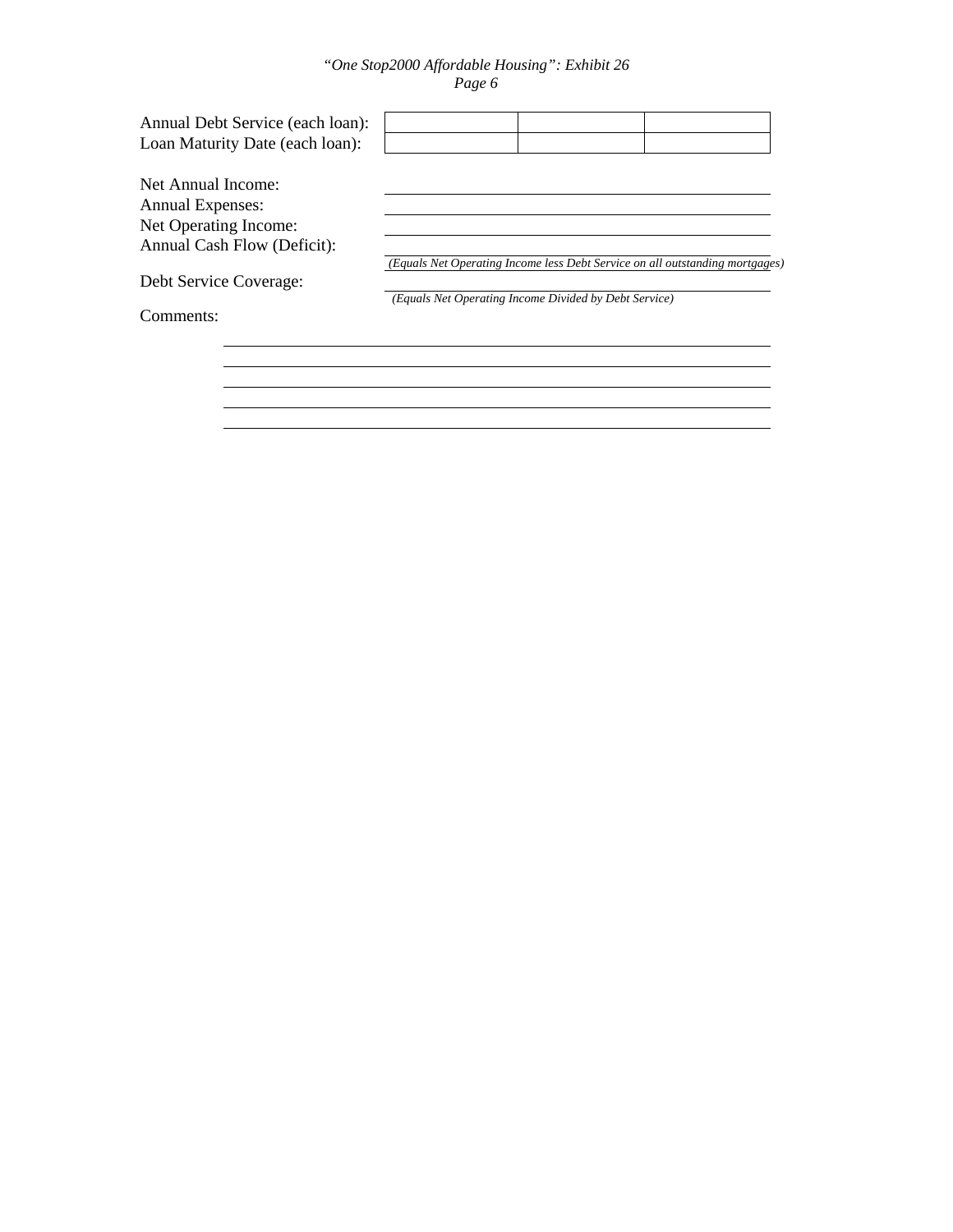## **Exhibit 29: General Contractor's Profile**

Provide a resume for the General Contractor, including legal name of corporation or partnership; names of partners and/or officers; and year of incorporation or year business started. In addition, all contractor/builders must complete the following Questionnaire and Schedule of Recently Completed Work/Work in Process.

*29:1* Indicate approximate dollar amount of bonding capacity authored in past three years:

|--|

*29:2* Name, Address, and Telephone Number of surety company:

- *29:3* Indicate insurance company for builder's risk/all risk policy. Name, Address and Telephone Number:
- *29:4* Indicate approximate amount of coverage obtained for last three years.

\$

*29:5* Is the general contractor under probation or disbarment by any federal or state agency or authority from compliance violations of federal or state regulations or policies concerning equal employment opportunity or prevailing wage regulations?

| No |
|----|
|    |

 $\Box$ 

*29:6* Is the general contractor a party to any contract that is in litigation or arbitration?

Yes  $\Box$  No

 If yes, indicate claimant, project name, approximate amount of claim(s), nature of claim(s) and present status.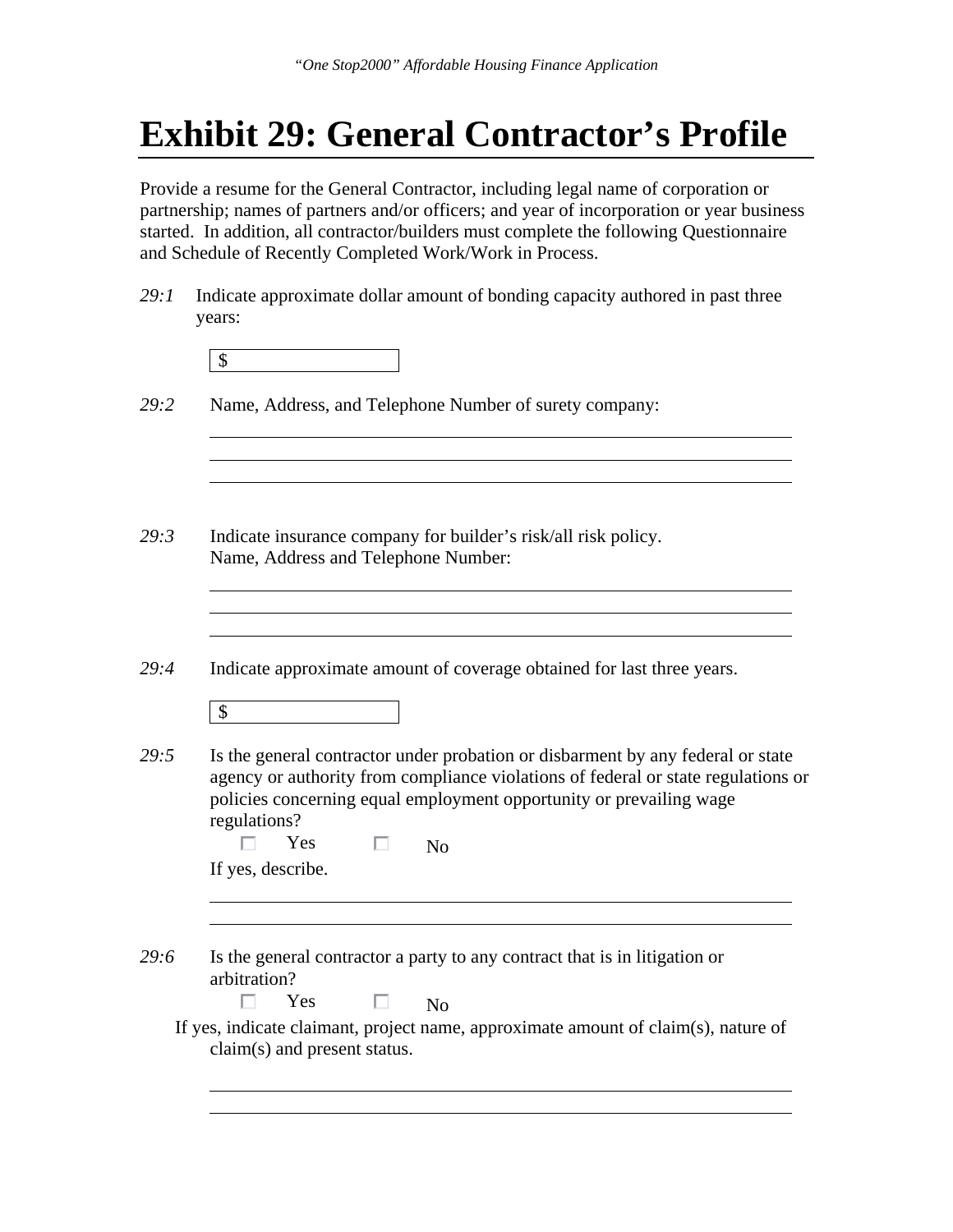#### *"One Stop2000" Application: Exhibit 29 Page 2*

- *29:7* Has the general contractor ever failed to complete a project?  $\Box$ Yes  $\Box$  No If yes, describe.
- *29:8* Describe the work customarily performed by the general contractor.

29:9 Schedule of Contractor's recently completed work and work in process:

|          |       |            | Contact | Phone  | Contract | Percent  |
|----------|-------|------------|---------|--------|----------|----------|
| Job Name | Units | City/State | Person  | Number | Amount   | Complete |
|          |       |            |         |        |          |          |
|          |       |            |         |        |          |          |
|          |       |            |         |        |          |          |
|          |       |            |         |        |          |          |
|          |       |            |         |        |          |          |
|          |       |            |         |        |          |          |
|          |       |            |         |        |          |          |
|          |       |            |         |        |          |          |
|          |       |            |         |        |          |          |
|          |       |            |         |        |          |          |
|          |       |            |         |        |          |          |
|          |       |            |         |        |          |          |
|          |       |            |         |        |          |          |
|          |       |            |         |        |          |          |
|          |       |            |         |        |          |          |
|          |       |            |         |        |          |          |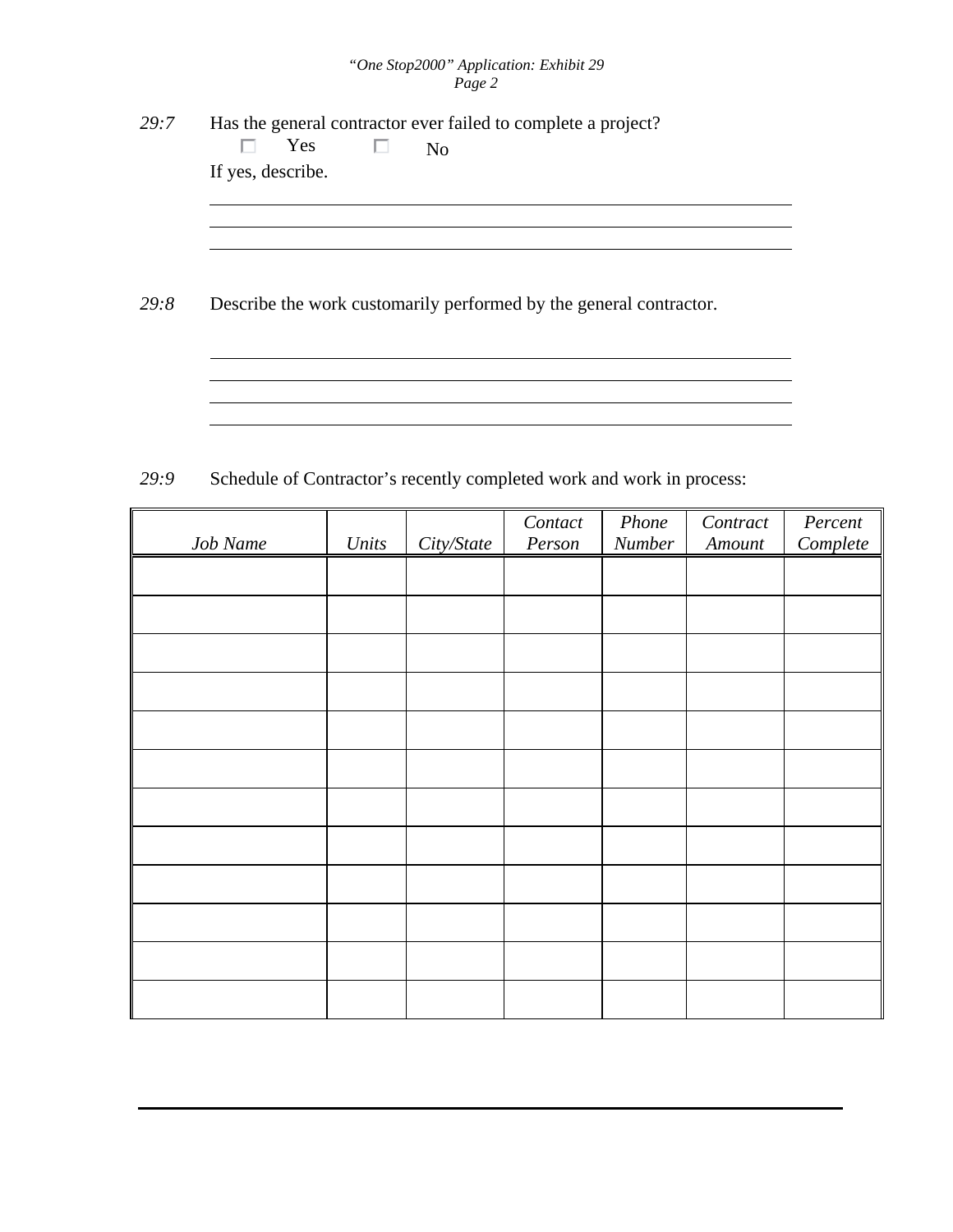## **Exhibit 30 Financial Statement and Credit Release**

Financial statements and credit reports of the mortgagor/borrower, its "Managing Entities", and "Principal and/or Controlling Entities" will be reviewed to assess the financial condition of those entities and to determine whether the proposed mortgagor/borrower will have adequate working capital and net worth to meet equity and loan security requirements. Please refer to Exhibit 26 for definitions of Managing Entities and Principal and/or Controlling Entities.

**I. Mortgagor/borrower, Managing Entities and Principal or Controlling Entities which are organizations:** For the mortgagor/borrower (if formed) and each Managing Entity and Principal or Controlling Entity which is an organization (e.g., corporation, partnership, limited liability company, or other organizational entity which may incur debt and own real estate under Massachusetts law), an audited financial statement for the three most recent fiscal years must be submitted as part of this Exhibit. *If the most recent audited financial statement is for a period ending more than one year from the date of the application*, then the entity must also submit an unaudited financial statement dated within 6 months of the application submission date. In addition, the treasurer or other appropriate officer of the entity must submit a signed certification (see below) that states that (1) the unaudited financial statement fairly represents the financial condition of the firm, (2) there have been no material adverse changes in net worth or liquidity since the date of the most recent audited financial statement; (3) no significant encumbrances have occurred since the date of the most recent audited financial statement; and (4) the sale, purchase or transfer of any and all major assets since the date of the most recent audited financial statement has been disclosed.

*If no audited financial statement exists on the entity*, and for entities that have not yet completed their initial fiscal year, the most recent unaudited statement must be submitted together with supporting documentation verifying assets of the entity. In addition, a certification from the treasurer or other appropriate officer must be submitted stating that (1) no audited financial statement exists for the entity; (2) the unaudited financial statement fairly represents the financial condition of the firm, (3) there have been no material adverse changes in net worth or liquidity since the date of the unaudited financial statement; (4) no significant encumbrances have occurred since the date of the most recent financial statement; and (5) sales, purchases or transfers of any major asset since the date of the unaudited financial statement have been disclosed.

The following must be filled out for the mortgagor/borrower (if formed) and each Managing Entity and Principal or Controlling Entity (use additional sheets as necessary):

- a) Name of entity:
- b) Nature of entity (circle one): Mortgagor/Borrower/Managing Entity/Principal or Controlling Entity.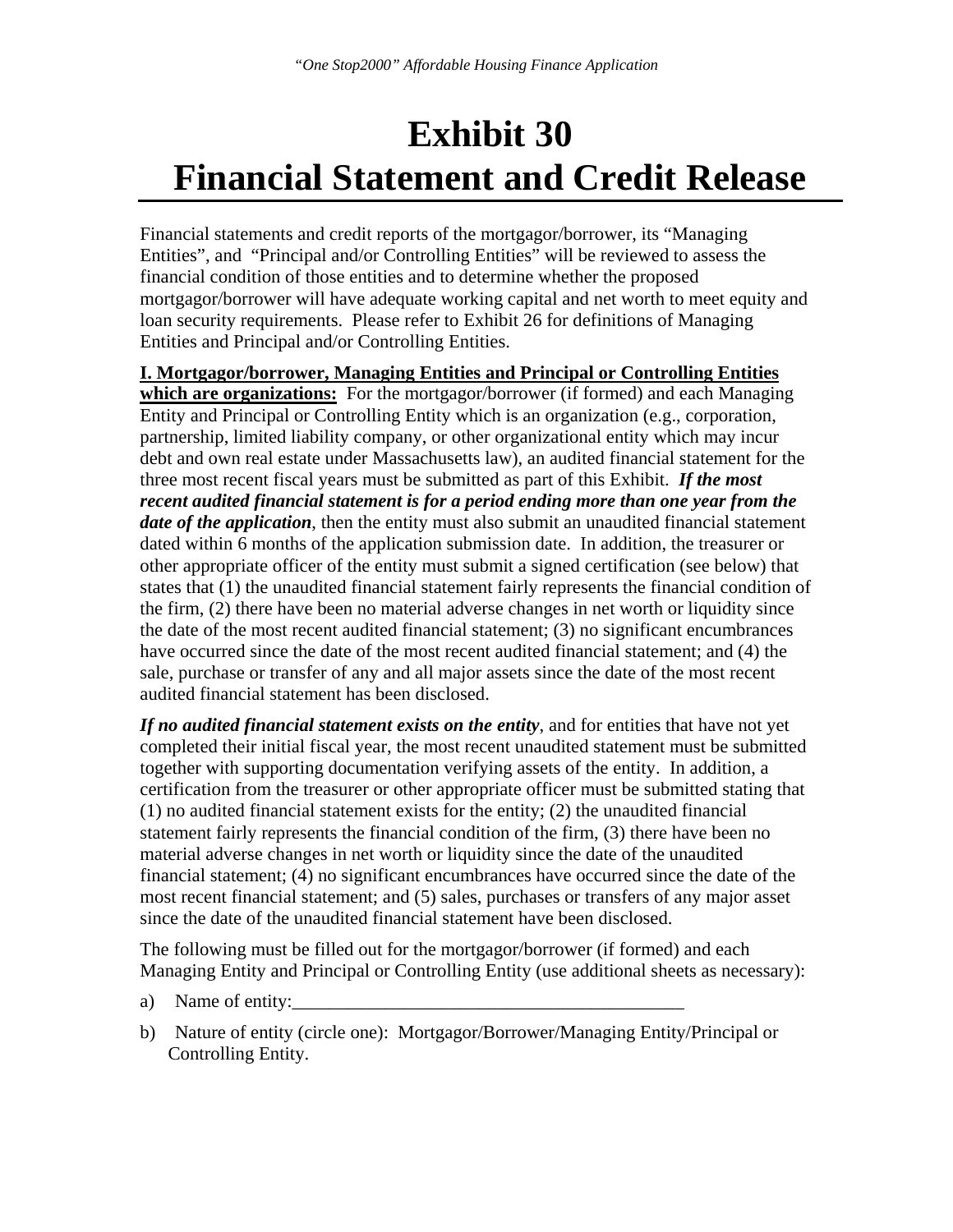#### *"One Stop2000" Application: Exhibit 30 Page 2*

Audited financial statements are attached for fiscal years ending

c) Check either (i), (ii) or (iii) as applicable:

\_\_\_\_ (i) The most recent audited financial statement is for a period ending less than one year from the date of the application.

\_\_\_\_ (ii) The most recent audited financial statement is for a period ending more than one year from the date of the application, and a six-month unaudited statement is attached, dated \_\_\_\_\_\_\_\_\_\_\_\_\_\_\_\_\_\_\_\_\_\_\_\_\_\_. In addition, the treasurer or other appropriate officer of the applicant entity hereby attests that, to the best of his/her knowledge, (1) the unaudited financial statement fairly represents the financial condition of the firm, (2) there have been no material adverse changes in net worth or liquidity since the date of the most recent audited financial statement; (3) no significant encumbrances have occurred since the date of the most recent audited financial statement; and (4) the sale, purchase or transfer of any and all major assets since the date of the most recent audited financial statement has been disclosed as follows:

Signed:\_\_\_\_\_\_\_\_\_\_\_\_\_\_\_\_\_\_\_, its \_\_\_\_\_\_\_\_\_\_\_\_\_\_\_\_\_\_Date\_\_\_\_\_\_\_\_\_

\_\_\_\_\_\_\_\_\_\_\_\_\_\_\_\_\_\_\_\_\_\_\_\_\_\_\_\_\_\_\_\_\_\_\_\_\_\_\_\_\_\_\_\_\_\_\_\_\_\_\_\_\_\_\_\_\_\_\_ \_\_\_\_\_\_\_\_\_\_\_\_\_\_\_\_\_\_\_\_\_\_\_\_\_\_\_\_\_\_\_\_\_\_\_\_\_\_\_\_\_\_\_\_\_\_\_\_\_\_\_\_\_\_\_\_\_\_\_

\_\_\_\_ (iii) No audited financial statement exists on the entity. The most recent unaudited statement is attached, dated **a statement** is attached, dated **a** statement is attached, dated **a** statement is attached. or other appropriate officer of the applicant entity hereby attests that, to the best of his/her knowledge, (1) the unaudited financial statement fairly represents the financial condition of the firm, (2) there have been no material adverse changes in net worth or liquidity since the date of the most recent unaudited financial statement; (3) no significant encumbrances have occurred since the date of the most recent unaudited financial statement; and (4) the sale, purchase or transfer of any and all major assets since the date of the most recent unaudited financial statement has been disclosed as follows:

Signed: Signed: Signed: Signed: Signed: Signed: Signed: Signed: Signed: Signed: Signed: Signed: Signed: Signed: Signed: Signed: Signed: Signed: Signed: Signed: Signed: Signed: Signed: Signed: Signed: Signed: Signed: Signed

**II. Managing Entities and Principal or Controlling Entities who are individual** 

**persons:** For each Managing Entity and Principal or Controlling Entity which is an individual, the attached Personal Financial Statement and Credit Reference Authorization Forms must be submitted.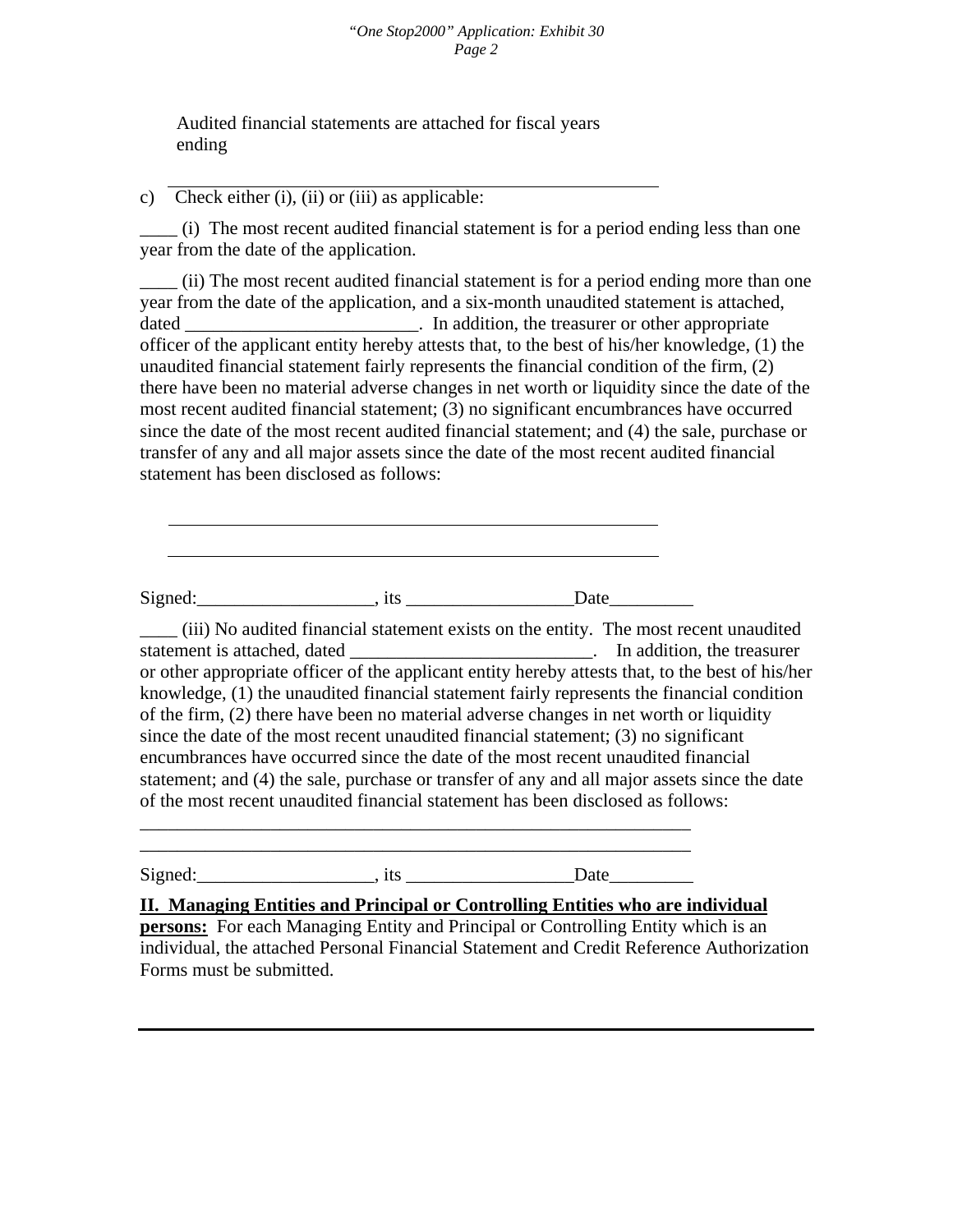*"One Stop2000" Application: Exhibit 30 Page 3* 

### **Credit Reference Authorization**

Note: This credit reference authorization must be submitted for each individual Managing Entity and Principal or Controlling Entity. Use additional sheets as necessary.

| 3.2 | Name                    |                                                                                                         |
|-----|-------------------------|---------------------------------------------------------------------------------------------------------|
| 3:3 | <b>Home Address</b>     |                                                                                                         |
| 3:4 | Home Phone              |                                                                                                         |
| 3:5 | Employer                |                                                                                                         |
| 3:6 | Position                |                                                                                                         |
| 3:7 | <b>Business Address</b> |                                                                                                         |
| 3:8 | <b>Business Phone</b>   |                                                                                                         |
| 3:9 | Social Security Number  |                                                                                                         |
|     | Yes                     | 3:10 Are you presently in default on any loans? If yes, please attach an explanation.<br>N <sub>0</sub> |
|     | explanation.            | 3:11 Are there any judgments, liens or attachments against you? If yes, please attach an                |

 $\Box$  $Yes \square No$ 

- 3:12 Have you had property foreclosed upon, or given title in lieu thereof, in the past five years? If yes, please attach an explanation.  $\Box$ 
	- Yes  $\Box$  No
- 3:13 Have you ever been through bankruptcy or settled any debts for less than the amount owed? If yes, please attach an explanation.

 $Yes \qquad \Box \qquad No$ П.

- 3:14 Are you a maker, co-maker or guarantor on any financial obligation that is in default or has been demanded? If yes, please attach an explanation.  $Yes \qquad \Box \qquad No$ П
- 3:15 Have you failed to respond to a public filing such as a lien or a judgement? If yes, please attach an explanation.
	- $\Box$  Yes  $\Box$  No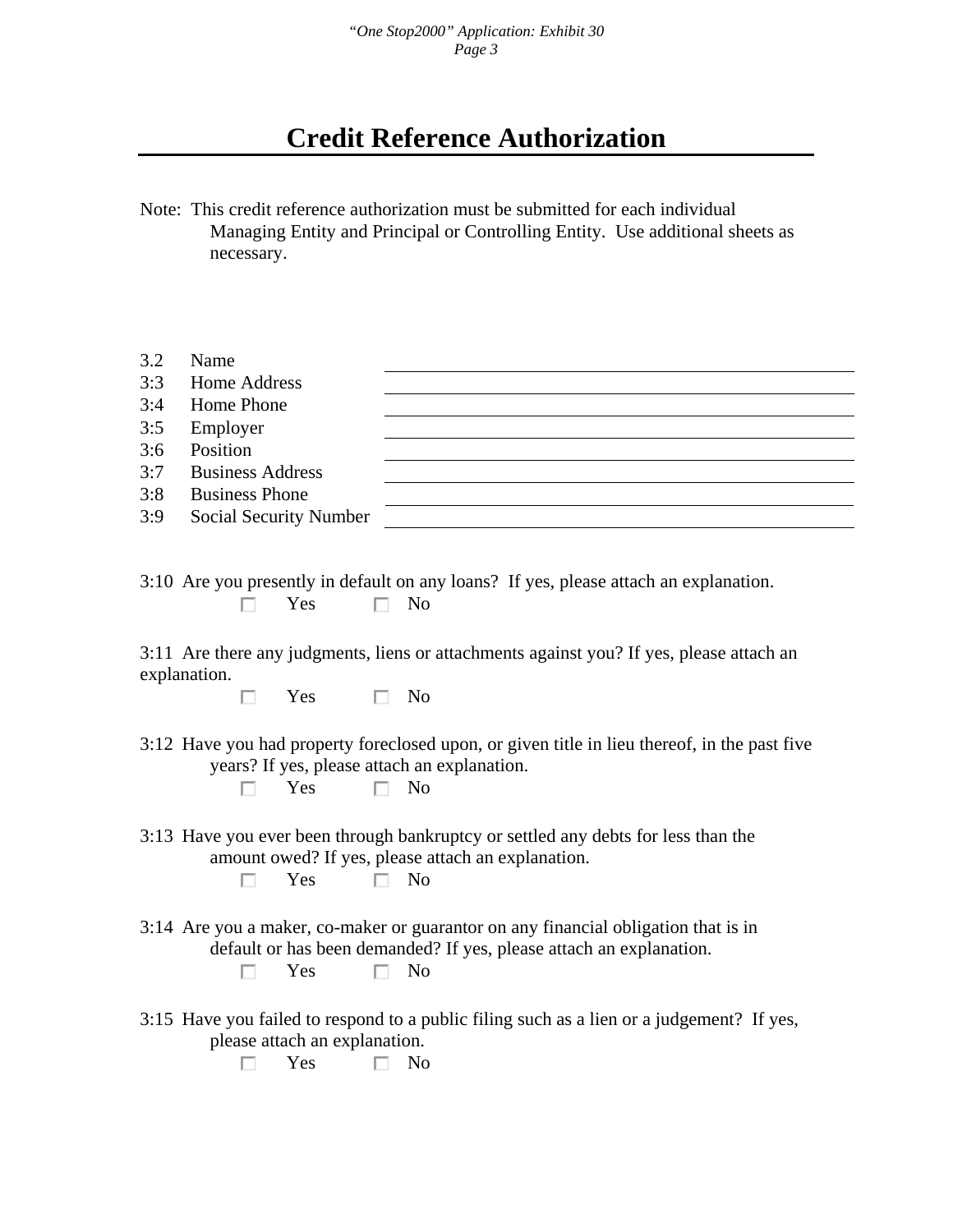I hereby attest under the pains and penalties of perjury that the above information is correct. Further, I hereby give my consent for the agency/lender and its assigned Credit Bureau(s), to have any and all information regarding my employment, checking and/or savings accounts, credit obligations, and all other credit matters which they may require in connection with my application for financing through said lenders/agencies. This form *may be* reproduced, and that copy shall be as effective as the original consent that I signed.

I am aware that the assigned Credit Bureau may call me to clarify information obtained in my credit history or application, in order to expedite the process of the application.

| Signature:<br>Date: |
|---------------------|
|---------------------|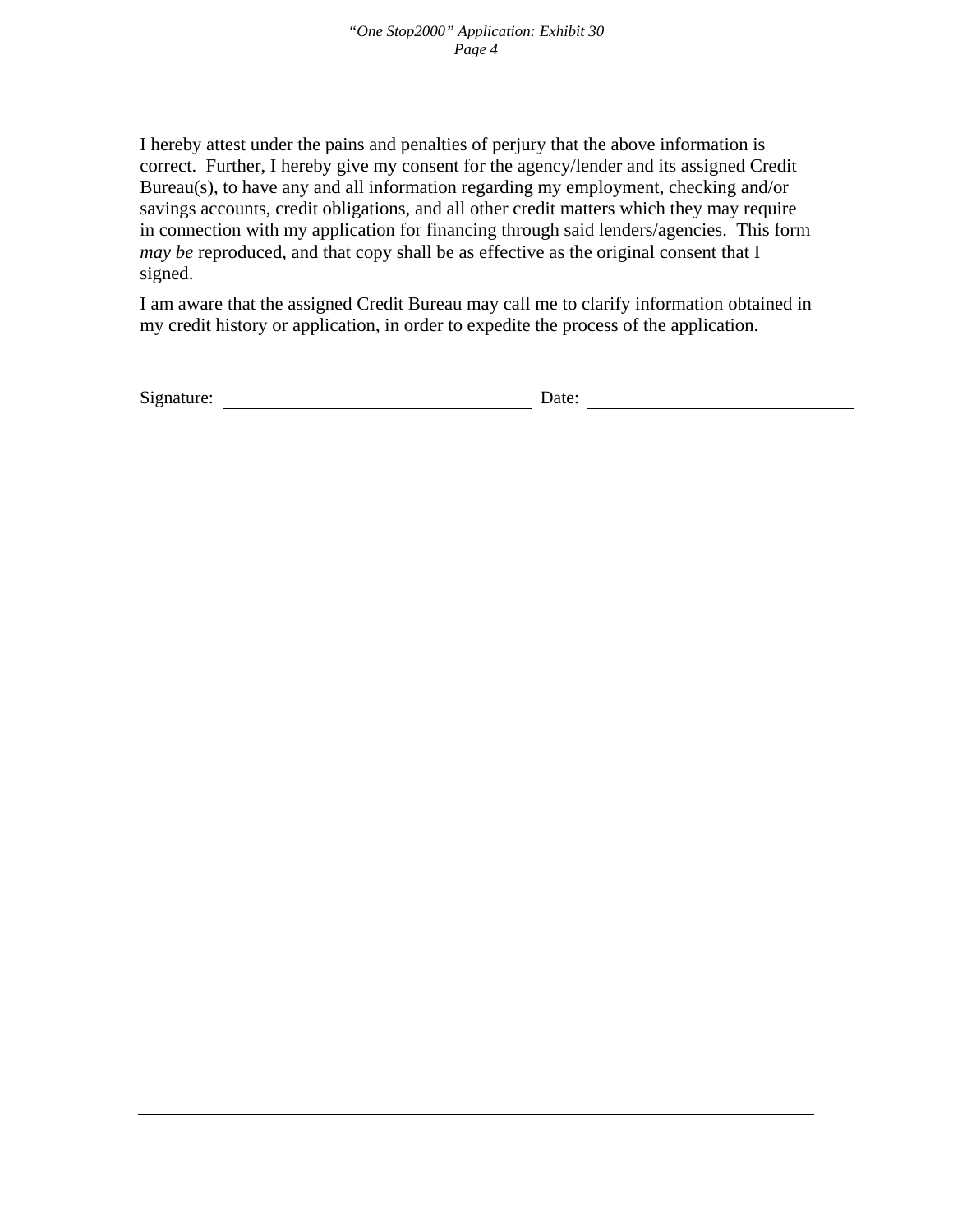### **Individual Financial Profile**

As of: For:

 *(Statement date) (Individual's Name)* 

#### **Statement date must be within 6 months of the application date.**

Note: Complete Part B, Schedules 1 and 2, and carry forward the amounts to Part A. Enter the cash values in Part A from the documents described under Verifications, and attach the documents. The documents must confirm the account balance on or before the above "As of Statement Date." Complete the market values from estimate of value or appraisals. Attach the documentation described under Verifications for the market value of wholly owned businesses and value of partnership interest. Accounts listed without the required verification or schedules will not be considered in the Working Capital and Net Worth calculations.

- Schedules 1 and 2 Required For: 1.) Mortgages on property Schedule 1
	- 2.) Mortgages on unimproved land Schedule 1
	- 3.) Notes/accounts receivable Schedule 2

If applying to the Massachusetts Housing Finance Agency the following attachments must be included:

| Account                           | Verifications - Must Be Attached        |
|-----------------------------------|-----------------------------------------|
| Cash deposits                     | Copies of bank statements/passbooks     |
| Marketable securities             | Copies of broker statements             |
| Individual retirement accounts    | Copies of IRA statements                |
| Cash surrender value of insurance | Copies of statements from insurance co. |
| Note receivable                   | Copies of notes and complete Schedule 2 |
| Wholly owned businesses           | Copies of company balance sheet         |
| Value of partnership interest     | Copies of company balance sheet and     |
|                                   | percentage of ownership                 |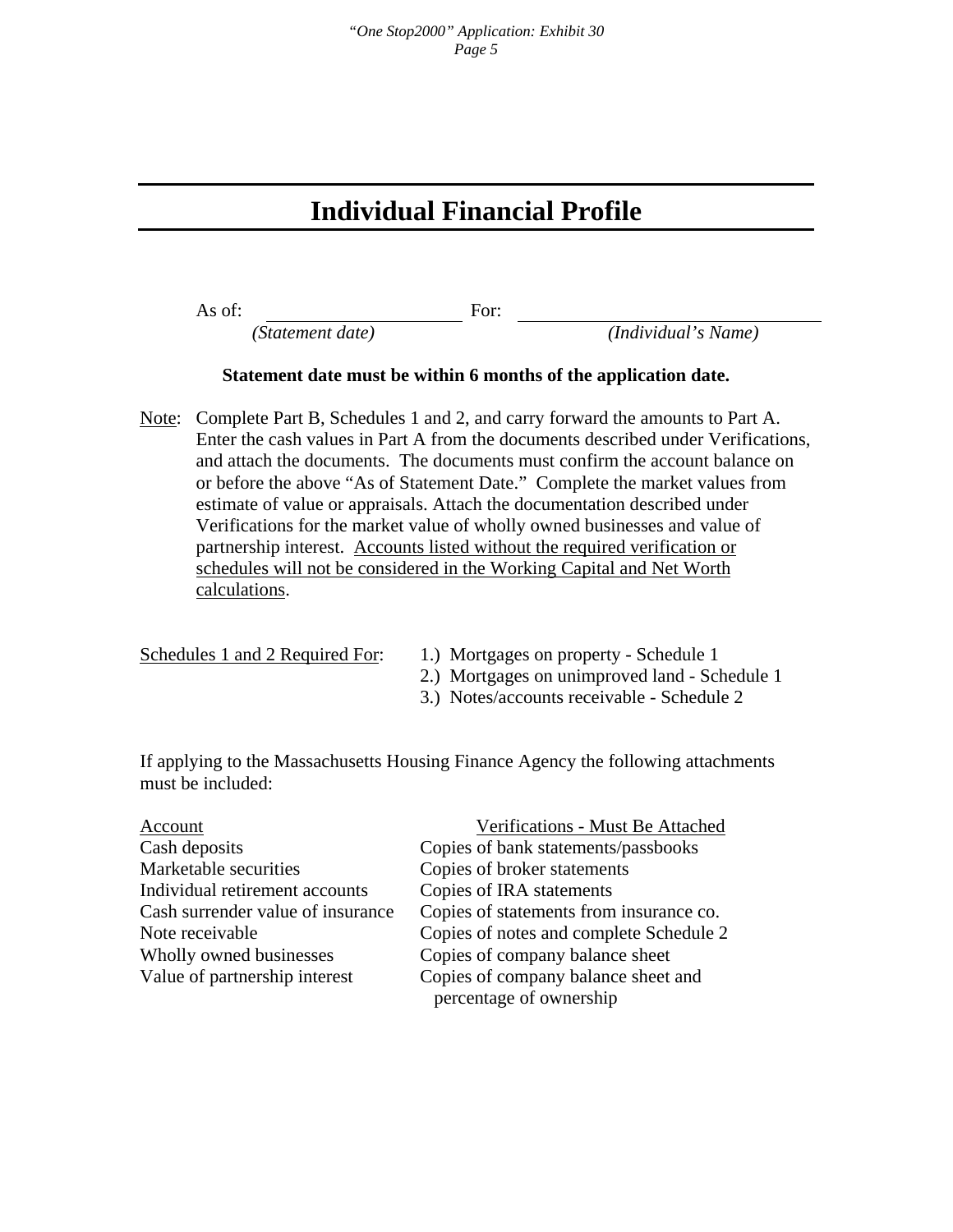#### *"One Stop2000" Application: Exhibit 30 Page 6*

|                                                                     | <b>ASSETS</b> |                                                | <b>LIABILITIES</b> |                 |
|---------------------------------------------------------------------|---------------|------------------------------------------------|--------------------|-----------------|
|                                                                     |               | Mortgage on Personal<br>Residences             | MonthlyPayment     | Current Balance |
| <b>Cash Deposits</b>                                                | \$            | (Schedule 1)                                   | \$                 | \$              |
| <b>Marketable Securities</b>                                        |               | Mortgage on Rental<br>Property (Schedule 1)    |                    |                 |
| <b>Individual Retirement</b><br>Accounts                            |               | Mortgage on<br>Unimproved Land<br>(Schedule 1) |                    |                 |
| CSV Life Insurance                                                  |               | Loans Secured by:                              |                    |                 |
| Notes Receivable<br>(within 1 year, Schedule 2)                     |               | <b>Unsecured Loans</b>                         |                    |                 |
| <b>Accounts Receivable</b><br>(within 1 year, Schedule 2)           |               | Revolving/Charge<br>Accounts                   |                    |                 |
| <b>Subtotal of Cash Values</b>                                      | \$            |                                                |                    |                 |
| <b>Accounts Receivable</b><br>(Schedule 2,<br>future payments)      | \$            | <b>Total Monthly</b><br><b>Payments</b>        | \$                 |                 |
| <b>Personal Residences</b>                                          |               | <b>Total Current Balance</b>                   |                    | \$              |
| <b>Rental Property</b>                                              |               |                                                |                    |                 |
| Unimproved Land                                                     |               |                                                |                    |                 |
| Net Worth of Wholly<br>Owned Businesses per<br><b>Balance Sheet</b> |               |                                                |                    |                 |
| Value of Partnership<br><b>Interests per Balance Sheet</b>          |               |                                                |                    |                 |
| Autos, Boats, Etc.                                                  |               |                                                |                    |                 |
| <b>Subtotal of Market</b><br><b>Values</b>                          | \$            |                                                |                    |                 |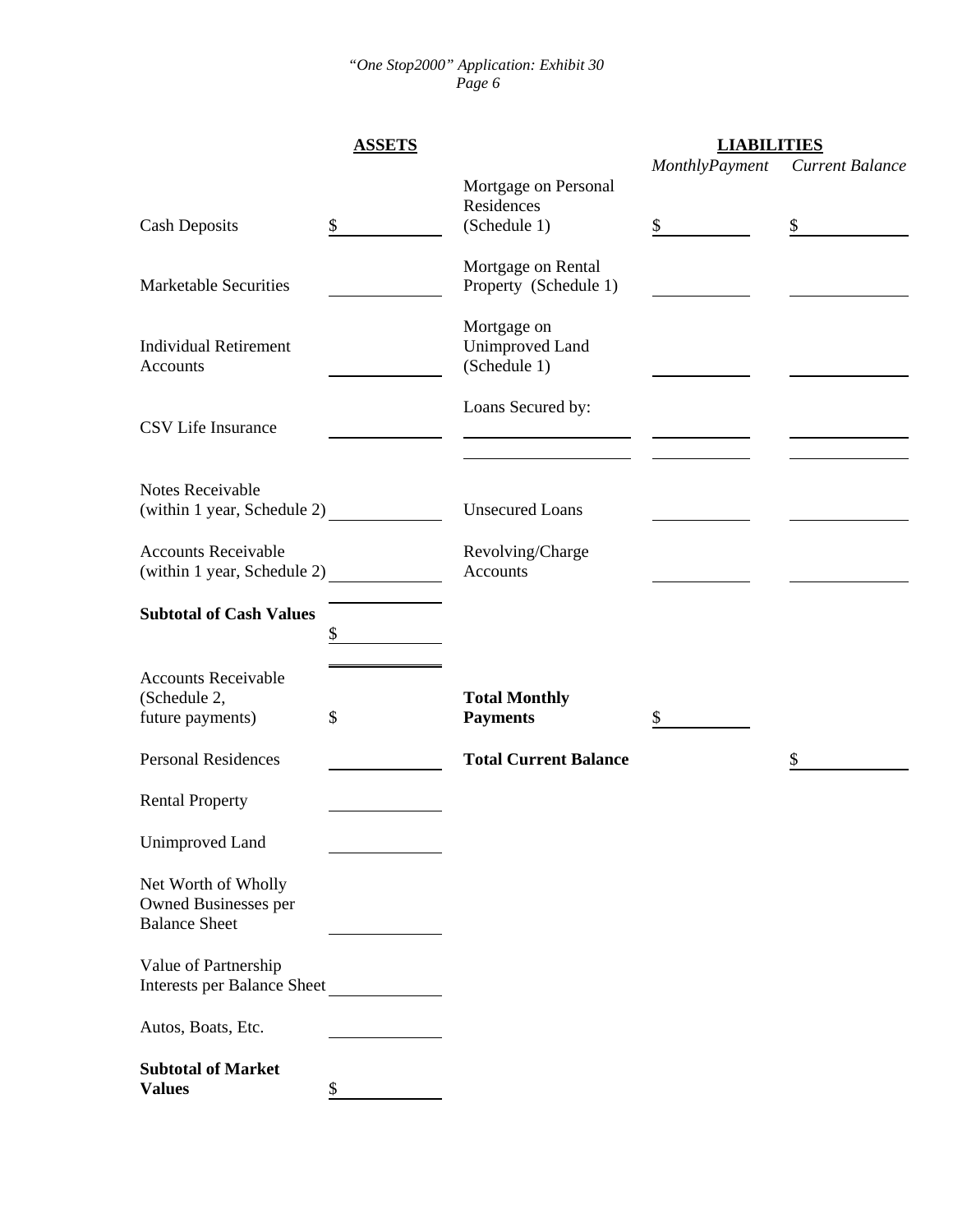# **PART B**

| <b>SCHEDULE #1: Property Owned</b> |      |               | Code $R =$ Rental Property<br>Code $P =$ Personal Residence<br>Code $U =$ Unimproved Land |         |                |
|------------------------------------|------|---------------|-------------------------------------------------------------------------------------------|---------|----------------|
|                                    |      |               | Market                                                                                    | Monthly | Current        |
| <b>Address of Property</b>         | Code | Mortgagee     | Value                                                                                     | Payment | <b>Balance</b> |
|                                    |      |               |                                                                                           |         |                |
|                                    |      |               |                                                                                           |         |                |
|                                    |      |               |                                                                                           |         |                |
|                                    |      |               |                                                                                           |         |                |
|                                    |      |               |                                                                                           |         |                |
|                                    |      |               |                                                                                           |         |                |
|                                    |      |               |                                                                                           |         |                |
|                                    |      |               |                                                                                           |         |                |
|                                    |      |               |                                                                                           |         |                |
|                                    |      |               |                                                                                           |         |                |
|                                    |      |               |                                                                                           |         |                |
|                                    |      |               |                                                                                           |         |                |
|                                    |      | <b>TOTALS</b> | $\sqrt{3}$                                                                                | \$      | \$             |
|                                    |      |               |                                                                                           |         |                |

|          |                |                | Amount of Payment Dates and Amounts of |
|----------|----------------|----------------|----------------------------------------|
| Due From | For            | Due Within One | <b>Future Annual</b>                   |
|          |                | Year           | Payments                               |
|          |                |                |                                        |
|          |                |                |                                        |
|          |                |                |                                        |
|          |                |                |                                        |
|          |                |                |                                        |
|          |                |                |                                        |
|          |                |                |                                        |
|          |                |                |                                        |
|          |                |                |                                        |
|          |                |                |                                        |
|          |                |                |                                        |
|          |                |                |                                        |
|          |                |                |                                        |
|          |                |                |                                        |
|          |                |                |                                        |
|          | <b>TOTALS:</b> | \$             | \$                                     |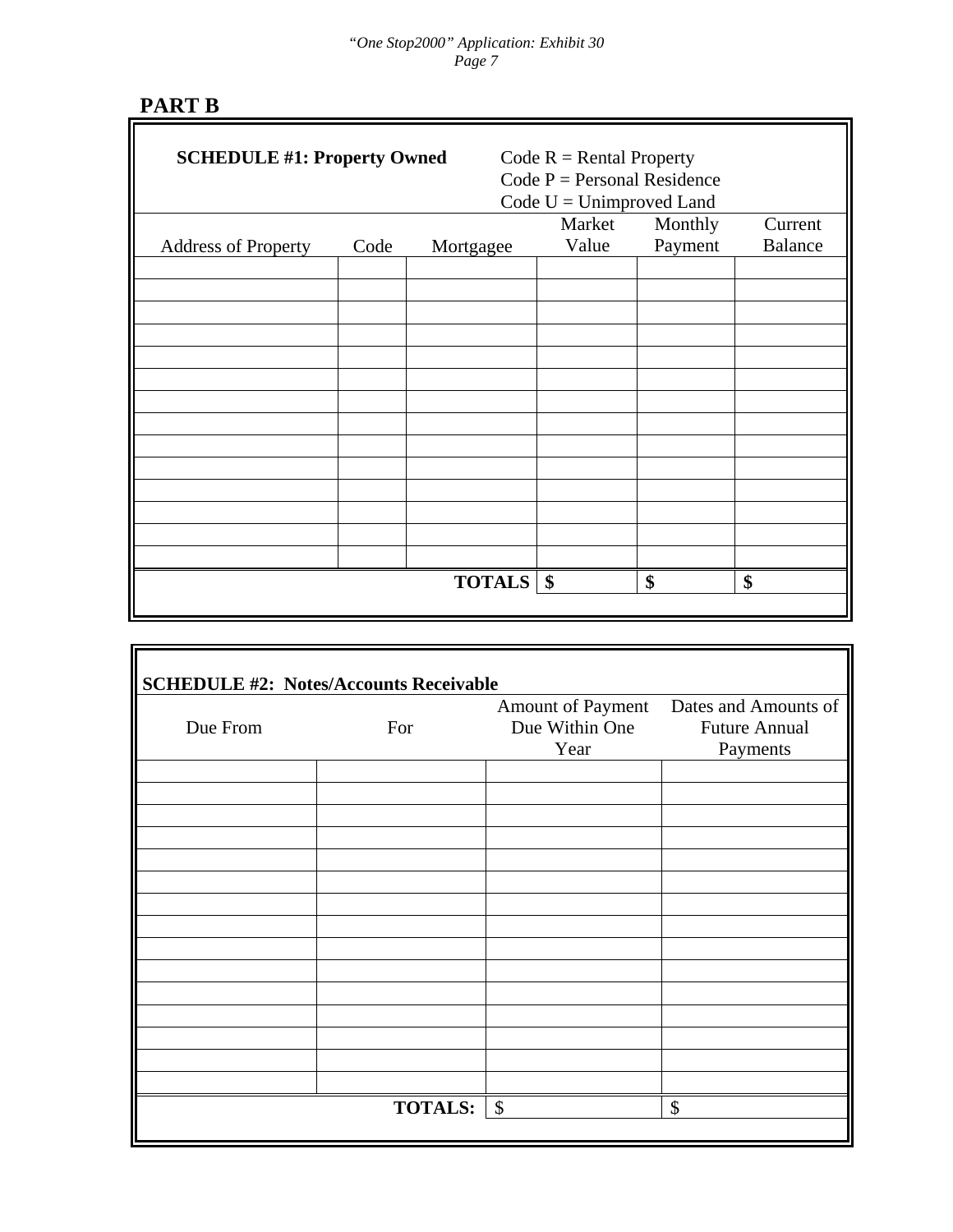#### *"One Stop2000" Application: Exhibit 30 Page 8*

I hereby certify that my Credit Authorization, Financial Profile, verifications, and Schedules, are submitted to the agency/lender as part of my application to become coowner of:

 *Project Name and Location* 

The amounts contained herein are true and represent my financial profile as of the above statement date.

*Signature* D*ate* 

#### **COMMENTS**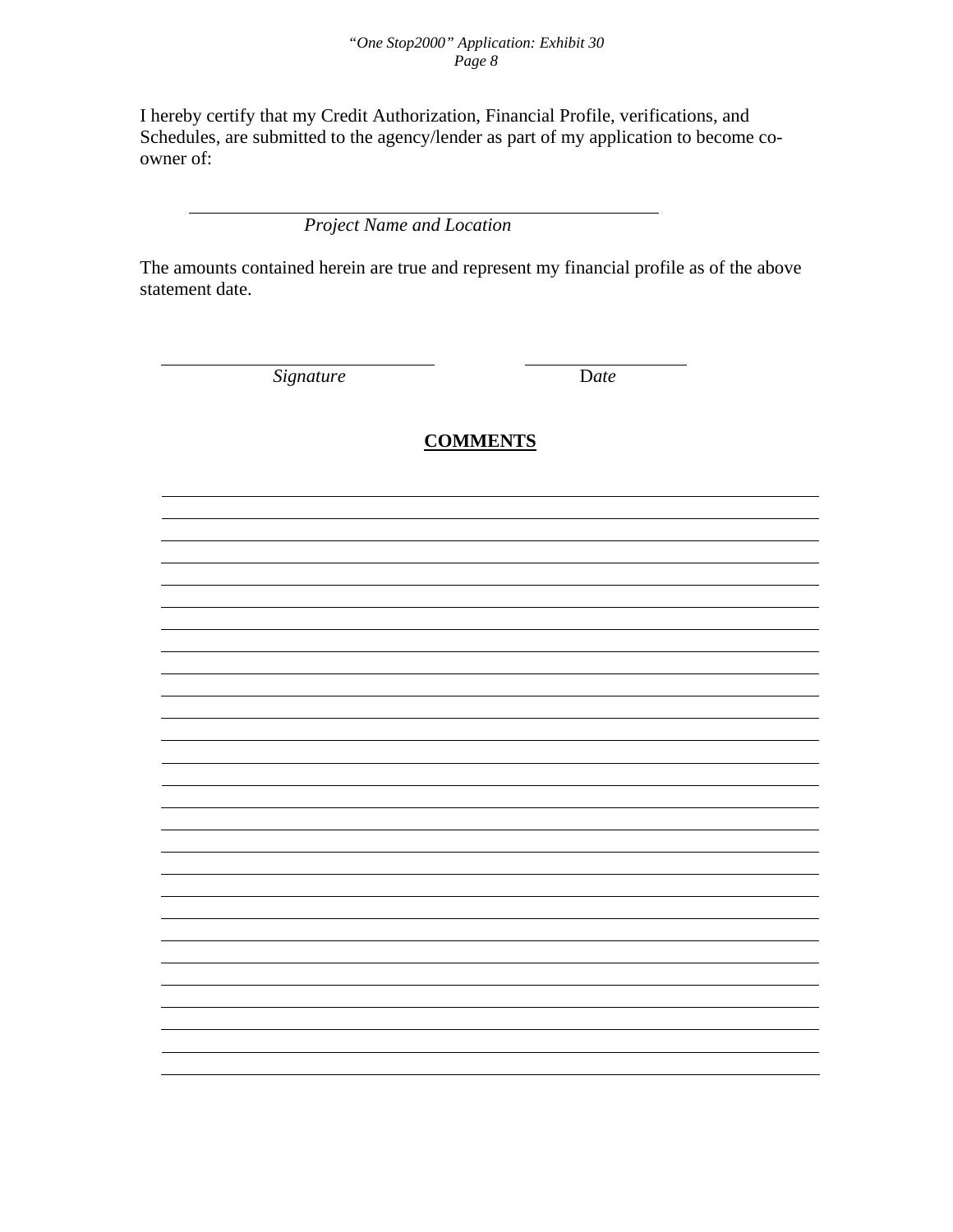## **Exhibit 32: Individual Financial Profile**

**Note**: *This form is to be used by applicants to MHFA only.*

As of: For:  *(Statement Date) (Individual's Name)* 

#### **Statement date must be within 6 months of the application date.**

Note: Complete Part B, Schedules 1 and 2, and carry forward the amounts to Part A. Enter the cash values in Part A from the documents described under Verifications, and attach the documents. The documents must confirm the account balance on or before the above "As of Statement Date." Complete the market values from estimate of value or appraisals. Attach the documentation described under Verifications for the market value of wholly owned businesses and value of partnership interest. Accounts listed without the required verification or schedules will not be considered in the Working Capital and Net Worth calculations.

| Account                           | Verifications - Must Be Attached        |
|-----------------------------------|-----------------------------------------|
| Cash deposits                     | Copies of bank statements/passbooks     |
| Marketable securities             | Copies of broker statements             |
| Individual retirement accounts    | Copies of IRA statements                |
| Cash surrender value of insurance | Copies of statements from insurance co. |
| Note receivable                   | Copies of notes and complete Schedule 2 |
| Wholly owned businesses           | Copies of company balance sheet         |
| Value of partnership interest     | Copies of company balance sheet and     |
|                                   | percentage of ownership                 |

- Schedules 1 and 2 Required For: 1.) Mortgages on property Schedule 1
	- 2.) Mortgages on unimproved land Schedule 1
	- 3.) Notes/accounts receivable Schedule 2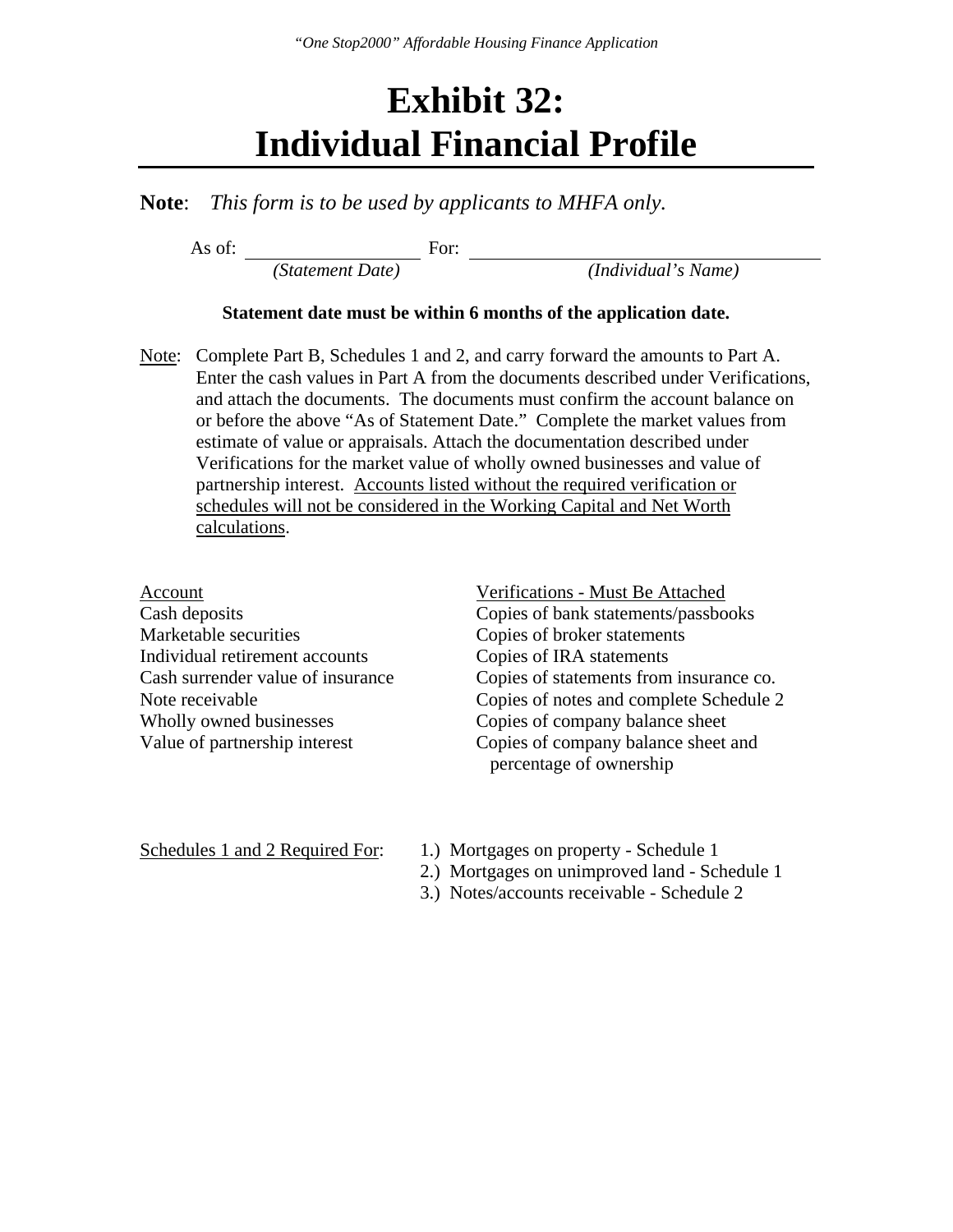*"One Stop2000" Application: Exhibit 32 Page 2* 

### **PART A**

|                                    | <b>ASSETS</b> |                              | <b>LIABILITIES</b> |                 |
|------------------------------------|---------------|------------------------------|--------------------|-----------------|
|                                    |               |                              | MonthlyPayment     | Current Balance |
|                                    |               | Mortgage on Personal         |                    |                 |
|                                    |               | Residences                   |                    |                 |
| <b>Cash Deposits</b>               | \$            | (Schedule 1)                 | \$                 | \$              |
|                                    |               |                              |                    |                 |
|                                    |               | Mortgage on Rental           |                    |                 |
| <b>Marketable Securities</b>       |               | Property (Schedule 1)        |                    |                 |
|                                    |               |                              |                    |                 |
|                                    |               | Mortgage on                  |                    |                 |
| <b>Individual Retirement</b>       |               | Unimproved Land              |                    |                 |
| Accounts                           |               | (Schedule 1)                 |                    |                 |
|                                    |               |                              |                    |                 |
|                                    |               | Loans Secured by:            |                    |                 |
| CSV Life Insurance                 |               |                              |                    |                 |
|                                    |               |                              |                    |                 |
|                                    |               |                              |                    |                 |
| Notes Receivable                   |               |                              |                    |                 |
|                                    |               | <b>Unsecured Loans</b>       |                    |                 |
|                                    |               |                              |                    |                 |
| <b>Accounts Receivable</b>         |               | Revolving/Charge             |                    |                 |
| (within 1 year, Schedule 2)        |               | Accounts                     |                    |                 |
|                                    |               |                              |                    |                 |
| <b>Subtotal of Cash Values</b>     |               |                              |                    |                 |
|                                    | \$            |                              |                    |                 |
|                                    |               |                              |                    |                 |
| <b>Accounts Receivable</b>         |               |                              |                    |                 |
| (Schedule 2,                       |               | <b>Total Monthly</b>         |                    |                 |
| future payments)                   | \$            | <b>Payments</b>              | \$                 |                 |
|                                    |               |                              |                    |                 |
| <b>Personal Residences</b>         |               | <b>Total Current Balance</b> |                    | \$              |
|                                    |               |                              |                    |                 |
| <b>Rental Property</b>             |               |                              |                    |                 |
|                                    |               |                              |                    |                 |
| Unimproved Land                    |               |                              |                    |                 |
|                                    |               |                              |                    |                 |
| Net Worth of Wholly                |               |                              |                    |                 |
| Owned Businesses per               |               |                              |                    |                 |
| <b>Balance Sheet</b>               |               |                              |                    |                 |
|                                    |               |                              |                    |                 |
| Value of Partnership               |               |                              |                    |                 |
| <b>Interests per Balance Sheet</b> |               |                              |                    |                 |
|                                    |               |                              |                    |                 |
| Autos, Boats, Etc.                 |               |                              |                    |                 |
| <b>Subtotal of Market</b>          |               |                              |                    |                 |
| <b>Values</b>                      | \$            |                              |                    |                 |
|                                    |               |                              |                    |                 |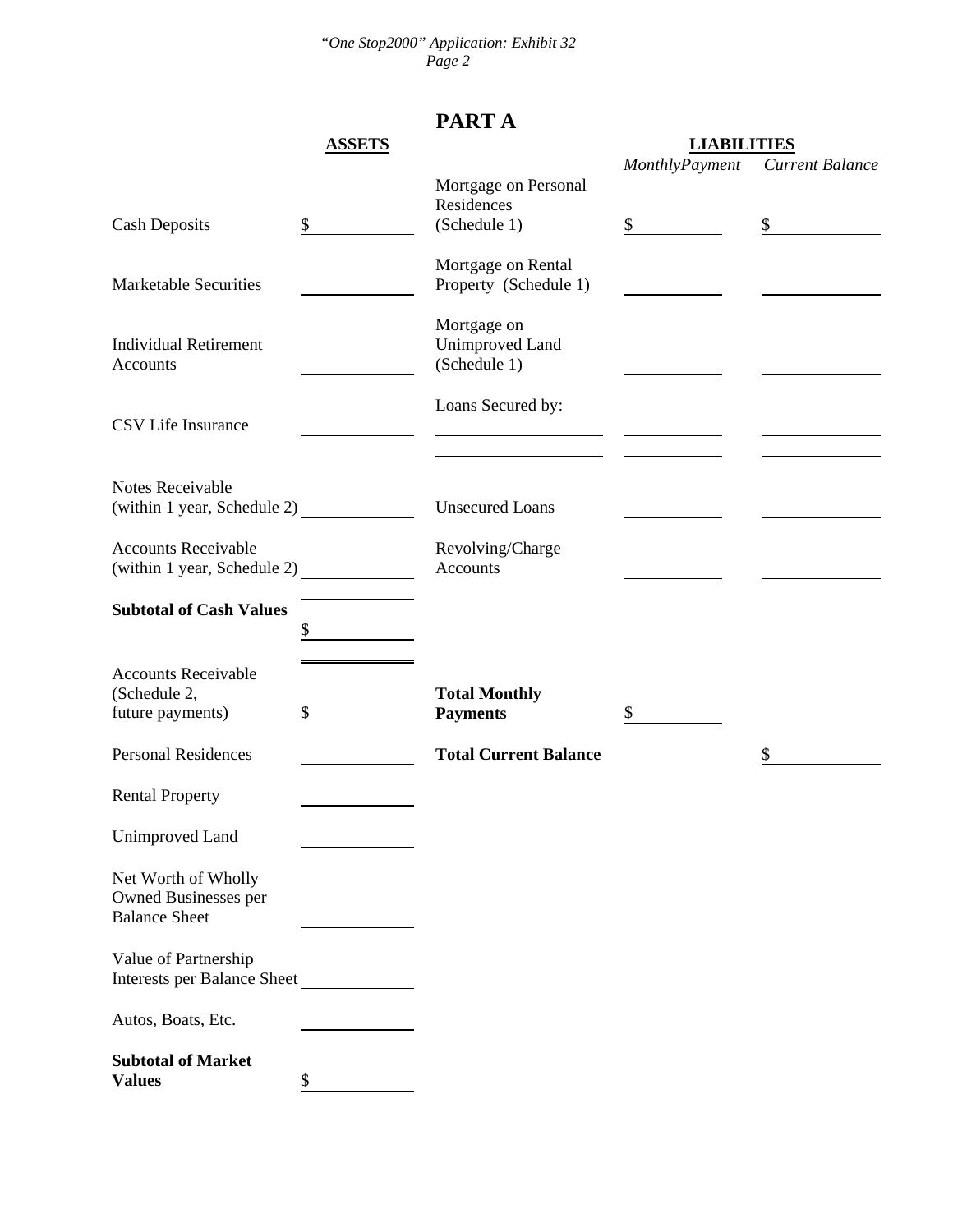#### *"One Stop2000" Application: Exhibit 32 Page 3*

# **PART B**

| <b>SCHEDULE #1: Property Owned</b> |      |                    | Code $R =$ Rental Property<br>Code $P =$ Personal Residence<br>Code $U =$ Unimproved Land |         |                |
|------------------------------------|------|--------------------|-------------------------------------------------------------------------------------------|---------|----------------|
|                                    |      |                    | Market<br>Value                                                                           | Monthly | Current        |
| <b>Address of Property</b>         | Code | Mortgagee          |                                                                                           | Payment | <b>Balance</b> |
|                                    |      |                    |                                                                                           |         |                |
|                                    |      |                    |                                                                                           |         |                |
|                                    |      |                    |                                                                                           |         |                |
|                                    |      |                    |                                                                                           |         |                |
|                                    |      |                    |                                                                                           |         |                |
|                                    |      |                    |                                                                                           |         |                |
|                                    |      |                    |                                                                                           |         |                |
|                                    |      |                    |                                                                                           |         |                |
|                                    |      |                    |                                                                                           |         |                |
|                                    |      |                    |                                                                                           |         |                |
|                                    |      |                    |                                                                                           |         |                |
|                                    |      |                    |                                                                                           |         |                |
|                                    |      | <b>TOTALS</b>   \$ |                                                                                           | \$      | \$             |
|                                    |      |                    |                                                                                           |         |                |

|          |                | Amount of Payment Dates and Amounts of |                      |
|----------|----------------|----------------------------------------|----------------------|
| Due From | For            | Due Within One                         | <b>Future Annual</b> |
|          |                | Year                                   | Payments             |
|          |                |                                        |                      |
|          |                |                                        |                      |
|          |                |                                        |                      |
|          |                |                                        |                      |
|          |                |                                        |                      |
|          |                |                                        |                      |
|          |                |                                        |                      |
|          |                |                                        |                      |
|          |                |                                        |                      |
|          |                |                                        |                      |
|          |                |                                        |                      |
|          |                |                                        |                      |
|          |                |                                        |                      |
|          |                |                                        |                      |
|          |                |                                        |                      |
|          | <b>TOTALS:</b> | $\boldsymbol{\mathsf{S}}$              | \$                   |